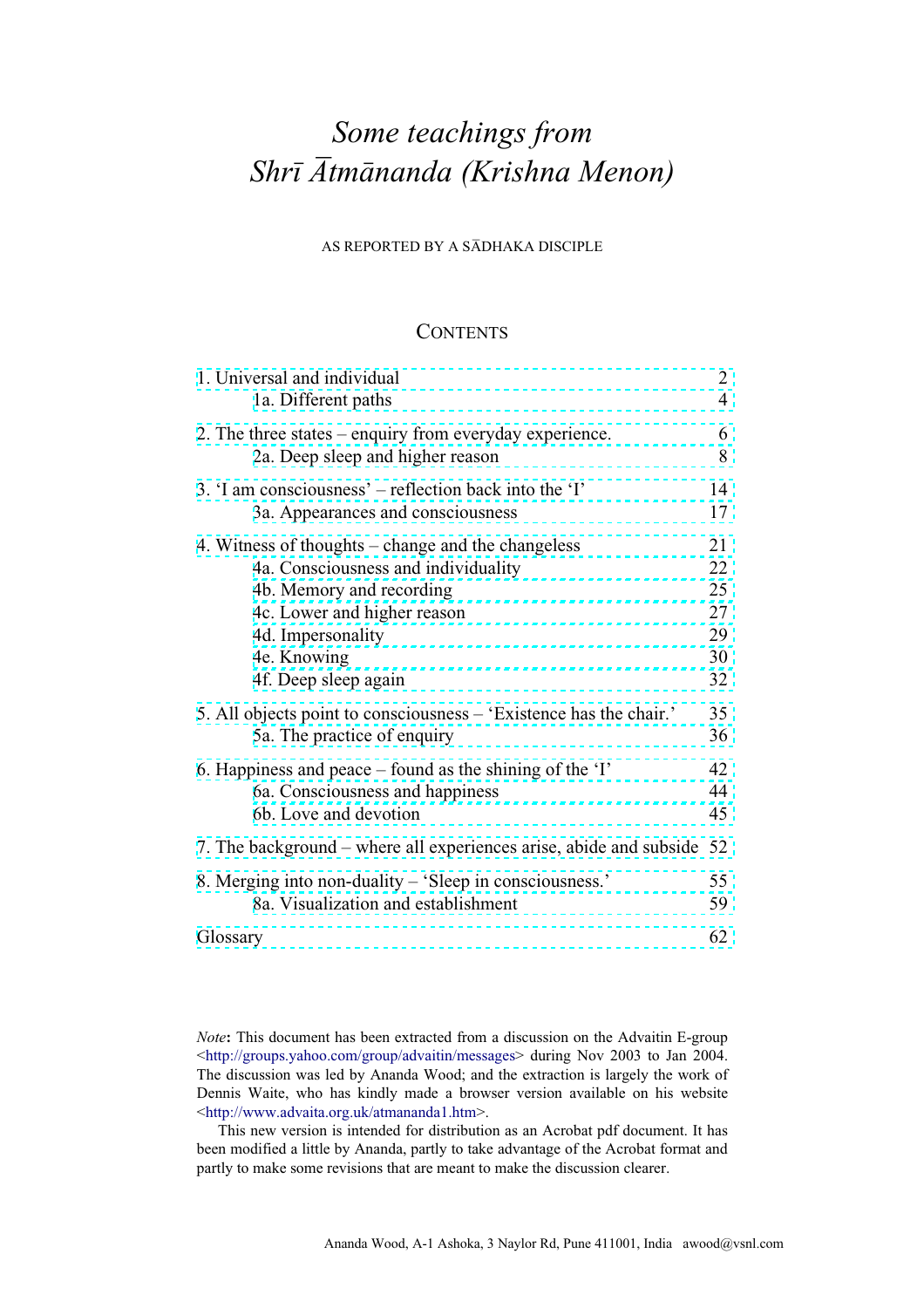# *1. Universal and individual*

<span id="page-1-0"></span>In the preface to *Atma Darshan* (page 2), Shri Atmananda points out that he takes an approach which brings 'the universal under the individual'. This is what he called the 'direct' approach; and he distinguished it from another approach that he called 'cosmological'.

• In the 'cosmological' approach, an 'individual person' or 'jūva' is considered as an incomplete part of an encompassing universe. Hence that approach is described as one 'of bringing the individual under the universal'. It requires an expansion of consideration to a universal functioning – which is ruled by an all-powerful 'God' called 'Ishvara', or which expresses an all-comprehensive reality called 'brahman'.

Literally, 'brahman' means 'expanded' or 'great'. When what is considered gets expanded, beyond all limitations of our physical and mental seeing, then brahman is realized. Such expansion may be approached through various exercises that have been prescribed, to purify a sadhaka's character from ego's partialities. In particular, there are ethical practices that weaken egocentricism; there are devotional practices that cultivate surrender to a worshipped deity; and there are meditative practices that throw the mind into special samadhi states where usual limitations are dissolved into an intensely comprehensive absorption.

Through such prescribed practices, a sadhaka may get to be far more impartial, and thus get a far broader and more comprehensive understanding of the world. A teacher may accordingly prepare a sadhaka, through a greatly broadened understanding of the world, before directing an enquiry that reflects back into non-dual truth. That cosmological path involves a characteristic attitude of faith and obedience, towards the tradition which has prescribed its mind-expanding and characterpurifying practices. Accordingly, that path has been given public prominence, in traditional societies which have been organized on the basis of obedient faith.

In the 'direct' approach, a teacher straightaway directs a reflective enquiry, from a disciple's current view of world and personality. On the disciple's part, the enquiry depends upon a genuine interest in truth, sufficient to go through with a deeply skeptical and unsettling questioning of habitual beliefs on which the disciple's sense of self and view of world depends. This calls for an independent attitude – not taking things on trust, but rather asking questions and finding things out for oneself.

For traditional societies, such an independent attitude has been publicly discouraged, for fear of destabilizing the obedient faith that has been needed to maintain their social order. Accordingly, there has been a tendency to keep the direct approach somewhat hidden, away from ordinary public notice. As for example, the skeptical questioning of the Upanishads was kept somewhat hidden until its publication in the last century or two.

In the modern world, we have developed a different kind of society – where education is far more widespread, and independent questioning is encouraged from a much earlier stage of education. So it is only natural that the 'direct path' or the 'vicara marga' should have been made more public, most famously through Ramana Maharshi.

In Shri Atmananda's teachings, there is a continuation of this trend towards independent questioning, by the individual sadhaka. Here, each 'individual person' or 'jiva' is considered as a misleading appearance that confuses self and personal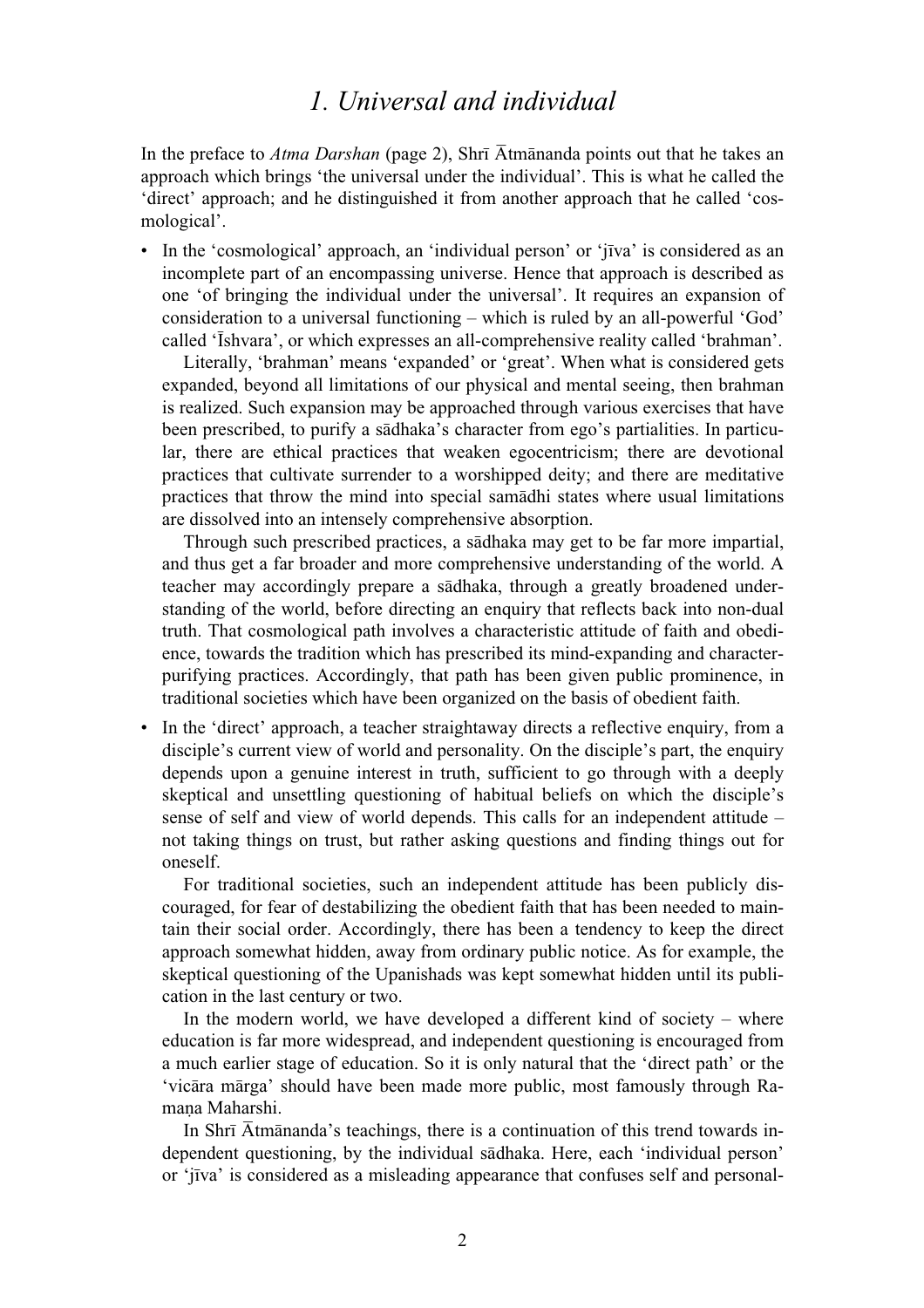ity. The questioning is turned directly in, reflecting back from physical and mental appendages to an inmost truth of self or 'atma'.

The questions turn upon their own assumed beliefs, which take for granted mind and body's mediation showing us an outside world. Reflecting back from mind and body's outward mediation, the questioning returns to direct self-knowledge at the inmost centre of experience, from where the enquiry has come.

As the enquiry turns in, all observation and interpretation of the universe is brought back in as well, to an inmost centre that is truly individual. All perceptions, thoughts and feelings must return back there, as they are interpreted and taken into lasting knowledge. Hence this approach is described as one 'of bringing the universal under the individual'.

In short, Shrī  $\overline{A}$ tmānanda's teachings start out with a direct enquiry into the ' $\overline{a}$ tman' side of the traditional equation ' $\bar{a}$ tman = brahman'. The enquiry is epistemological, examining the question of 'What is?' by asking: 'How is it known?' Examining each object from the inmost standpoint of knowing self, the complete reality of world is reduced to non-dual consciousness, where self and reality (atman and brahman) are found identical.

And the examination is carried out without need of recourse to traditional exercises of bhakti worship or yogic meditation. In fact Shri Atmananda often discouraged such exercises, for many of his disciples, particularly for those whose samskaras were not already involved with them.

Clearly, this approach is not suited to everyone. For many in the modern world, traditional practices of religion and meditation are of much-needed value. In recent times, roughly contemporary with Shrī Atmānanda, the traditional approach has been taught by great sages like Kānci-svāmi Candrashekharendra-sarasvati and  $\overline{A}$ nandamayi-ma, for whom Shri Atmananda had great respect.

In fact, Shrī Atmānanda made it very clear that his teachings were living ones, meant specifically for his particular disciples. He was quite explicitly against the institutionalization of such teachings, saying that the only proper 'institution' of advaita must be the living teacher (if one insists on talking of an 'institution' at all).

So, as I go on to further postings about some prakrivas that Shri Atmananda taught, it should be understood that these are only the reports of a particular follower, whose reporting is inevitably fallible. Some published works by and on Shrī Atmānanda are indicated below:

- 1. *Atma Darshan* and *Atma Nirvriti* (each in Malayalam and English versions, the English versions translated by Shrī  $\overline{A}$ tmānanda himself)
- 2. *Atmaramam* (in Malayalam only)
- 3. *Atmananda Tattwa Samhita* (tape-recorded talks between Shri Atmananda and some disciples – the talks were mainly in English which has been directly transcribed, and there were also some Malayalam parts which are translated by Shri Atmananda's eldest son, Shri Adwayananda)
- 4. *Notes on Spiritual Discourses of Shri Atmananda* (notes taken by a disciple, Nitya Tripta – the notes were encouraged and approved by Shrī  $\overline{A}$ tmānanda, during his lifetime)

The English versions of *Atma Darshan*, *Atma Nirvriti* and *Atmananda Tattwa Samhita* are available for purchase on the net at: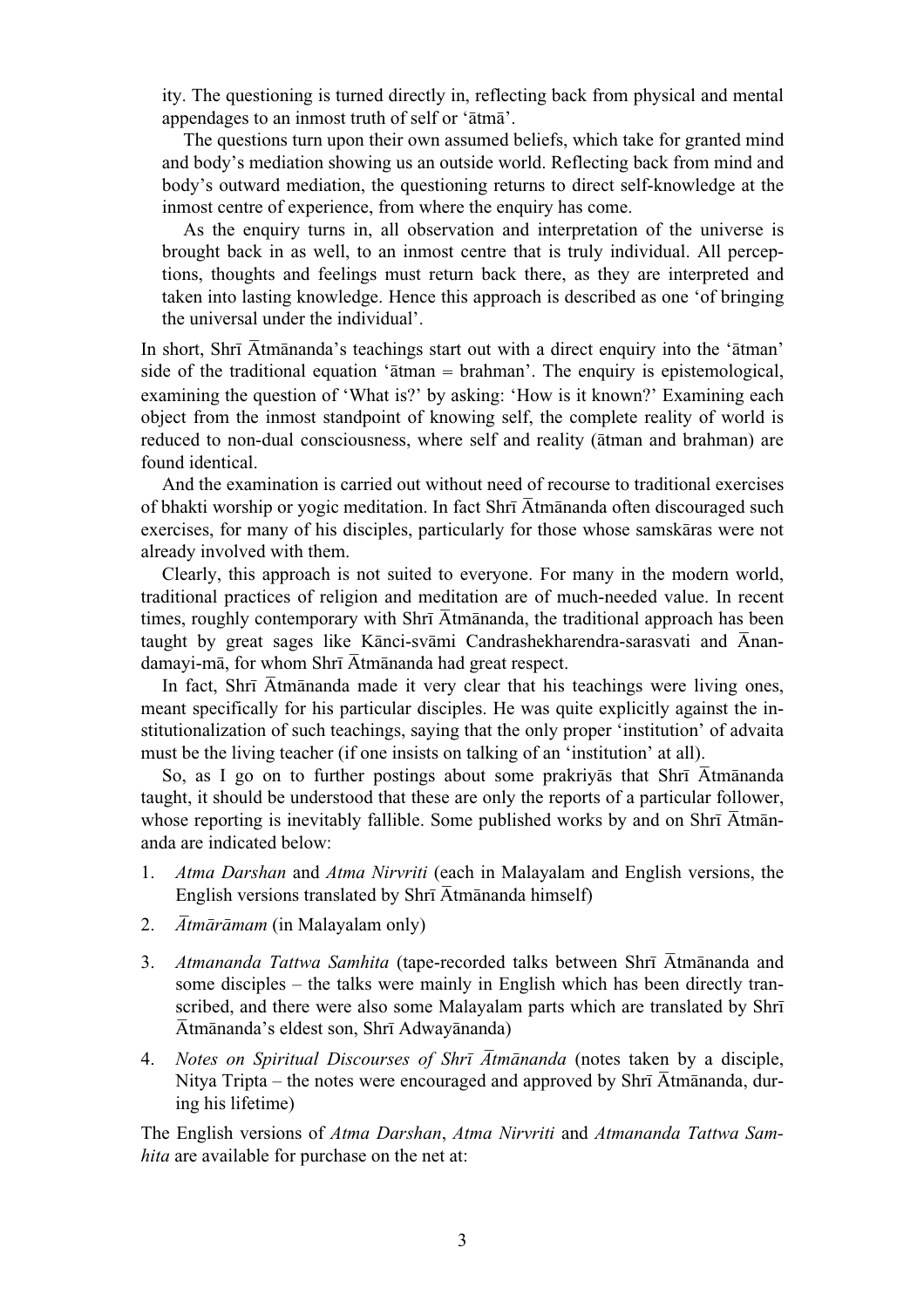http://www.bluedove.com/Advaita\_Atmananda.htm

<span id="page-3-0"></span>Items 1 to 3 above are available in Malayalam and English from: Sri Vidya Samiti, Anandawadi, Malakara (near Chengannur), Kerala 689532, India.

For item 4 above, the first edition is now out of print, but an electronic second edition may be downloaded as a pdf file from either of the following sites:

http://www.advaitin.net/Ananda/ http://www.advaita.org.uk/reading/free\_sages.htm

*Note*: After the passing of Shrī Atmānanda, his eldest son Shrī Adwayānanda became a teacher in his own right, with many disciples who came to learn from him, at his home: Anandawadi, Malakara (near Chengannur), Kerala 689 532, India. The son has passed away recently, much mourned by his followers. His teachings follow his father's approach and are available in published form from Bluedove at:

http://www.bluedove.com/Advaita\_Atmananda.htm.

#### **1a. Different paths**

Vicara or enquiry is essential to the completion of knowledge in any path. When the traditional path is called 'cosmological', this does not imply a lack of vicara. It simply means that along with vicara there is also a considerable component of cosmology, which seeks to describe the world and to prescribe suitable actions for improving our personalities and the world around them.

Vicara must be there in both paths – 'cosmological' and 'direct':

- On the one hand, the 'cosmological' path gets its name from having a cosmological component that is lacking in the direct path.
- On the other hand, the 'direct' path is so called because it looks directly for underlying truth. However bad or good the world is seen to be, however badly or how well it is seen through personality, there is in the direct path no concern to improve that cosmic view. The only concern is to reflect directly back into underlying truth, from the superficial and misleading show of all outward viewing.

The direct path is thus no recent development. It was there from the start, before traditions and civilizations developed. And it has continued through the growth of tradition, along with the personal and environmental improvements that traditions have prescribed. For these improvements are inevitably partial and compromised; so that there are always people who aren't satisfied with such improvement, but just long for plain truth that is not compromised with any falsity.

To find that truth, no cosmological improvement can itself be enough. At some stage, sooner or later, there has to be a jump entirely away from all improvement, into a truth where worse or better don't apply. The only difference between the cosmological and direct paths is when the jump is made. In the direct path, the jump is soon or even now. In the cosmological approach, the jump is put off till later on, in order to give time for improving preparations to be made for it.

There are pros and cons on both sides, so that different paths suit different personalities. An early jump is harder to make, and it means that the sadhaka's character is still impure; so even having jumped into the truth, she or he keeps falling back unsteadily, overwhelmed by egotistical samskaras. Then work remains, to keep return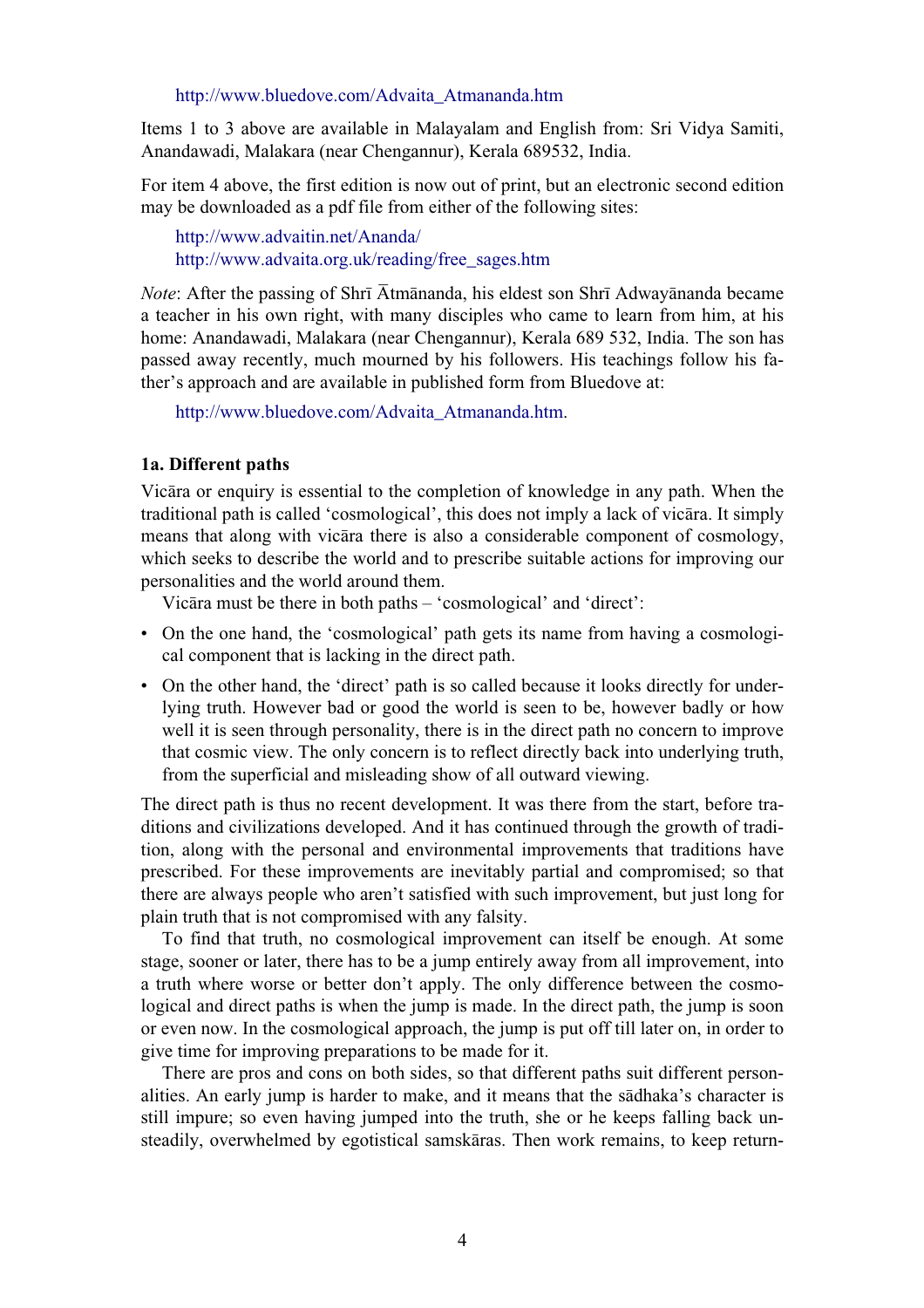ing back to truth, until the samskaras are eradicated and there is a final establishment in the sahaja state.

A later jump can be easier, with a character so purified that little or no work remains to achieve establishment. But there are pitfalls of preparing personality for a late jump, because a sādhaka may get enamoured of the relative advances that have been achieved, like a prisoner who falls in love with golden chains and thus remains imprisoned.

So, what's needed is to find the particular path that suits each particular sadhaka, instead of arguing for any path as best for everyone.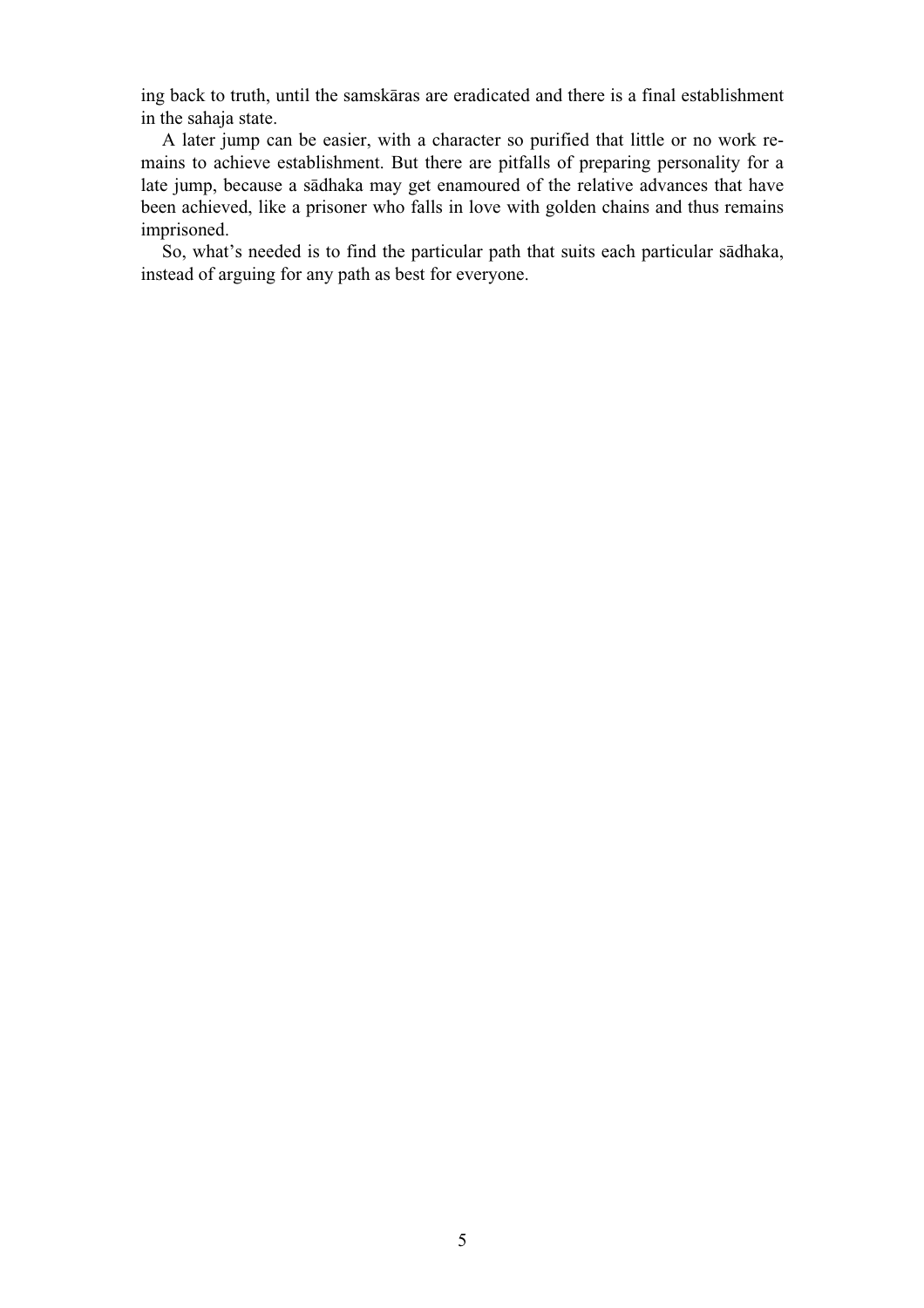# <span id="page-5-0"></span>*2. The three states – enquiry from everyday experience.*

Shrī Ātmānanda instructed his disciples through a number of different 'prakriyas' or 'methods' for approaching truth. And, from time to time, he would explain some basic prakriyas in a series of 'regular talks', which served as a systematic introduction to his teachings. In 1958, my sister and I attended such a series of talks, at Shri Atmananda's home in Trivandrum.

We were still children at the time, just before our teens, growing up as westernized Indians in post-colonial Mumbai (then called 'Bombay'). To us, Shri Atmananda was not westernized but very Indian, quite unlike our westernized school and our avantgarde intellectual parents. And yet, it was our school-teachers and our parents who struck us as old-fashioned and authoritarian. That wasn't how we thought of Shrī  $\overline{A}t$ mānanda. We did not have to take what he said on authority, for he came across in a perfectly modern way – as speaking on a level with us, about our everyday experience.

In this everyday experience, he showed a meaning that was simple and straightforward, in contrast to all the complicated stuff that was being loaded onto us by our parents and our school. When we once complained of this load, he very gently made it plain that the load was better taken on than evaded, and that his teaching should not be misused for the purpose of evasion.

Such a straightforward attitude is characteristic of his teaching. Thinking back over Shri Atmananda's regular talks, that straightforwardness was evident from the first prakriya explained. This is the prakriya that examines waking, dream and sleep  $-$  as three states which we commonly experience. These states are here examined naturally and simply, as everyday experiences that show a self from which they are known.

- In the *waking state*, the self is identified with a body in an outside world, where the body's senses are assumed to know outside objects.
- But in the *dream state*, all bodies and all objects seen are imagined in the mind. Dreamt objects are experienced by a dream self – which is not an outside body, but has been imagined in the mind. This shows that the self which knows experience cannot be an outside body, as it is assumed to be in the waking world.

Considering the dream state more carefully, it too depends upon assumed belief. In the experience of a dream, self is identified with a conceiving mind, where thoughts and feelings are assumed to know the dreamt-up things that they conceive.

• Finally, in the *state of deep sleep*, we have an experience where no thoughts and feelings are conceived and nothing that's perceived appears. In the experience of deep sleep, there is no name or quality or form – neither conceived by mind, nor perceived by any sense.

At first, from this lack of appearances, it seems that deep sleep is a state of blank emptiness, where there is nothing to know anything. No mind or body there appears; and yet it is a state that we somehow enter and experience every day, when waking body falls asleep and dreaming mind has come to rest.

If our experience of deep sleep is thus taken seriously, it raises a profound question. How is deep sleep experienced, when all activities of body and of mind have disappeared? What self could know our experience there, in the complete absence of any perceiving body and any thinking or feeling mind?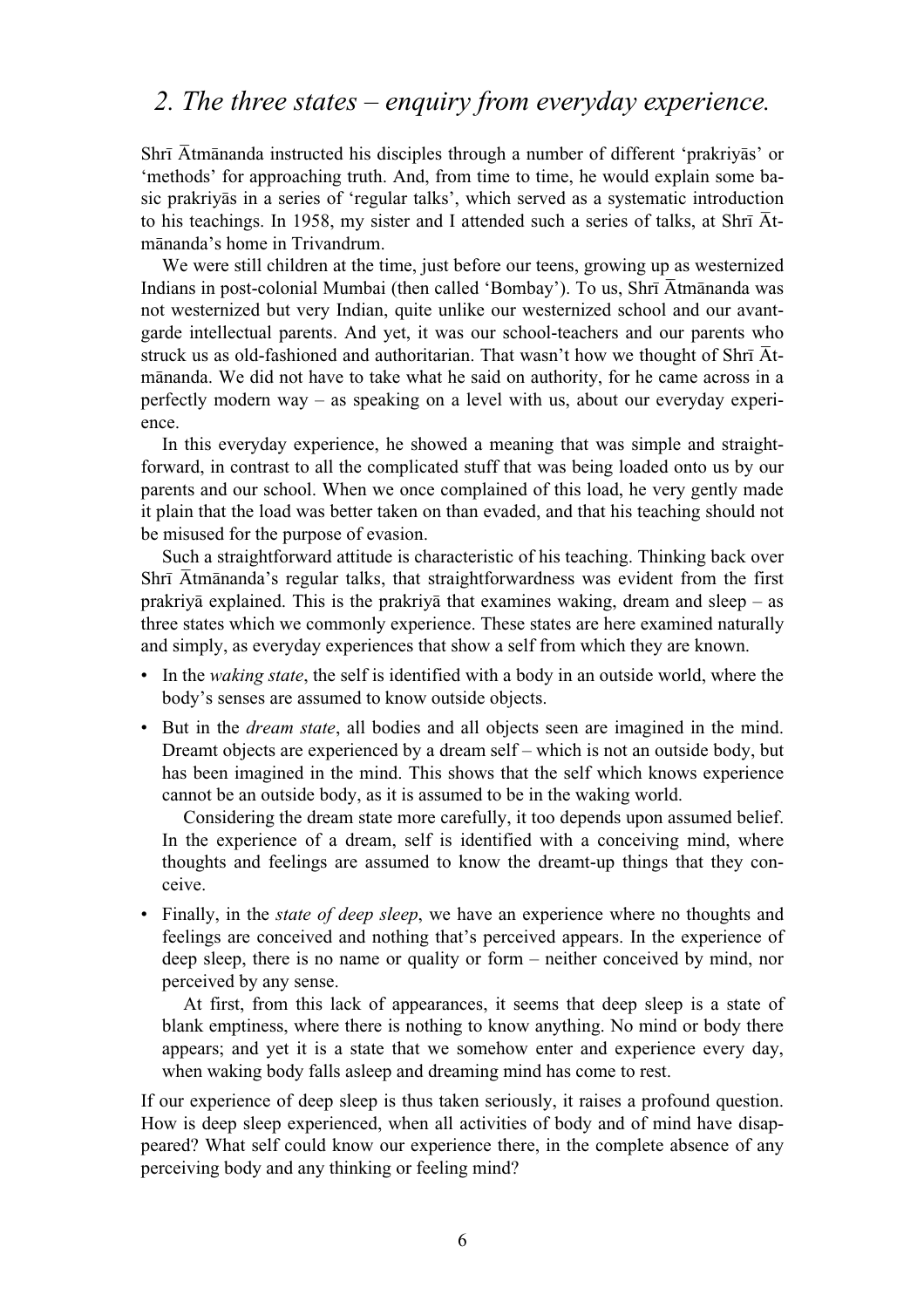The question points to a self which experiences deep sleep, a self that somehow goes on knowing when all changing actions of perception, thought and feeling have disappeared. That self is utterly distinct from mind and body, for it stays knowing when they disappear. Its knowing is no changing act of either mind or body; for it remains when all changing acts have come to rest, in an experience where they are utterly dissolved. So it is changeless in itself – found shining by itself, in depth of sleep.

Since change and time do not apply to it, that self is a changeless and a timeless principle of all experience. In the waking state, it illuminates perceptions and interpretations of an outside world. In dreams, it illuminates the inwardly conceived imaginations of a dreaming mind. In deep sleep, it shines alone, quite unconfused with body or with mind. In all these states, it remains the same. It is always utterly unchanged in its own existence, which illuminates itself.

Through this prakriya, Shri Atmananda initiated an enquiry from everyday experience that is commonly accessible to everyone. Accordingly, he treated everyday deep sleep as a 'key to the ultimate'. He said that if a sadhaka is ready to consider deep sleep seriously, then this alone is enough, without the need for a yogic cultivation of nirvikalpa samadhi.

How far does Shri Atmananda's position here accord with the traditional Advaita scriptures? This question has already been discussed a week or two ago, but I'll repeat briefly that it depends on which scriptures are taken up and how they are interpreted. Two scriptures that I've studied here are the story of Indra and Virocana in the *Chandogya Upanishad* (8.7-12) and the analysis of 'Om' in the *Mandukya Upanishad*. I personally do not find it difficult to interpret these two scriptures in a way that accords fully with Shri Atmananda. But there are of course other interpretations which place emphasis upon nirvikalpa samadhi, as a fourth state considered in addition to waking, dream and sleep.

I would say that for the purposes of different kinds of sadhana, it is quite legitimate to interpret the scriptures in such ways that may seem contradictory. Such contradictions must of course appear in the realm of dvaita, where our sadhanas take place. Advaita is the goal to which the sadhanas aspire. It's there that all contradictions are dissolved.

#### From Nitya Tripta, *Notes on Spiritual Discourses of Shri Atmananda*, note 64:

Consciousness never parts with you, in any of the three states. In deep sleep, you are conscious of deep rest or peace. Inference is possible only of those things which have not been experienced. The fact that you had a deep sleep or profound rest is your direct experience, and you only remember it when you come to the waking state. It can never be an inference. Experience alone can be remembered. The fact that you were present throughout the deep sleep can also never be denied.

The only three factors thus found present in deep sleep are Consciousness, peace and yourself. All these are objectless and can never be objectified. In other words they are all subjective. But there can be only one subject; and that is the 'I'-principle. So none of these three can be the result of inference; since they are all experience itself.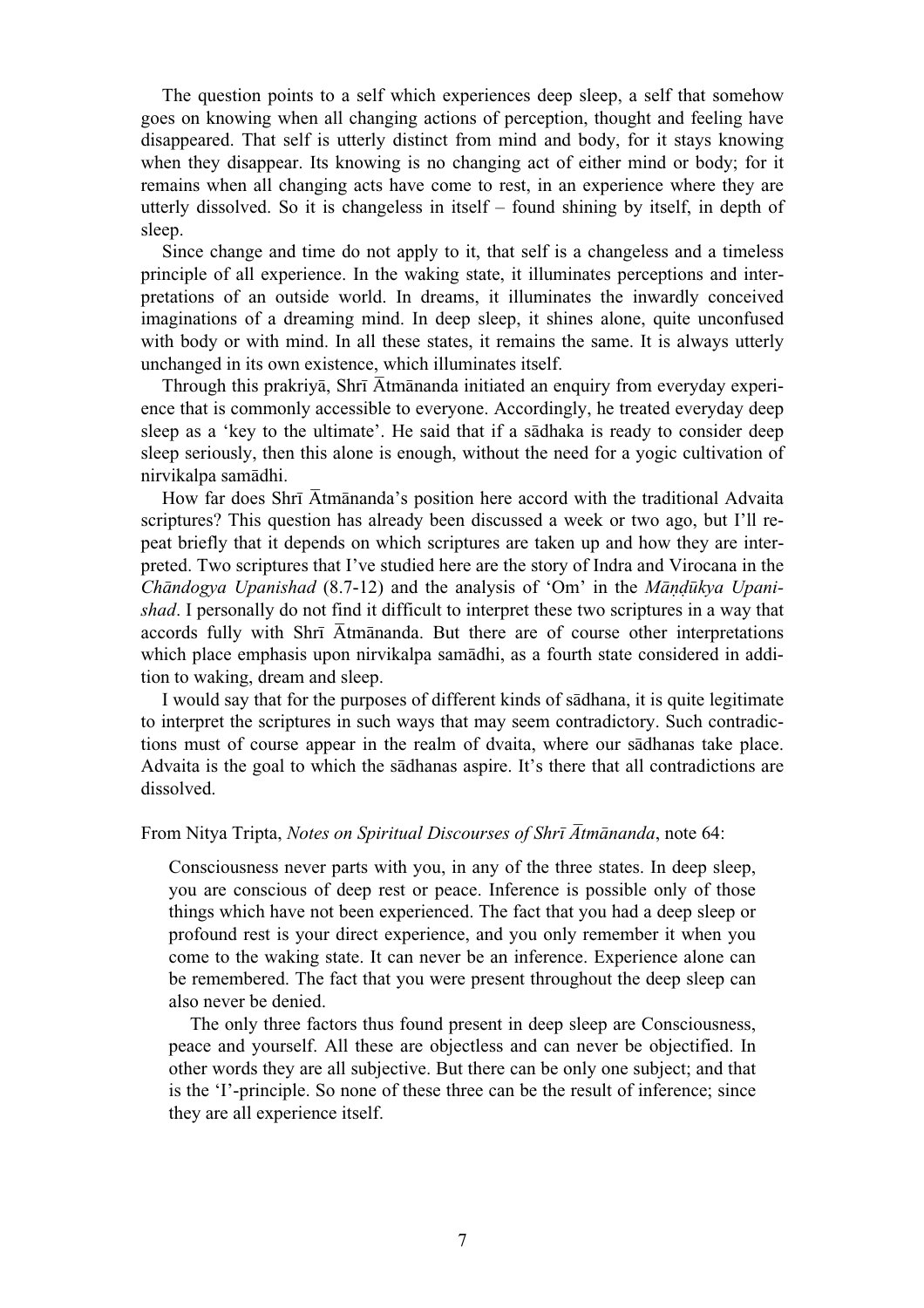## <span id="page-7-0"></span>**2a. Deep sleep and higher reason**

A common sense analysis is that deep sleep is a blank in the memory record, between falling asleep and waking up. But such a blank does not provide conclusive evidence of any positive experience by an unchanging self. Sleep can only have a duration in physical time, as indicated for example by the change in a clock or in sunlight.

The memory record is not a physical tape; it is merely a sequence of passed moments. In that remembered sequence, there is a moment of falling asleep and (if the sleep was dreamless) the very next moment is waking up. As described from the physical world, there may be a duration of some hours between falling asleep and waking. When this physical description is added onto the memory record, then it may seem that there were some hours between the two moments of falling asleep and waking up. But if the memory record is considered in its own terms, it says something quite different. It says that these two moments were right next to each other, with no time in between them at all.

So where do we go from this contradiction, between the physical view that time has passed in deep sleep and the mental view that no time has passed at all? We can go two ways.

On the one hand, we can think that yes, there was a period of time which memory has failed to report. But this raises further questions. Can the failure be redressed? Even if we do not remember any physical or mental appearances in that period, was there some experience there that we can understand more deeply? Beneath such appearances, do we have any further experience that is revealed to us, by the sense of refreshing rest and peace and happiness which we seek in deep sleep and which sometimes comes across to us from there?

On the other hand, we can take it that no time at all has passed between adjacent moments, as one has been succeeded by the next. Again this raises questions, even more profound. If there's no time between adjacent moments, what makes them different? How on earth can we distinguish them? Must there not be a timeless gap between them, after one has passed and before the other has appeared? And if this is so between the moment of falling fast asleep and the next moment of waking up, must it not be so between any two adjacent moments?

So doesn't every moment rise from a timeless gap whose experience is the same as deep sleep? And doesn't every moment instantly dissolve back there again? So isn't every moment in immediate contact with a timeless depth of sleep that no moment ever leaves?

That timeless depth is thus present to us all, immediately, throughout all time. Each of us stands in it always, not seeing anything, nor hearing anything, nor thinking anything – just as we recognize ourselves to be in the state of deep sleep, in which there truly is no ignorance. (This is how I would interpret *Atma Nirvriti*, chapter 17.)

Such a position is achieved through a special kind of logic, which Shri Atmananda called 'higher reason' or 'vidya-vritti'. That is not the outward reasoning of mind, which builds upon assumptions, thus proceeding from one statement to another. Instead, it is an inward reasoning that asks its way down beneath assumptions, thus going on from each question to deeper questions.

That inward logic finds its goal when all assumptions are dissolved and thus no further questions can arise. Advaita cannot be established by the 'lower' logic, the outward reasoning of mind. But of the higher logic or the higher reason, Shri Atmananda said exactly the opposite. He said that it alone is sufficient to realize the truth and to establish advaita. And he insisted that a sadhaka must hold on to it relentlessly,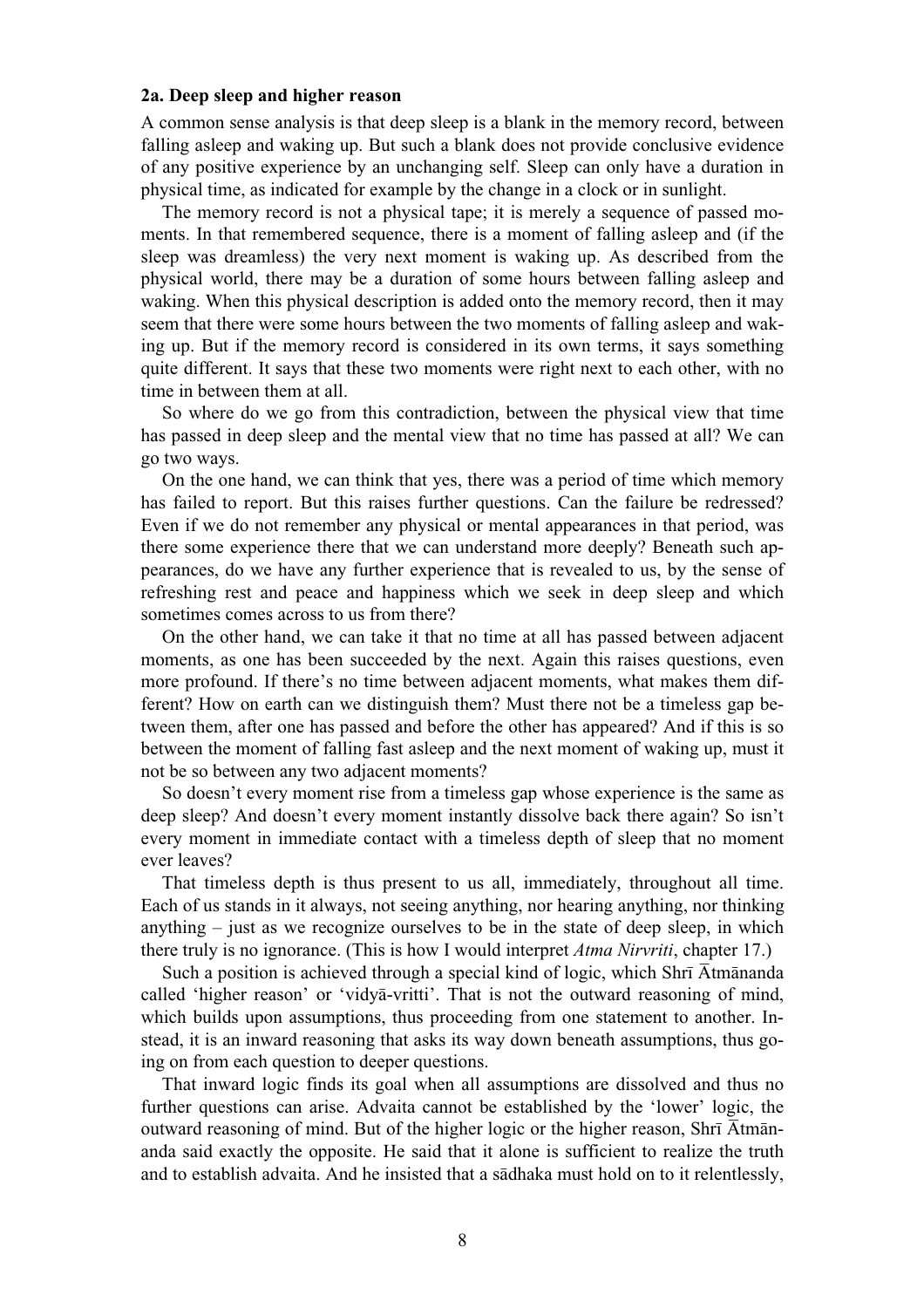not letting go until it dissolves itself in complete establishment. For it is the true logic. It is the truth itself, appearing in the form of logic to take a sadhaka back into it, when love for truth gets to be genuine.

This is a delicate issue, quite paradoxical to outward intellect. And it depends essentially on the relationship between teacher and disciple. The following is from Nitya Tripta's book (*Notes on Spiritual Discourses of Shri Atmananda*, note 1361):

Is 'vicara' thinking about the Truth? No. It is entirely different. 'Vicara' is a relentless enquiry into the truth of the Self and the world, utilizing only higher reason and right discrimination. It is not thinking at all. You come to 'know' the meaning and the goal of vicara only on listening to the words of the Guru. But subsequently, you take to that very same knowing, over and over again. That is no thinking at all. This additional effort is necessary in order to destroy samskāras. When the possessive identification with samskāras no longer occurs, you may be said to have transcended them. You cannot think about anything you do not know. Therefore thinking about the Truth is not possible till you visualize it for the first time. Then you understand that Truth can never be made the object of thought, since it is in a different plane. Thus thinking about the Truth is never possible. The expression only means knowing, over and over again, the Truth already known.

There is knowing in deep sleep, but it is not a knowing of any object that is separate from self. The experience of deep sleep is pure knowing or pure light, unmixed with any object. The objects that appeared in waking and in dreams are thus absorbed by deep sleep into pure light, utterly unmixed with any darkness or obscurity. It's only in the waking and dream states that darkness or obscurity gets mixed up with light, through the seeming presence of objects.

When seen correctly, deep sleep is identical with nirvikalpa samadhi. It is a state of absorption in pure light. This is not of course to deny that the yogic cultivation of samadhi has its benefits, in training concentration, in purifying character and in forcefully turning attention to a state of objectless experience. But, since deep sleep is so commonplace and so easily entered, most people are not interested to consider it seriously.

The whole aim of the three-state prakriya is to find a standpoint that is independent of each state. Of course the enquiry starts off conducted from the waking state, just as one looks at someone else from one's partial personality. But if the enquiry is genuine, why shouldn't it find a deeper, more impartial ground that is shared with other states? Is it so different from finding common ground with other people, when one is genuinely interested in their points of view?

To find such common and impartial ground, one has to stand back from superficial partialities, thus going down beneath their limiting assumptions. That is what's meant to be achieved, by turning waking mind towards an enquiry of dream and sleep experience. In turning its attention to consider dreams and sleep, the waking mind is turned back down, into its own depth from where it has arisen.

When it considers dreams, it is still mind – which thinks and feels through memory and inference, both of them unreliable. But when the mind goes further down to try considering deep sleep, the only way it can succeed is to get utterly dissolved in consciousness itself, where knowing is identity. There nothing is remembered or inferred;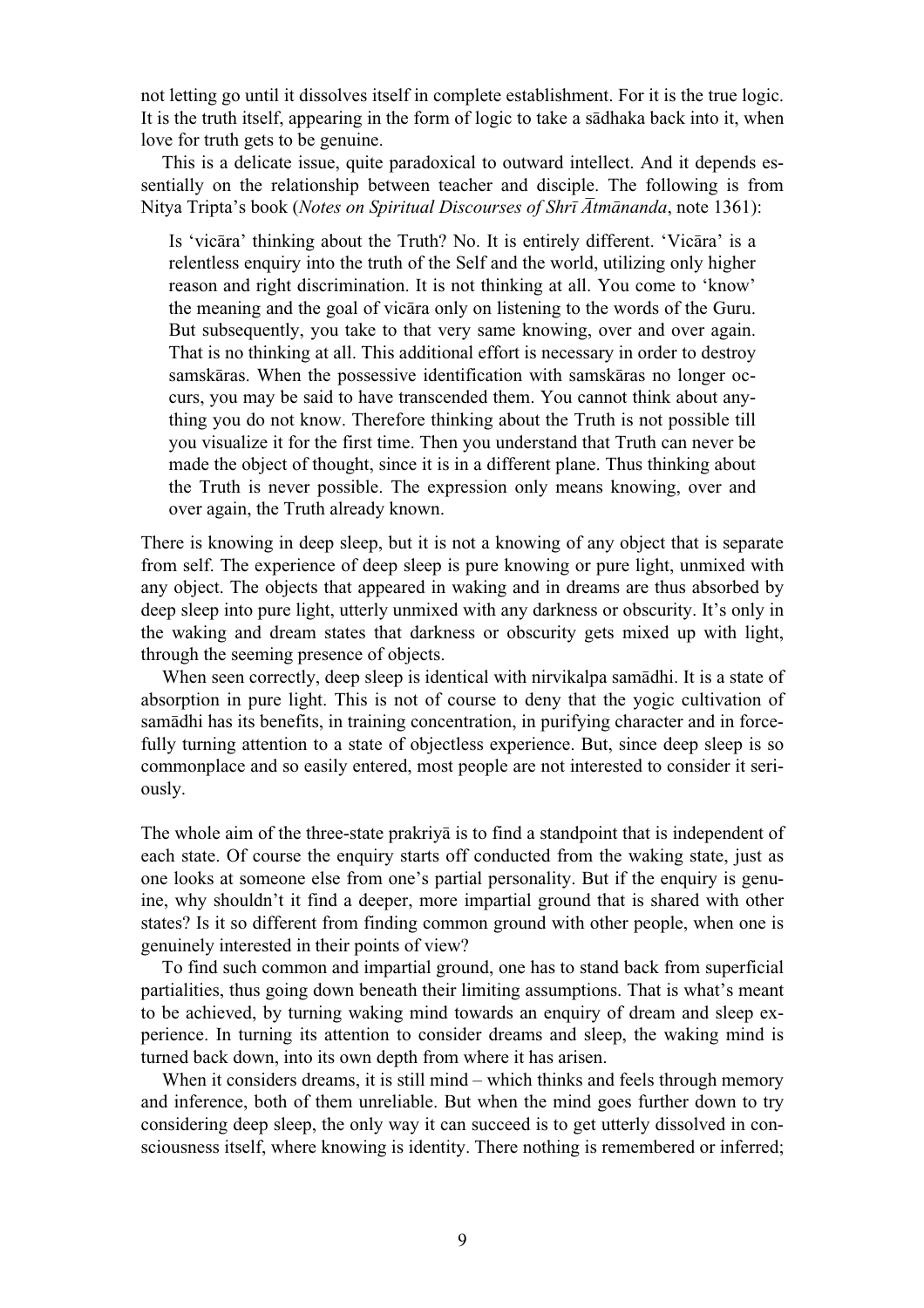for knowing is entirely direct, as a complete identity of that which knows with what is known.

So, on the one hand, it is right to admit that one can't see in advance how the analysis or the enquiry is going to succeed. That is quite beyond the superficial waking mind where the enquiry starts off. And, if analysis means 'the objective and rational pursuit of the mind-intellect', then this cannot be adequate.

But, on the other hand, when Shri Atmananda spoke of 'enquiry' or 'reason' or 'logic' or 'analysis', he did not restrict these terms to the mind-intellect. In particular, he said that genuine enquiry must necessarily transcend the mind, through 'higher reason' or 'higher logic' or 'higher analysis'. That higher reason is a questioning discernment which becomes so keen and genuine that the truth itself arises in response to it and takes the sadhaka back in, beyond all mind and partiality.

In Advaita, all ideas and arguments are useful only to that end. As they proceed, they sharpen reason and discernment, to a point where all causality and all distinctions get dissolved. As reason reaches there, its results can't be foreseen or described, but only pointed to. That's why deep sleep is so significant. It points to dissolution in an utterly impartial and thus independent stand, where no confused distinctions can remain.

According to Advaita, a true advaitin doesn't merely remember something from deep sleep, but actually stands in just that experience which is the essence of deep sleep. The advaitin doesn't merely remember that experience but knows it in identity, as utterly at one with it. And this knowing in identity is most definitely fully present in the waking and all states, whatever may or may not appear.

Hence, the *Bhagavad-gita* says (somewhat freely translated):

The one whose balance is complete stands wide awake in what is dark unconscious night, for any being seen created in the world.

Created beings are awake to what a sage sees as a night where true awareness is submerged in dreams of blind obscurity. *2.69* 

In a sense, the only way to non-dual truth is by learning from a living someone who directly knows deep sleep, while speaking in the waking state. That learning cannot be achieved by reading books or by any amount of discussion with people like yours truly. From such reading and discussion, a sadhaka can only hear of ideas and arguments that living teachers use to take disciples to the truth. To be convinced of the truth to which such arguments are meant to lead, the sadhaka must be guided by a living teacher who stands established in that truth.

Regarding the 'experience' of deep sleep, the following note by Nitya Tripta may be helpful:

How do you think about or remember a past enjoyment? (*Notes on Spiritual Discourses of Shri Atmananda*, note 105)

You can only try to recapitulate, beginning with the time and place, the details of the setting and other attendant circumstances or things, including your own personality there. Thinking over them or perceiving them in the subtle, fol-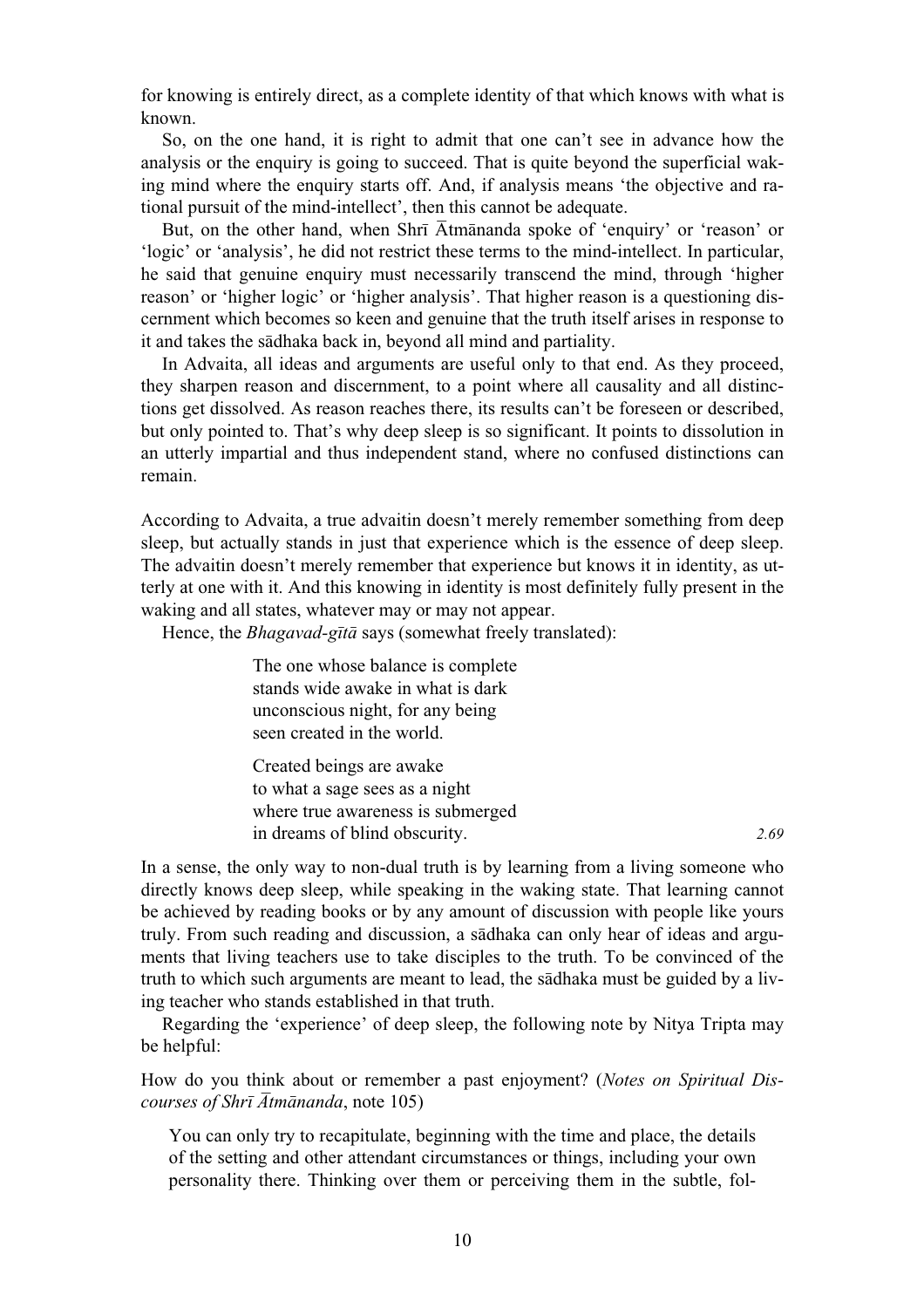lowing the sequence of the incident, you come to the very climax, to the point where you had the previous experience of happiness. At that point your body becomes relaxed, mind refuses to function, you forget the long cherished object you had just acquired, and you forget even yourself. Here you are again thrown into that state of happiness you enjoyed before.

Thus, in remembering a past enjoyment, you are actually enjoying it afresh, once again. But some people stop short at the point where the body begins to relax, and they miss the enjoyment proper.

Similarly, when you begin to think about your experience of happiness in deep sleep, you begin with your bedroom, bed, cushions ... and pressing on to the very end you come to the Peace you enjoyed there. You enjoy the peace of deep sleep; that is to say you find that the peace of deep sleep is the background of the variety in wakefulness, and that it is your real nature.

A philosophical enquiry starts with the mind and its confused assumptions. But what it does is to question the assumptions, in an attempt to clarify their confusions. In effect, as the enquiry proceeds, the mind keeps digging up its seeming ground, from under its own feet. It keeps undermining its previous positions, in search of clarity. Its questions are turned back upon the very assumptions that have given rise to them.

As assumptions are unearthed, and as they are examined and their falsities removed, the enquiry falls deeper back. Its asking thus gets taken down, more deeply back, into foundations that are more directly rooted. From these more direct roots, yet further questions rise and turn back down again, to investigate and clarify what's further underneath.

So long as this reflecting-down enquiry keeps finding that its stand is a construction from diversity, this shows that it is still made up from buried elements that have to be examined further. Its questioning is still caught up in doubtful compromise, and thus it cannot reach a final end. For then one's stand is still built up on different and alien things that are not fully and directly known; and this inevitably brings in ignorance, confusion and uncertainty.

To reach a final end, the mind must find a way to go directly and completely down beneath all mental constructs, to where the mind and all its journeys down are utterly dissolved. So that, at last, no trace of any difference or diversity remains.

How is that possible? Well, in a sense, that happens every night, when we fall into deep sleep. The mind relaxes then – withdrawing back from waking world, through dreams, into a depth of sleep where no diversity appears. The higher reason or vicara does this in the waking state, by a questioning discernment that progressively refines itself of all ingrained confusions, until it penetrates entirely beneath diversity, where it dissolves spontaneously in what it has been seeking.

In short, though the enquiry starts out in mind, it is not targeted at any object that the mind conceives. Its target is pure subject – the inmost ground from which conceptions are thrown up and where conceptions all return to get dissolved, as they are taken in. By targeting that ground, the enquiry must point beyond its conceptions, to where they get utterly dissolved.

So, from the mind where it starts out, the enquiry and its results must seem quite paradoxical. The paradoxes come from mind that is dissatisfied with its own conceptions. So it looks for a way beyond them, though at the same time it expects to conceive what will be found beyond. In fact, the only way to find out is to go there. It cannot be conceived in advance.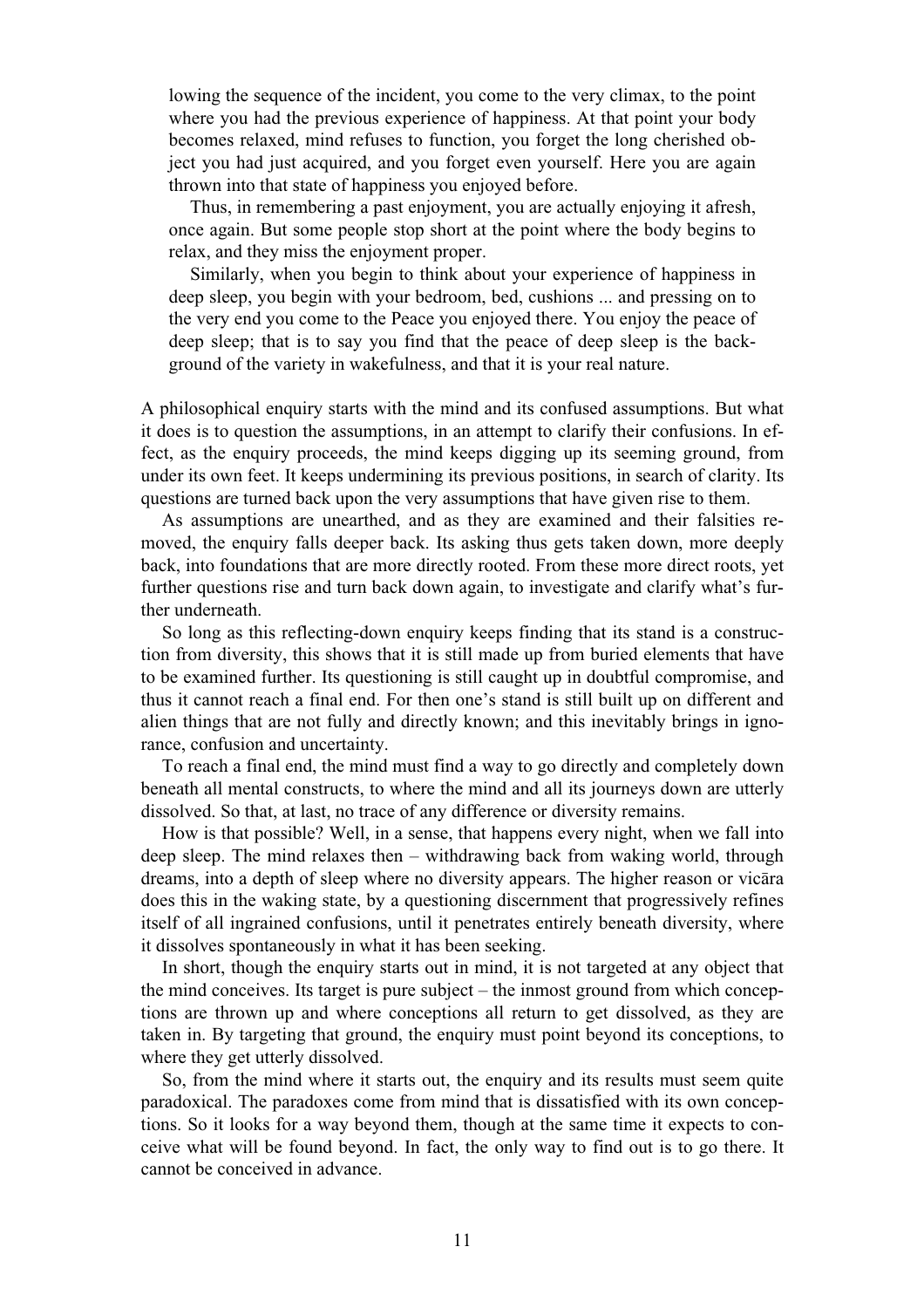To navigate along the way, language can be very useful, if it is used to point beyond its symbols and descriptions. Its function is to sacrifice itself, to burn up so completely that no trace of smoke or ash remains, so as to interfere with what its meaning shows. It is the 'higher reason' that uses language in this way. The function of the higher reason is precisely to burn up all obscuring residues that language leaves behind.

So, where you ask if the higher reason is a function of a 'higher mind', the answer is most definitely not. Shrī  $\overline{A}$ tmānanda was quite explicit about this. In Malayalam (or Sanskrit) the higher reason is 'vidya-vritti', which means the 'functioning of knowledge'. The higher reason is just that which dissolves the mind in knowledge. It is the functioning of knowledge, expressed in a questioning discernment that takes mind back to knowledge where all thinking is dissolved. There is no 'higher mind'. The only way that mind can get 'higher' is to get utterly dissolved in knowledge.

Let me try to put it more simply. Knowledge is the subject of which both higher reason and mind are instruments. The higher reason functions, through discerning enquiry, to dissolve the mind in pure knowledge, where mind properly belongs. And as the higher reason functions, it makes use of mind reflectively, in order to bring mind back to knowledge. There is no question of the higher reason being an instrument of any mind. It is always the other way about.

I would add that the process of 'higher reason' is one hundred percent empirical. Each question is tried out to see what result it leads to. And then, further questions rise empirically. They rise from actual experience of the result, not just from imagining or theorizing in advance what it might be. Thus, the process must go on relentlessly, until the actual experience of a truth where questions do not further rise – where all possibility of questioning is utterly dissolved. All this requires that each questioning attack is turned back upon one's own mistakes of assumption and belief. Otherwise, the reasoning is merely theoretical.

## *Reasoning and truth*

When an enquiry begins to ask for plain, impartial truth, the asking is at first from mind.

But, for such asking to succeed, the mind that asks must rigorously question what it thinks it knows –

discerning what is truly known from what misleadingly appears through habits of assumed belief.

In search of truth, the asking must keep opening what is believed to unrelenting scrutiny,

until the living truth itself – the very knowledge that is sought – takes charge of the enquiry.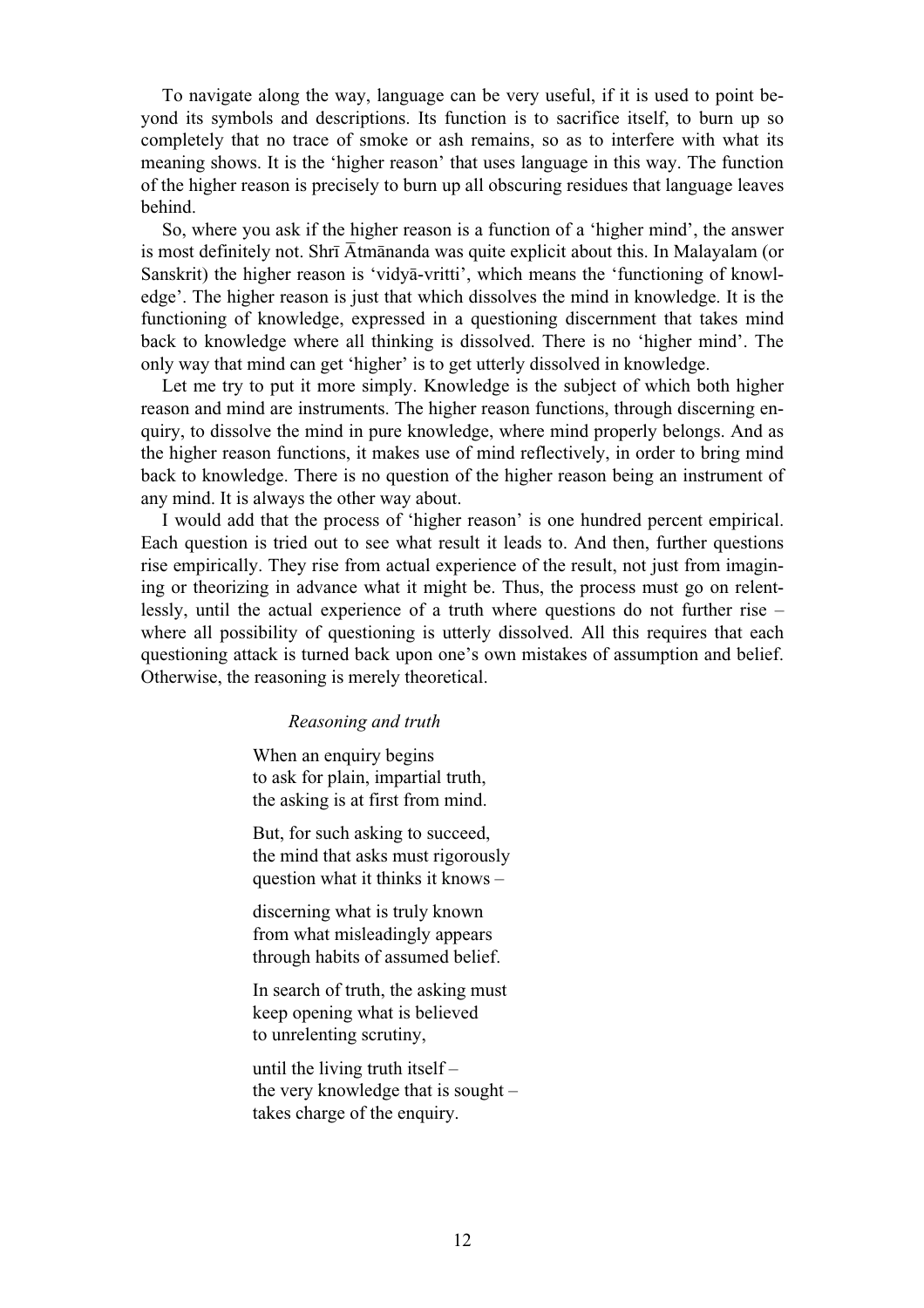That taking charge by living truth, of asking mind, is spoken of as 'vidya-vritti' or, in other words, as 'higher reasoning'.

Then, in that higher reasoning, the knowledge sought becomes expressed in living arguments and questioning towards a truth beyond the mind –

a truth which makes no compromise between mind's thoughts that make-believe and what knowing truly finds.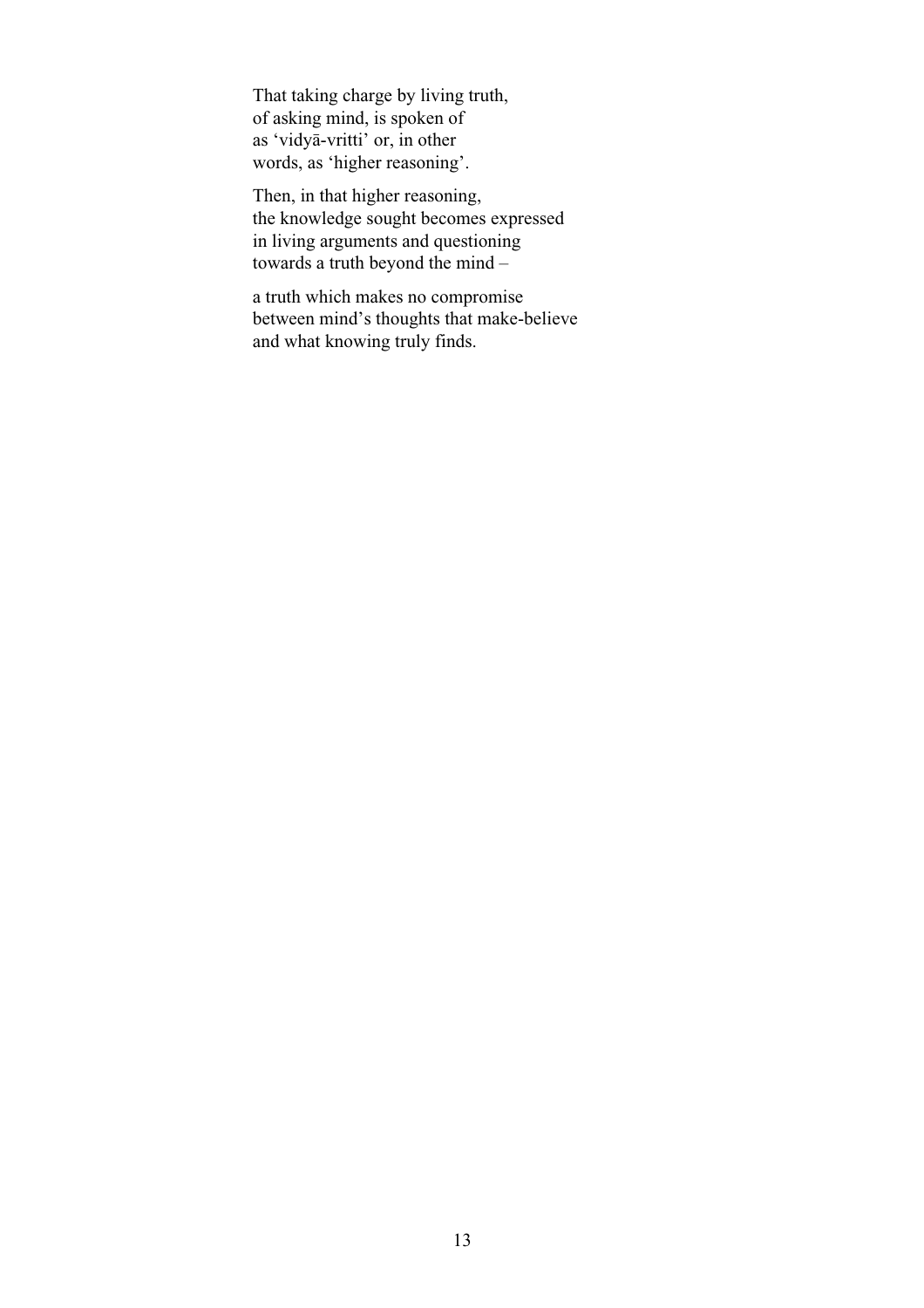# <span id="page-13-0"></span>*3. 'I am consciousness' – reflection back into the 'I'*

The analysis of three states is just a prakriya. It's just one way of investigating truth. It starts with three ordinary statements: 'I am awake'; 'I dreamed'; 'I slept soundly, where no dreams appeared.' All these statements start with the word 'I'. What is that common 'I', which is implied to know our experiences of waking, dream and sleep? This is an implication that we often make. But what exactly does it mean? What truth is there in it? That's what this prakriya investigates, as it examines the three states.

For some who are intellectually inclined, there can be a problem with this threestate prakriya, when it comes to deep sleep. The problem is that deep sleep can seem distant and inaccessible, to the waking mind that examines it. So some would rather investigate the waking state, by asking there reflectively for an underlying truth that our waking perceptions and interpretations each express. That results in a different prakriya, which proceeds through three levels of knowing.

The three levels are those of body, mind and consciousness. They correspond of course to waking, dream and deep sleep. Instead of reflecting from the waking state through dreams into deep sleep, this second prakriya reflects from perceiving body through conceiving mind to knowing consciousness.

What is that consciousness, which is expressed in each living act of mind and body? It is the knowing of that self which is present always, throughout experience. That's what self truly is, in each one of us, beneath our different personalities. It is that self which does not part with anyone, not even for a moment. Its knowing is no physical or mental act, which self starts doing at some time and stops doing later on. Consciousness is not a put on act that later can be taken off. Instead, it is the very being of the self, exactly what self always is.

In truth, the self is consciousness, whose very being is to know. It knows itself, shining by its own light. All appearances are known by their reflection of its selfillumination. We know them only when they come into attention, where they are lit by consciousness. But then, how can that consciousness be known?

Consciousness is not an object that is known. Instead, it just that which knows. It is thus known in identity, as one's own self, by realizing one's own true identity with it. That is the only way in which it can be known.

As a matter of ingrained habit, we think of consciousness as an activity of body, sense and mind. Hence what we take for consciousness appears confused with a great complexity of physical and sensual and mental actions.

In every one of us, consciousness is actually experienced in the singular, as one's own self. But when a person looks through mind and body, at a world that seems outside, it there appears that consciousness is different and changing – in different persons, different creatures and their varied faculties. Or, if a person looks through mind alone, into the mental process of conception, it then appears that consciousness is made up from a passing sequence of perceptions, thoughts and feelings.

Thus, in itself, consciousness is quite distinct from the differing and changing appearances that we habitually confuse with it. As it is experienced directly, at the inmost core of each individual's experience, it is pure self – utterly impersonal and impartial, beyond all difference and change. That is the inmost, undeniable experience that we share in common, deep within each one of us. Yet, very strangely, that undeniable experience is ignored and somehow covered up, by the vast majority of people in the world.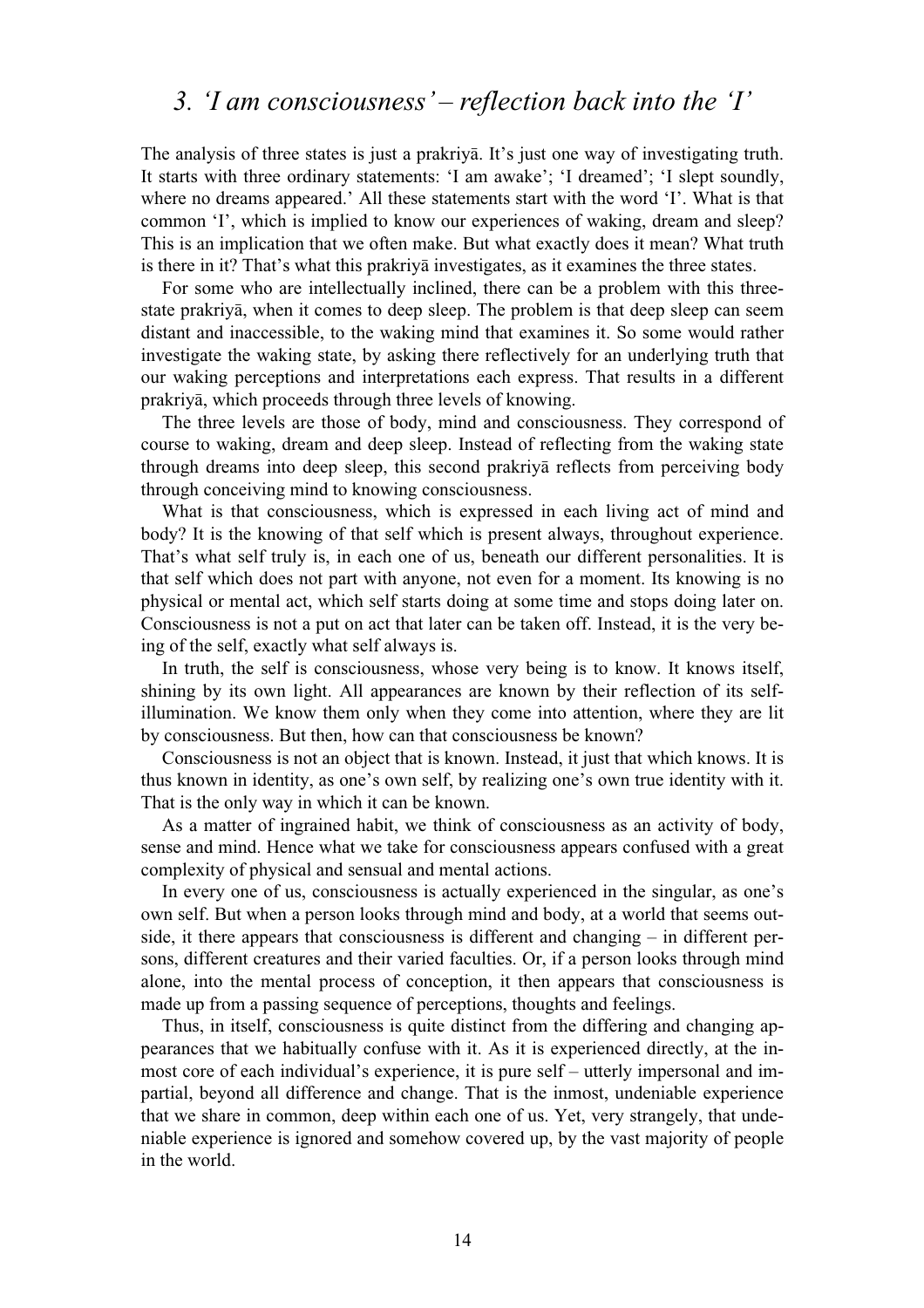It gets ignored because of a confusion that mixes self with body, sense and mind. For this produces a mistaken show of physical and sensual and mental actions, which are deceptively confused with the clear and unaffected light of consciousness. As people identify themselves with different bodies and with changing minds, they mistake themselves as jivas or persons – who are disparate and uncertain mixtures, made up of knowing self confused with improperly known objects.

Such persons take an ignorantly made-up stand, upon divided and uncertain ground, built artificially from alien things. Accordingly, experiences seem partial and appear divided by our personalities, as people get unhappily conflicted in their seeming selves.

But where confusion ceases, as in deep sleep or in moments of impartial clarity, there personality dissolves and self stands on its own, shining by itself as happiness and peace. Thus, pure happiness and unaffected peace can be seen to shine out in deep sleep, as manifesting aspects of the self's true nature.

Again, it might help to ask briefly how these teachings relate to traditional Advaita scriptures. On occasion, Shrī Ātmānanda said that the vicāra mārga could be characterized by a single aphorism: 'Prajnyanam asmi' or 'I am consciousness.' One such occasion is reported by Nitya Tripta:

The path of the 'I'-thought (*Notes on Spiritual Discourses of Shri Atmananda*, note 601)

The ordinary man has the deep samskara ingrained in him that he is the body and that it is very, very insignificant, compared to the vast universe. Therefore the only possible mistake you are likely to be led into, while taking to the 'I' thought, is the habitual samskara of the smallness attached to the 'I'.

This mistake is transcended by the contemplation of the aphorism '*Aham brahmasmi.*' Brahman is the biggest imaginable conception of the human mind. The conception of bigness no doubt removes the idea of smallness. But the idea of bigness, which is also a limitation, remains over.

Ultimately, this idea of bigness has also to be removed by contemplating another aphorism: '*Prajnyanam asmi.*' ('I am Consciousness.') Consciousness can never be considered to be either big or small. So you are automatically lifted beyond all opposites.

Shrī  $\overline{A}$ tmānanda is saying here that the mahāvākya 'Aham brahmāsmi' does not quite go all the way to non-duality. It leaves a samskara of 'bigness', which has to be removed by further contemplation. In a way, the same thing may be seen implied in a classic scheme of four mahavakyas that follow one after the other. Here is an interpretation of the scheme:

- 1. '*Tat tvam asi*' or 'You are that.' This represents the guidance of a living teacher, essential to bring mere words and symbols to life, so that a disciple may come to living truth.
- 2. '*Aham brahmasmi*' or 'I am complete reality.' This broadens ego's narrowness, in preparation for a non-dual realization that must come about through a knowing in identity.
- 3. '*Ayam atma brahma*' or 'This self is all reality.' Here, the same thing is said as in the previous mahavakya, but in a way that is impersonal, using the phrase 'this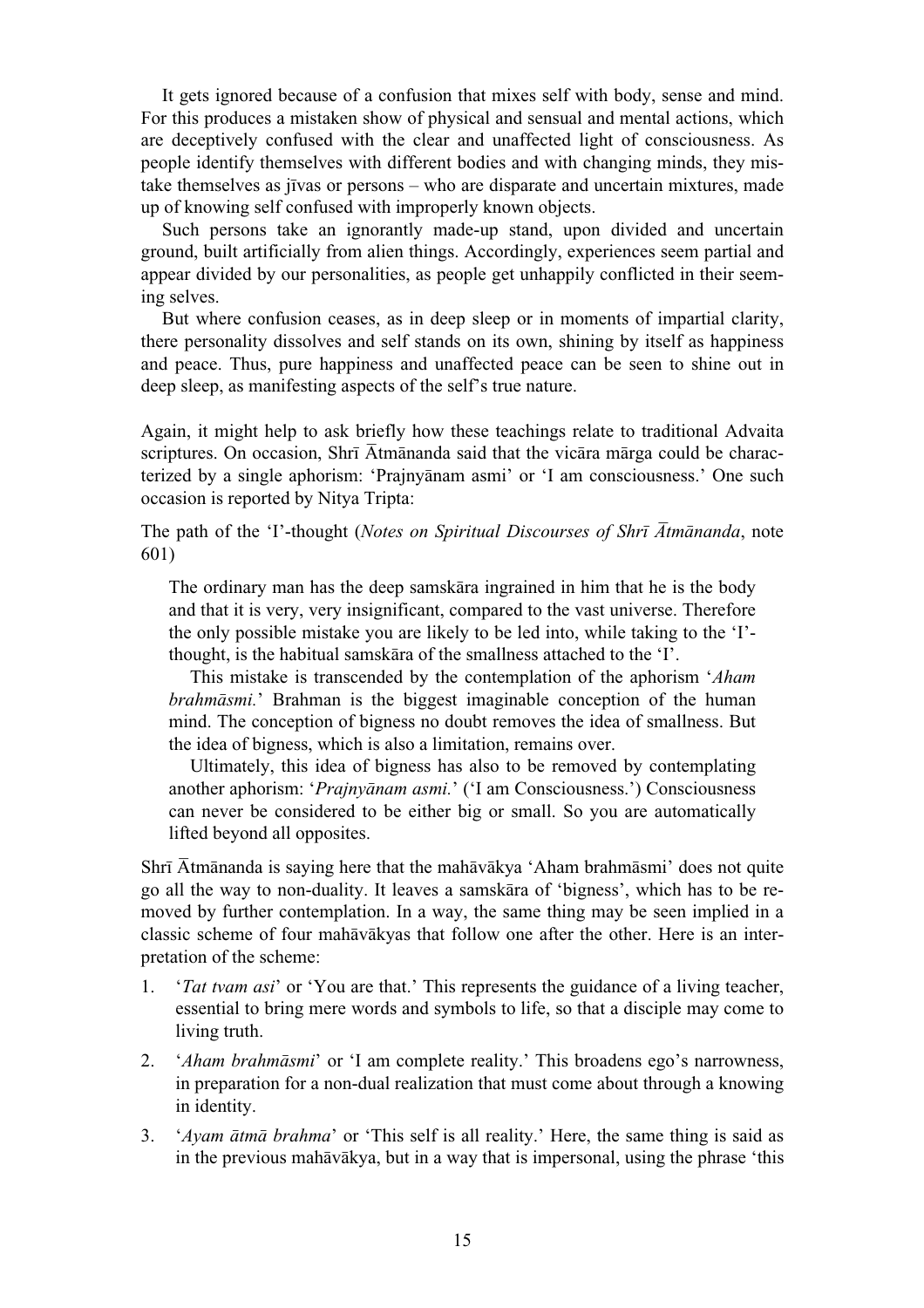self' instead of the word 'I'. For the 'I' may still have a sense of the personal in it – even after the broadening of ego's petty considerations.

4. '*Prajnyanam brahma*' or 'Consciousness is all there is.' This finally establishes the true nature of the self, known purely in identity, as consciousness that is identical with everything that's known.

This is of course only one among many interpretations, of one among many schemes of mahavakyas. It's only meant as an illustration of how the scriptures may be related to the vicara marga.

A further illustration may be found in the *Aitareya Upanishad*, chapter 3, which specifically describes the self as 'prajnyanam' or 'consciousness'. It's in this chapter that we find the aphorism: 'Prajnyanam brahma.' Here is a rather free translation:

> What is this that we contemplate as 'self'? Which is the self? That by which one sees, or that by which one hears, or that by which scents are smelled, or that by which speech is articulated, or that by which taste and tastelessness are told apart? Or that which is this mind and this heart: perception, direction, discernment, consciousness, learning, vision, constancy, thought, consideration, motive, memory, imagination, purpose, life, desire, vitality? All these are only attributed names of consciousness. *3.1.1-2* This is brahman, comprehending all reality. This is Indra, chief of gods. This is the creator, Lord Prajapati; all the gods; and all these five elements called 'earth', 'air', 'ether', 'waters', 'lights'; and these seeming complexes of minute things, and various seeds of different kinds; and egg-born creatures and those born of womb, and those born of heat and moisture, and those born from sprout; horses, cattle, humans, elephants, and whatever living thing, moving and flying; and that which stays in place. All that is seen and led by consciousness, and is established in consciousness. The world is seen and led by consciousness. Consciousness is the foundation. *Consciousness is all there is. 3.1.3* By this self, as consciousness, he ascended from this world;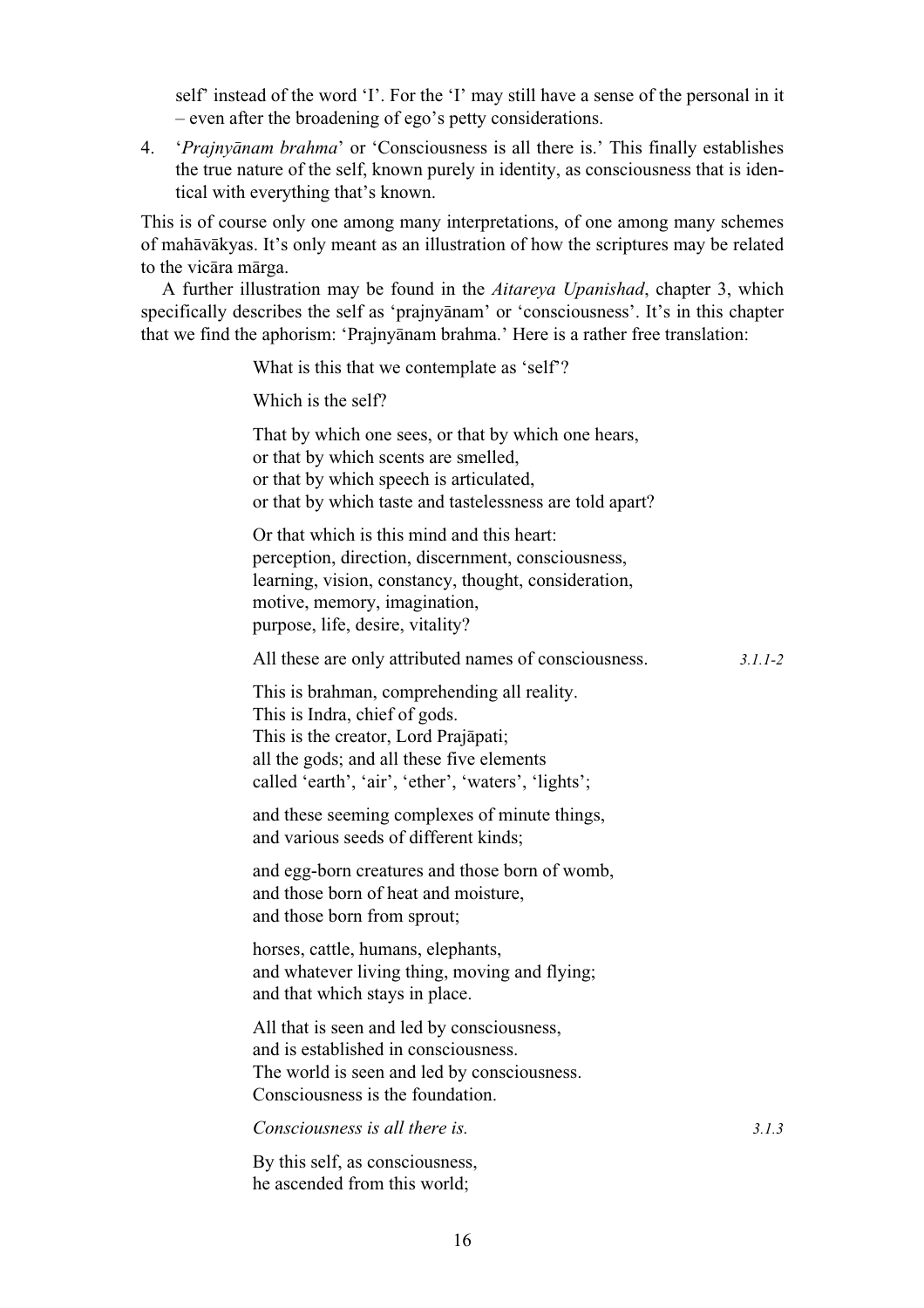and, attaining all desires in that place of light, became deathless, that became. *3.1.4* 

# <span id="page-16-0"></span>**3a. Appearances and consciousness**

When a person tries to think of consciousness itself, with no content seen in it, that does leave a puzzled 'me'. The puzzlement gives rise to further questions.

First, what are the contents seen in consciousness? Seen through body, the contents are objects, in a world of bodied things. Through the body's senses, the contents are sensations, coming from the world. Through mind, the contents are thoughts and feelings, which the mind conceives.

These physical and sensual and mental contents are seen indirectly, when consciousness looks through faculties of mind and body that are different from itself. But then, what content is perceived directly, as consciousness looks at itself? As consciousness illuminates itself, what does it know immediately, by its self-knowing light? What is its content to itself?

Surely, that immediate content cannot be anything different from itself. That immediate content must be consciousness itself. Interpreted like this, it is quite right to say that there cannot be any consciousness devoid of content. For consciousness is always present to itself. Its immediate content is itself, in all experiences. In the experience of deep sleep, there are no physical or sensual or mental contents. No content is there seen indirectly, through body, sense or mind.

But what about the direct knowing of consciousness, as it illuminates itself? Can consciousness be present to itself, in the absence of body, sense and mind? Habitually, we assume that consciousness is a physical or sensual or mental activity. And then of course it seems that consciousness cannot be independent of body, sense or mind. It seems then that consciousness cannot be present in deep sleep, when body, sense and mind are absent.

You recognize that physical and sensual and mental activities are only appearances, which come and go in consciousness. But when all these appearances that come to light have gone away, what is it that remains? When body, sense and mind and all their perceptions, thoughts and feelings disappear, into just *what* do these appearances dissolve?

Where they dissolve, there are no senses to perceive the presence or the absence of sense-objects. Nor is there any mind to notice or to think or feel the presence or the absence of perceptions, thoughts and feelings. So, if it's said that these appearances of world and mind dissolve into a blank or empty absence, what meaning could that have?

How then could we describe any state of experience, like deep sleep, where all appearances of mind and world have disappeared? If we describe it in our usual way, as a merely blank or empty 'absence', we are confused. In this description, we are inherently assuming the presence of some feeling or thinking or perceiving that is taken to experience an absence of *all* feeling and thinking and perceiving.

There is a contradiction here. We are taking it that some mental or sensual activity (of feeling, thought or perception) is present, so as to experience the complete absence of all such activity. Some mental or sensual activity is here assumed to be present during its own absence. This description logically rules itself out. And so it shows us only a confusion of mistaken thought, which we need somehow to remove.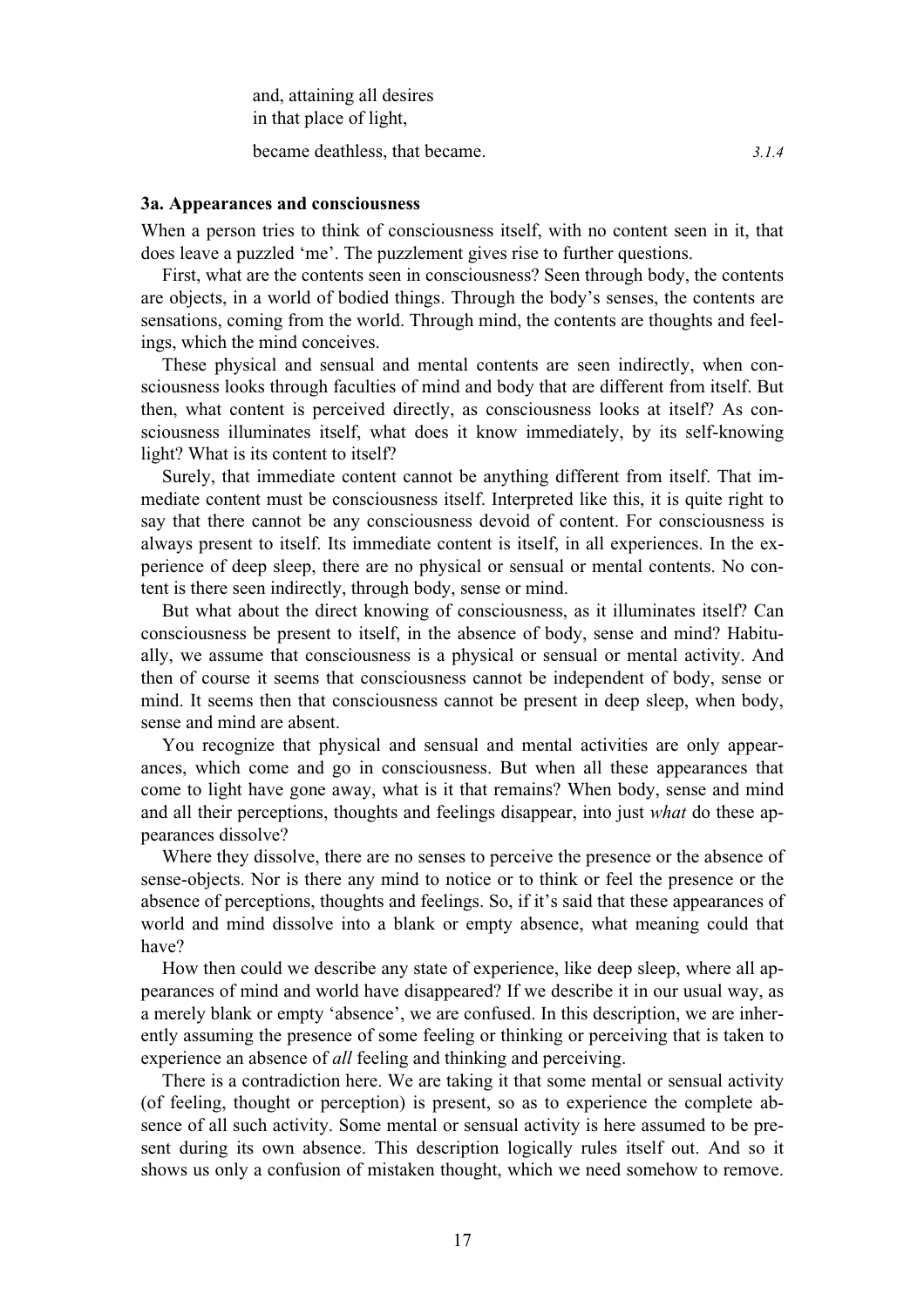The confusion is that some apparent act (of mind and sense) is here assumed to experience its own dissolution and hence its own absence.

Would it not be clearer to observe that when appearances dissolve, their dissolution must be witnessed by a knowing presence which remains when they are absent? And what else could that presence be but consciousness itself? Could it not be that consciousness whose inmost content stays unchanged, as nothing else but knowing light, so that it stays on shining all alone when all appearances have gone away?

Why shouldn't consciousness itself remain, present to itself, when its passing contents disappear? If consciousness can thus remain, that shows it to be independent of body, sense and mind. Without it, none of them can appear; so each is dependent on it.

Each body, sense or mind depends upon an underlying consciousness that they each one of them express. But it does not depend on them. In other words, they are dependent appearances of its reality. In what they really are, each one of these appearances is utterly identical with consciousness. It is their one reality, which each one shows and which they show together. As they appear and disappear, it seems that they are limited by time and space. Each seems to be present in some limited location and to be absent elsewhere.

But this limitation is unreal. It does not apply to consciousness itself, which is the reality that's shown. For consciousness is the common principle of all experience, present at all times and everywhere, no matter what experience is known, no matter when or where.

So consciousness cannot appear or disappear. Its appearance would require a previous experience where consciousness was absent. Similarly, its disappearance would require a subsequent experience without consciousness. Such an 'experience without consciousness' is a contradiction in terms – a falsity of fiction that has been misleadingly constructed by the mind. So while appearances are perceived by body, sense and mind, their seeming limitations don't apply to consciousness, their one reality.

The limitations are a misperception, seen through the inadequate and partial reporting of body, sense and mind. These unreal limitations make it seem that there are appearances which disappear. But while they seem to come and go, what they are is consciousness itself. It is their unlimited reality, remaining fully present through each one of their appearances and disappearances.

That is a classical Advaita position, which is unequivocally taken by modern interpreters like Ramana Maharshi and Shri Atmananda. From that position, deep sleep is interpreted as an experience where consciousness is shown as its own content. Deep sleep shows consciousness identical with what it contains, with what is known in it. What's there revealed is not contentless consciousness, but consciousness itself.

A further question rises here. If consciousness is independent of our limited bodies, our limited senses and our limited minds, then how can we know it actually, for what it is? In Shrī  $\overline{A}$ tmānanda's teachings, the question is answered by a simple statement: 'I am consciousness.'

This statement is central to Shri Atmananda's approach. It is the investigating centre of the teaching. When it is said 'I am consciousness', the statement indicates a knowledge in identity. That is how consciousness is known. It's known by selfknowledge, as one's own true identity. It's only there that subject and object are dissolved, including any puzzled or investigating 'me' or any goal to be achieved.

According to Shri Atmananda, the statement 'All is consciousness' does not go far enough. It leaves a taint of expanded mind, intuiting the 'all'. The content of con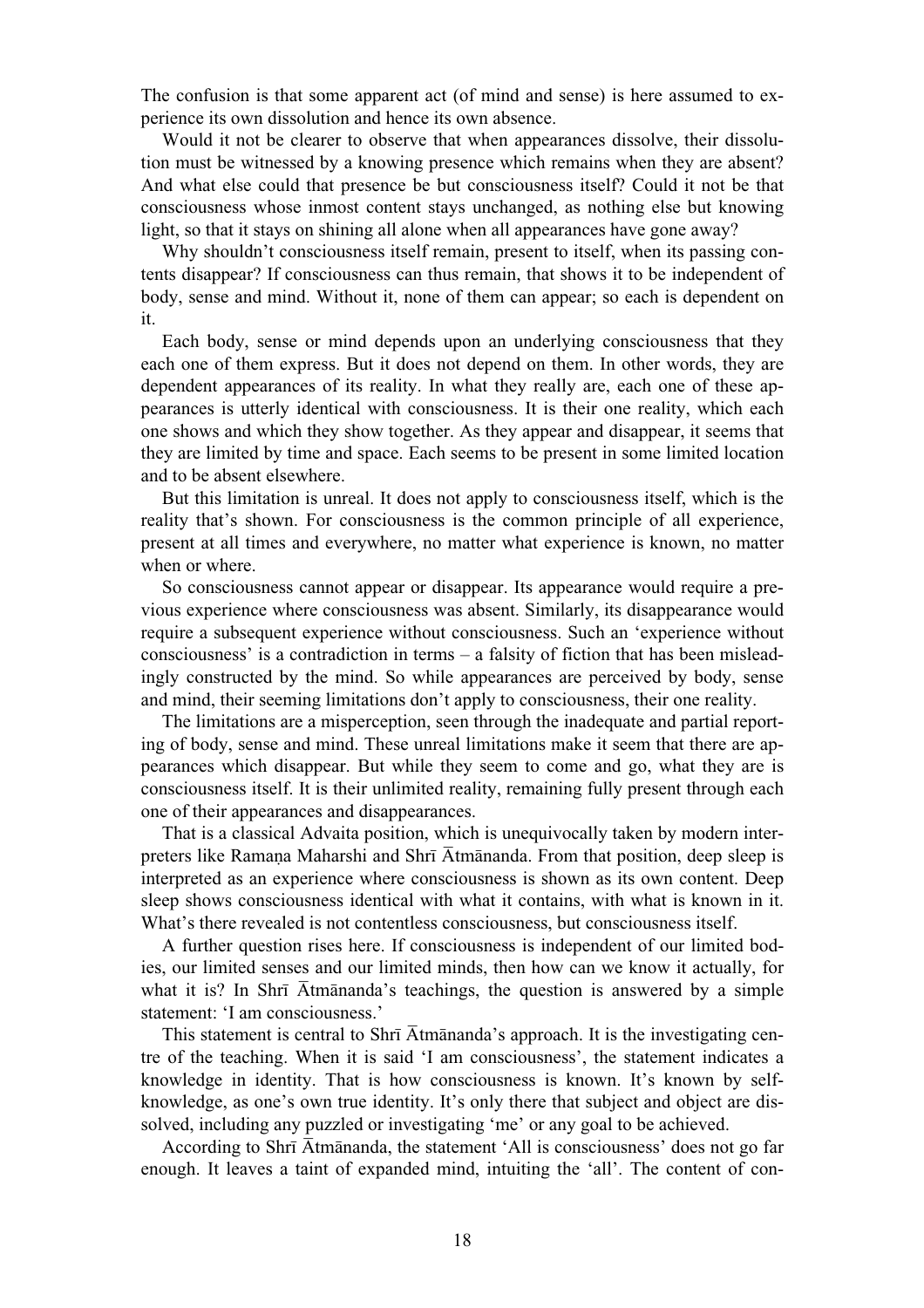sciousness is still indirectly perceived, as a vast and nebulous object. An expanded intuition is thereby left unexamined, surreptitiously assumed to be doing the perceiving. A final enquiry thus still remains, in order to find consciousness identical with self. Until that identity is reached, duality is not dissolved.

Thus, for Shri Atmananda, intuition is no answer to the limitations of intellect and mind. Intuition is no more than a subtler form of mind. The subtlety can make it even more misleading, when it comes through ego. The only proper answer comes from genuine enquiry, motivated by a love of truth. As the enquiry gets genuine, love brings the truth itself to take charge of the enquiry. Then the enquiry proceeds through 'vidya-vritti' or 'higher reason'. That is no longer mind expressing ego, but rather truth itself, appearing in the form of penetrating questions and discerning reason.

In Shri Atmananda's teaching, 'I am consciousness' is knowing in identity, which is the only actual experience that anyone ever has, in any state. All else is not actually experienced, but just superimposed by misleading imagination and its false pretence. That knowing in identity is the 'direct (non-objective) knowledge' that you speak of. It is fully present in deep sleep, shining by itself.

The perceptions, thoughts and feelings of waking and dream states are not really an obstacle at any time. They don't show anything but self-illuminating consciousness. All acts of perception, thought and feeling are illuminated by that self-shining light. Each one of them shows that same light.

Consciousness is never actually obscured or covered up, but only seems to be. Any obscurity or covering is quite unreal. It's a mistaken seeming, seen through a false perspective. The false perspective comes from wrongly imagining that knowing is a physical or sensual or mental activity that's done by body, sense or mind.

It's only such activities that come and go – as each appears sometimes revealed, and disappears at other times when it gets covered up by other things. Through all of these activities, the self-illuminating light of consciousness continues knowing perfectly, quite unobscured and unaffected by the presence or the absence of activity.

According to Shri Atmananda, 'beginningless ignorance' is a lower level concept. It is meant to explain the world, as in Shrī Shankara's māyā theory. Advaita proper is not meant for such theoretical explanation, but only for an uncompromising enquiry back into truth, beneath the unrealities of seeming world.

For this enquiry, Shri Atmananda took an extreme advaita position that there really is no ignorance, no real covering of consciousness – neither by waking nor by dream appearances, nor by their absence in deep sleep. Consciousness is not in truth obscured by perceptions, thoughts and feelings, nor by their disappearance. It only seems obscured from the false perspective of physical or mental ego, which falsely identifies the knowing self with body, sense and mind, thus confusing consciousness with physical and sensual and mental activities.

It's from this false perspective that deep sleep seems dark and blank and empty – when what shines there is uncompromised reality, true knowledge and unfailing happiness.

All that's needed is to correct the perspective; not to improve, nor to prevent perceptions, thoughts or feelings, nor to avoid what is perceived or thought or felt in the world. In the end, it's the perspective that needs purifying, not the world.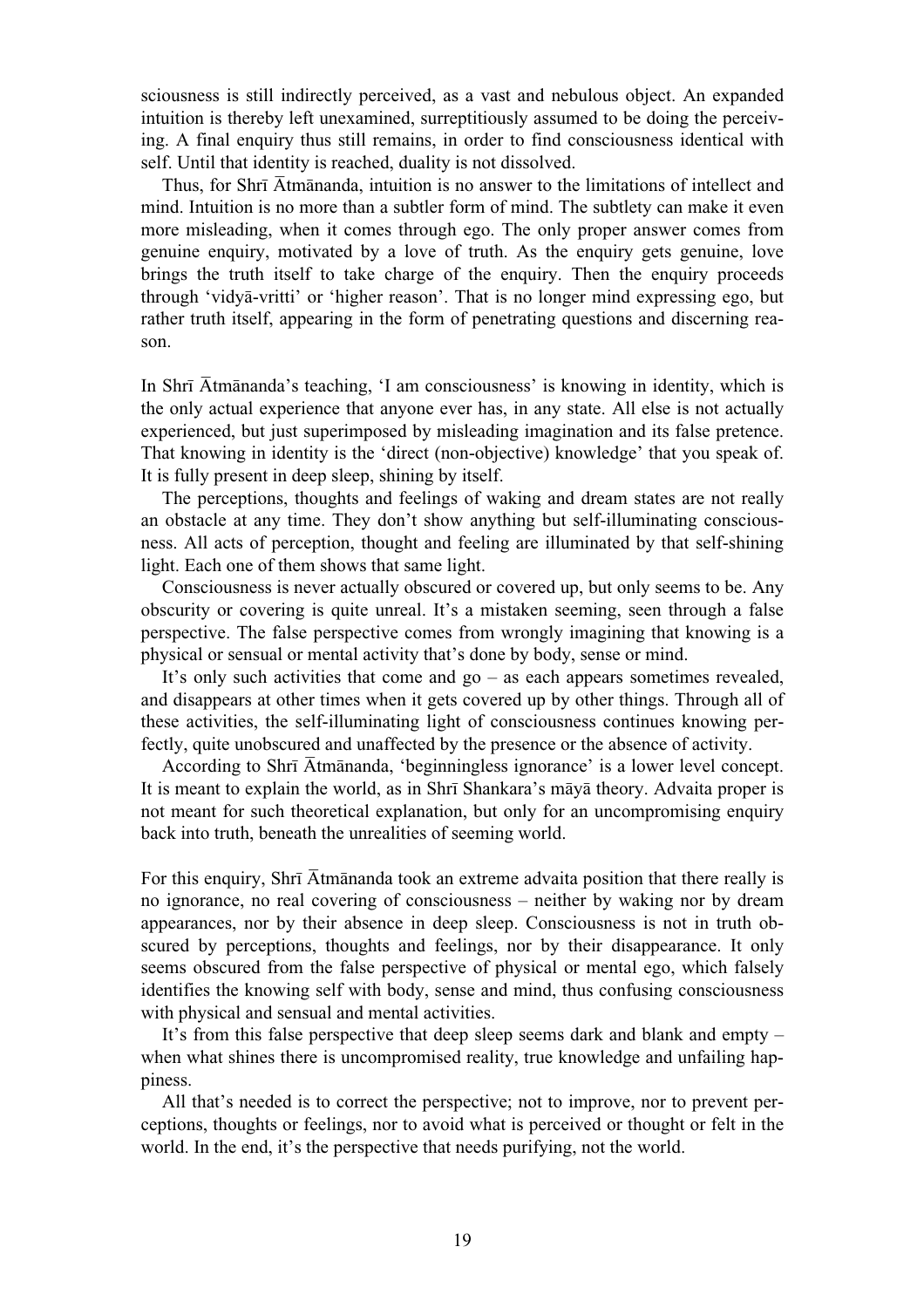That clearing of perspective is the special work of the witness prakriya, which is the next sub-topic for discussion.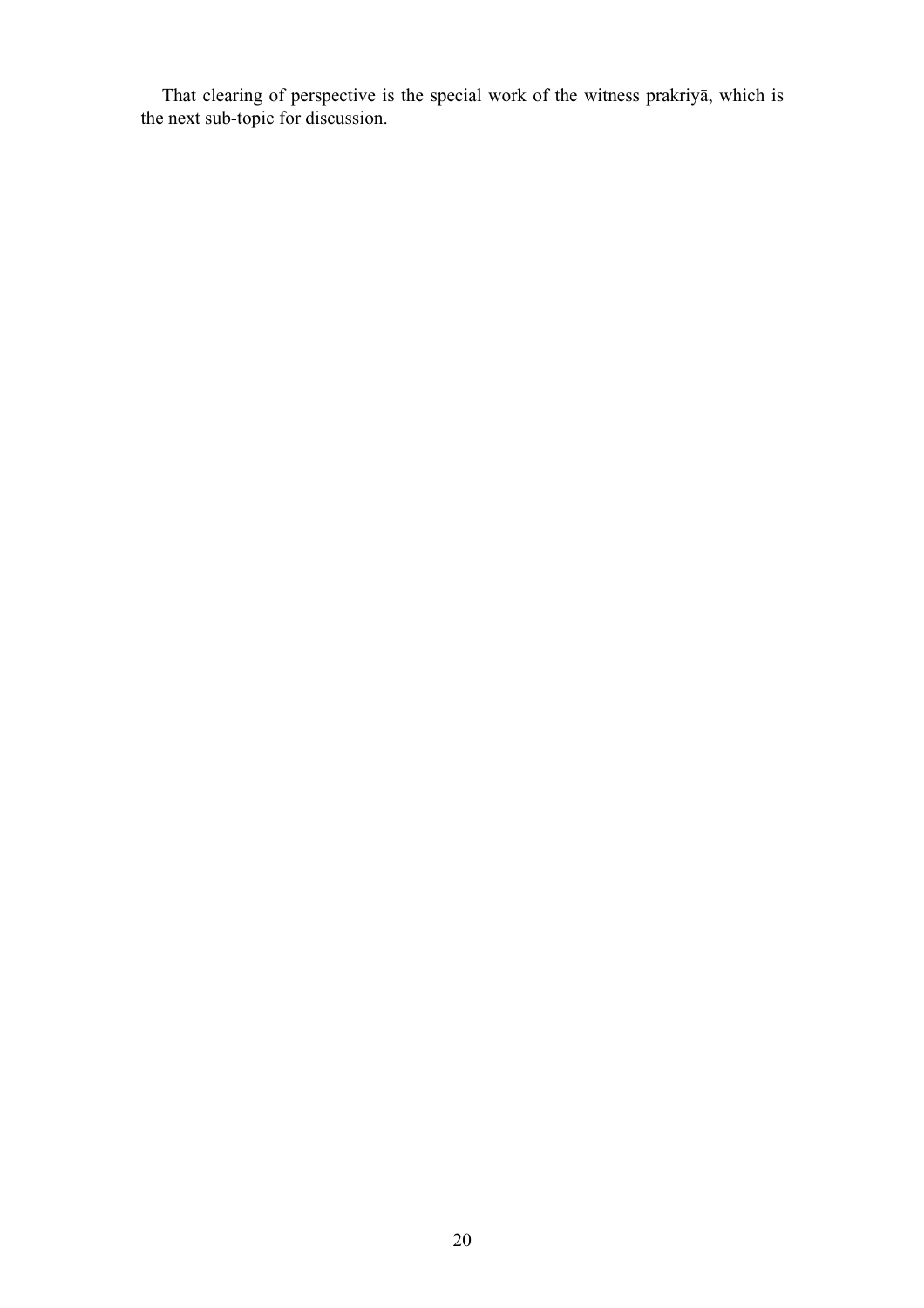# <span id="page-20-0"></span>*4. Witness of thoughts – change and the changeless*

In the statement 'I am consciousness', there are two parts. As anyone experiences the world, these two parts get differently expressed. The 'I' gets expressed as a changing personality. And 'consciousness' becomes expressed in changing perceptions of many different objects. This results in two further prakriyas. One prakriya examines personal perceptions, reflecting back into their changeless witness. The other prakriya examines objects, reducing them to consciousness.

The witness prakriya starts out with a negative. A person's body, senses and mind are not always present with the self. The outwardly waking body and its senses are not present in the dreams that mind imagines inwardly. And neither outwardly perceiving body nor inwardly conceiving mind is present in deep sleep. So, no one's self can truly be a body, nor any senses, nor a conceiving mind.

Accordingly, a process of elimination is begun, to distinguish what exactly is true self. One's own true identity is that from which one can never be apart, which can never move away. Anything that can be distanced must be eliminated from consideration as the truth of one's own self.

The elimination is progressive. It starts with one's physical identity, as a body in an outside world. But that outside body disappears from experience, in dreams and deep sleep. Even in the waking state, the body disappears when attention turns to other objects or to thoughts and feelings in the mind.

In fact, the body that perceives a world is present only fitfully, in actual experience. Most of the time, it's gone away. On some occasions when it appears, it is identified as self – thereby claiming that it continues present all along, even when attention turns elsewhere. But this claim of bodily identity is clearly false, in actual experience. When the mistake is realized, the body is eliminated from one's sense of self.

As bodily identity proves false, the sense of self falls back into the mind. Then self appears identified as that which thinks a stream of thought experiences, as they succeed each other in the course of time.

At any moment in the stream, only a single thought appears. For in that moment, there is no time to think two thoughts or more. Nor is there time to think of different things, in that single moment. To think of more than just one thing, there must be more thoughts than one, taking place at different times.

So when the mind thinks of itself, it's there alone, thought momentarily, in a passing moment. Most of the time attention turns to other things, and then the mind has gone away. In its own stream of thought, mind only shows up now and then – as a passing thought of ego, where the mind conceives itself. On the occasions when this fitful ego-thought appears, mind identifies it as a self that knows experience. This passing ego-thought thus claims that it somehow carries on, even when it gets replaced by many other thoughts which keep succeeding it in time.

This thought of ego is self-contradictory, confused and absurdly inflated in its claims. Most people realize there's something wrong with ego, in the way that it centres what they see and think and feel upon their partial bodies and their shifting minds. But then, what exactly is the problem? And how might it be corrected?

The problem is that when mind thinks, it does not really know. The thoughts of mind are only changing acts, each of which distracts attention from the others. Each drowns out the others with its noisy clamouring. As these thoughts replace each other,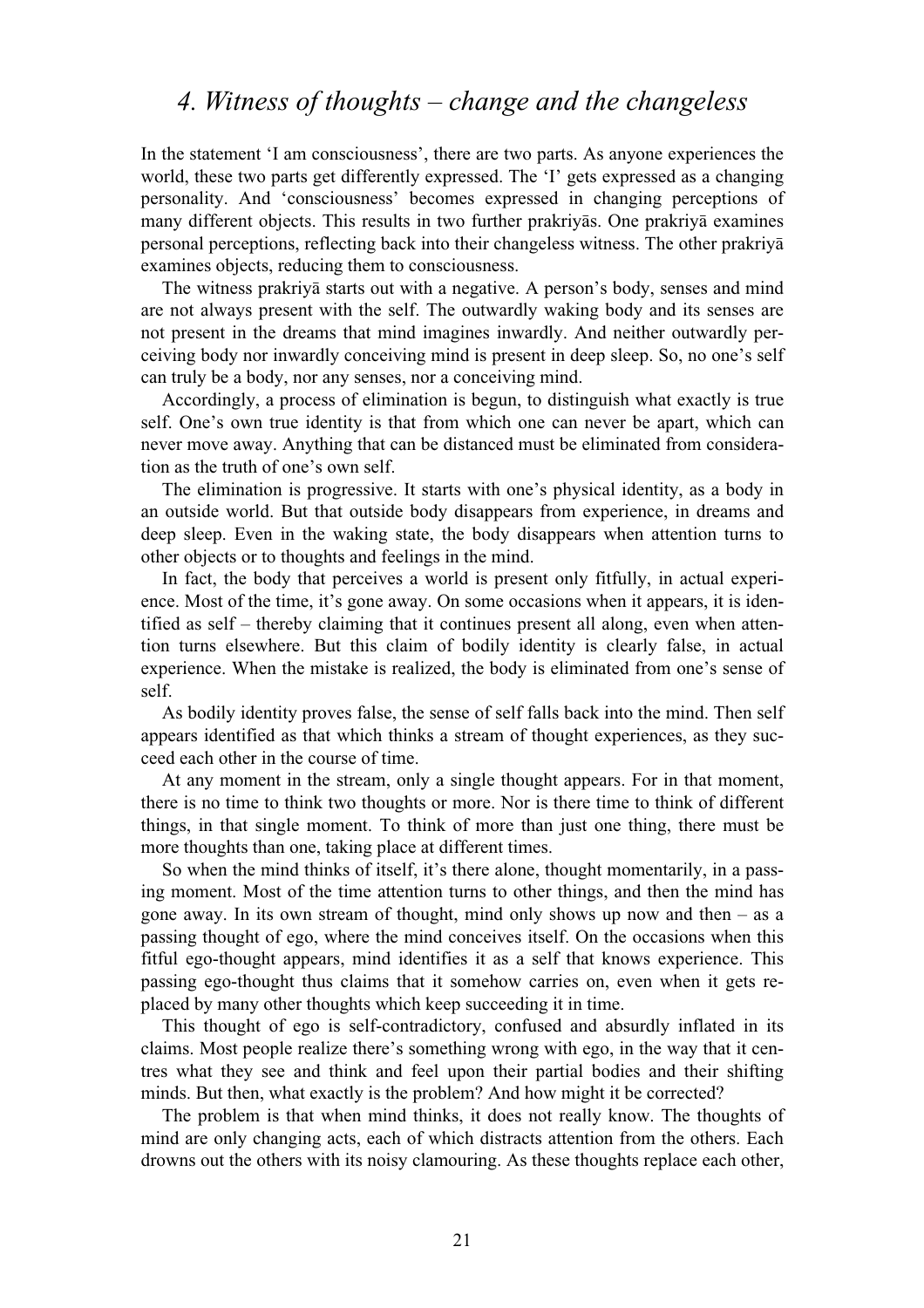<span id="page-21-0"></span>knowing is what carries on. It is a silent witnessing that is completely detached and impartial, not at all involved with any changing action.

The self that knows is thus a silent witness to all thoughts which come and go. As mind and body do their acts, the witness only witnesses. Its witnessing is not a changing act. In its pure and quiet knowing, it does not *do* anything. It does not engage in any act that changes it in any way. It just stays the same, utterly unchanged and unaffected, completely free and independent of what is witnessed.

By the mere presence of that silent witness, what appears gets illuminated and recorded. On that witness, everyone depends, for all memory and communication. To remember or communicate, there has to be a standing back into its quiet knowing presence, which is shared in common by all changing times and different personalities. From there, all things are known, impartially and truly.

Thus, to correct the partialities and the confusions of ego, all that's needed is a change of perspective, achieved by realizing that all knowing stands in the silent witness. That is the only true perspective – standing as the silent knower, quite detached from thinking mind, perceiving senses, doing body, happy or unhappy personality.

In the end the detachment does not come from any physical or mental change, nor from any forced renunciation. It comes just by taking note of where in fact one stands, as that which witnesses all happenings that appear. That witness is by nature unattached: quite unchanged and unaffected by the changing doings of body, sense and mind, in personality and world.

This is clearly a position that is endorsed by traditional Advaita scriptures. In many places, they do so with a different emphasis, upon a cosmic witness of the world. But they also allow for the individual approach – which first reduces the apparent world to a succession of thoughts in the sadhaka's mind, and then goes on to ask what witnesses those thoughts. In the end, the witness is of course the same, whether cosmic in the world or individual in the microcosmic personality.

Like other prakriyas, the 'witness' approach gives rise to confusions that need to be clarified. One main confusion is explained in a note by Nitya Tripta.

How confusion arises with regard to the witness (*Notes on Spiritual Discourses of Shri Atmananda*, note 217)

Suppose you are the witness to a particular thought. A little later, you remember that thought and you say you had that thought some time ago – assuming thereby that you were the thinker when the first thought occurred, though you were then really the witness of that thought.

This unwarranted change in your relationship with a particular thought – from when the thought occurs to when you remember it  $-$  is alone responsible for the whole confusion with regard to the witness.

When you seem to remember a past thought, it is really a fresh thought by itself and it has no direct relationship with the old one. Even when you are remembering, you are the witness to that thought of remembrance. So you never change the role of your witnesshood, however much your activities may change.

# **4a. Consciousness and individuality**

*Question*: A common statement in Advaita is 'Everything is consciousness'. What exactly does this mean and how does it relate to enlightenment?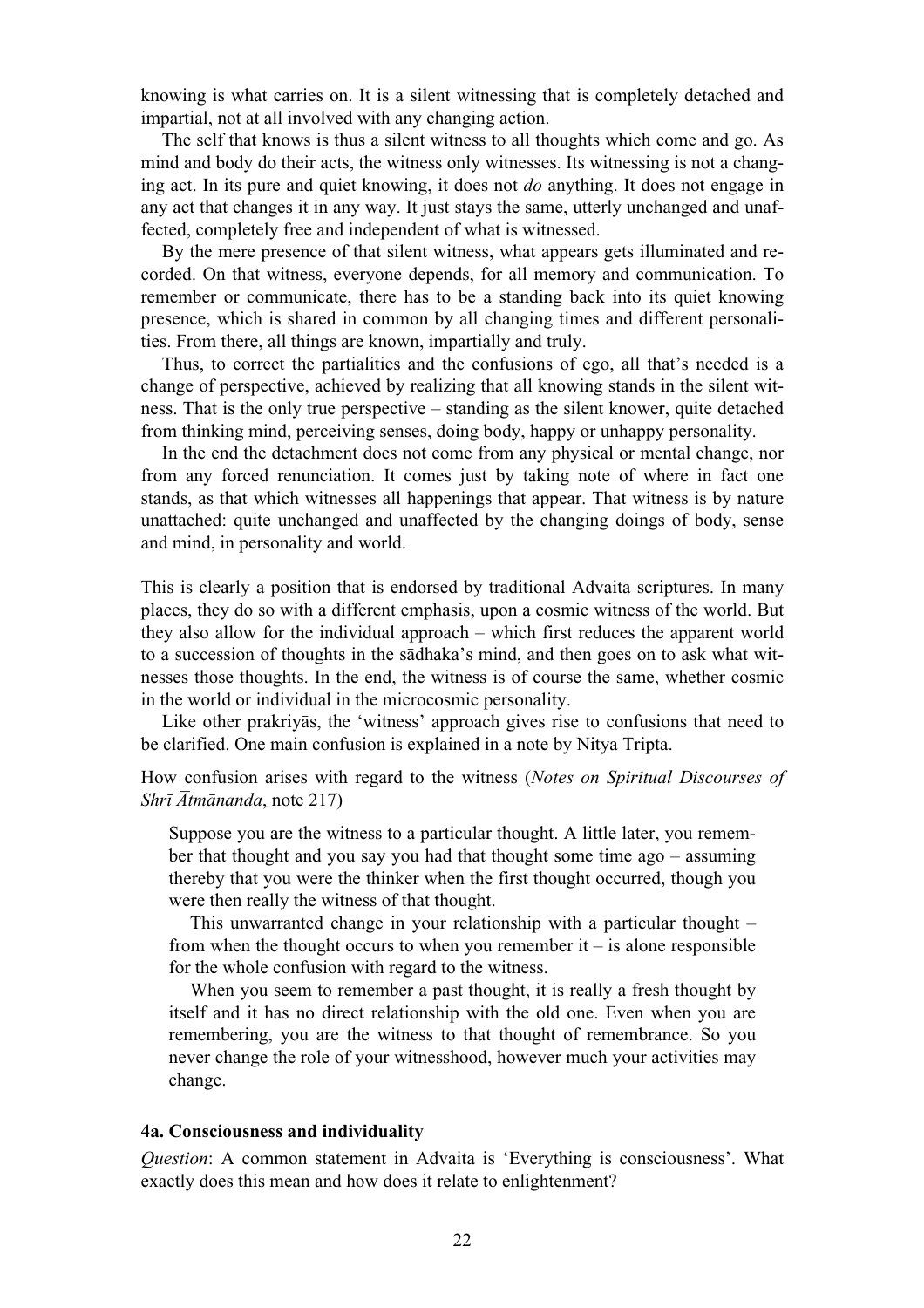*Answer*: By this you evidently mean that everything perceived or thought or felt is consciousness – including the perceptions, thoughts and feelings of course. In other words, by thinking about the physical and mental world, you are able to reduce all physical and mental objects to perceptions, thoughts and feelings; and in turn, you are able to reduce all perceptions, thoughts and feelings to something which you call 'consciousness'.

And yet, you feel that this is not quite enough. You admit that this is just an intellectual understanding, and that something more is needed for what you call 'enlightenment'. Well, if you see that 'Everything is consciousness', then only one question can logically remain. What is consciousness itself?

You conceive of 'consciousness' as central to your understanding. But are you clear exactly what is meant by this central concept that you use? From your remaining puzzlement and dissatisfaction, evidently not.

Let me try to make the question more specific. When someone is identified as a personal ego, the self that knows is identified with a limited body and a limited mind. Accordingly, by this personal identity, consciousness is identified with physical and mental activities of perception, thought and feeling. But can it be right to identify consciousness like this? Can consciousness be rightly identified as a physical or a mental activity of any kind? Can consciousness be any kind of activity that any body or any mind may perform, towards a physical or mental object? Can any kind of perceiving or thinking or feeling be equated with consciousness?

In the witness prakriya, these questions are answered in the negative. The knowing self is carefully distinguished from body and from mind. It is an undistracted and impartial consciousness that witnesses the distracted and partial activities of body, sense and mind. Thus consciousness is carefully distinguished as unchanging and unlimited, quite distinct from perceptions, thoughts and feelings that are each changing and limited.

Here, in the witness prakriya, consciousness is approached as the silent knowing of detached illumination. It is utterly detached from the noisy perceptions, thoughts and feelings that distract the mind's attention as they come and go. It is detached from them, though they cannot exist even for a moment when detached from it. Each one of them completely disappears, the very moment that it parts with illuminating consciousness. That's why they appear and disappear – while consciousness remains, as their one reality.

Even when a perception or a thought or a feeling comes into appearance, it is not different from consciousness. For it has then been taken into consciousness, where all seeming separation is immediately destroyed. Without consciousness, no perception, thought or feeling could appear at all. But the moment a perception or thought or feeling comes to consciousness, it is immediately taken in and is not separate at all.

So it turns out that the separation of the witness is a separation of appearance only. That very separation leads to a non-dual reality of unaffected consciousness, where no separation can remain. It's only then that consciousness is clearly realized, known exactly as it is, identical with one's own self.

If the impersonal witness is not separated from the personal ego, there remains a danger in your statement that 'Everything is consciousness.' In order to understand the statement truly, each perception, thought and feeling must be seen as nothing else but consciousness. All differing perceptions, thoughts and feelings must be reduced to consciousness. They must all be seen as appearances or expressions, which show or express the underlying reality of consciousness.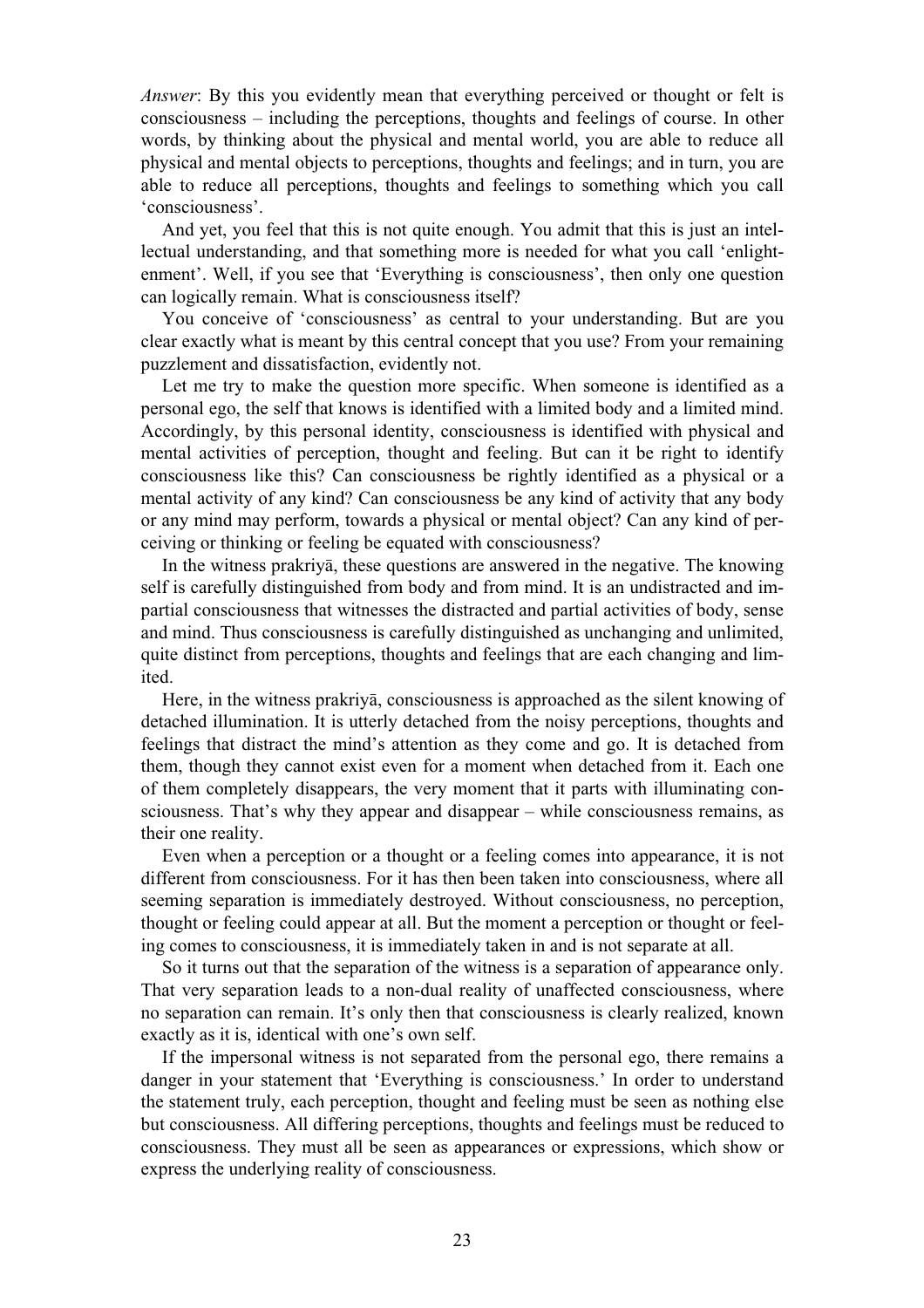The danger is that the statement may be misinterpreted, by doing the reduction in reverse. Then consciousness is falsely limited – by reducing it to something that has been made up, from perception, thought and feeling. In particular, consciousness may be conceived as some mental totalling, by a mind that puts together all the perceptions, thoughts and feelings in its limited imagination. Or, more subtly, consciousness may be conceived as some further perception, thought or feeling of everything, which yet remains to be discovered by the mind.

In either case, a limited conception in the mind is trying to conceive a consciousness that is unlimited. This is clearly a mistake.

Of course, the absence of such thought or feeling would put consciousness beyond the mind's imagination. But could you not step back from mind, to a knowing in identity where consciousness is your own self?

In that knowing, there'd be nothing in between what knows and what is known. And so there could be no mistake. That knowing doesn't have to be remembered from the past, nor imagined as some future goal. It's fully present now; and it is found by merely stepping back from mind and body's seeming acts, into the self that knows them.

The witness prakriya is specially designed to achieve that stepping back from the confusions of ego. The ego's problem is that it sloppily confuses consciousness with limited appearances of perception, thought and feeling, instead of discerning properly the true identity between them.

According to Advaita, if there were none of this confusion left, you would have attained to enlightenment. If not, the witness prakriya might help.

There is a quotation which Shrī Atmānanda made from the poet Alfred Tennyson. It concerns the dissolution of personality into 'the only true life'. And it is relevant to the question we have been discussing, about the dissolution of perceptions, thoughts and feelings into consciousness itself. Here is the passage quoted. (It is from a letter by Tennyson to Mr R.P. Blood, as quoted in the book *Atmananda Tattwa Samhita* which transcribes Shrī Ātmānanda's tape recorded talks.):

... a kind of waking trance, I have frequently had, quite up from my boyhood, when I have been all alone. This has generally come upon me by repeating my own name two or three times to myself, silently, till all at once, as it were out of the intensity of consciousness of individuality, the individuality itself seemed to dissolve and fade away into boundless being; and this not a confused state, but the clearest of the clearest, the surest of the surest, the weirdest of the weirdest, utterly beyond words, where death was almost a laughable impossibility, the loss of personality (if so it were) seeming no extinction, but the only true life ...

Here, Tennyson describes a state which was induced by repeating his own name, the name that represents his individuality. This brought about an 'intensity of consciousness of individuality'; and out of that intensity, 'the individuality itself seemed to dissolve and fade away into boundless being'. This 'boundless being' is of course the 'all', in the aphorism: 'All is consciousness.' Shrī Atmānanda remarked that this 'boundless being' still has a taint in it, because it still implies a conception of some world of things that are added up into an unlimited 'all'. There is still there a sense of things additional to consciousness – either in a world outside, or brought in from outside.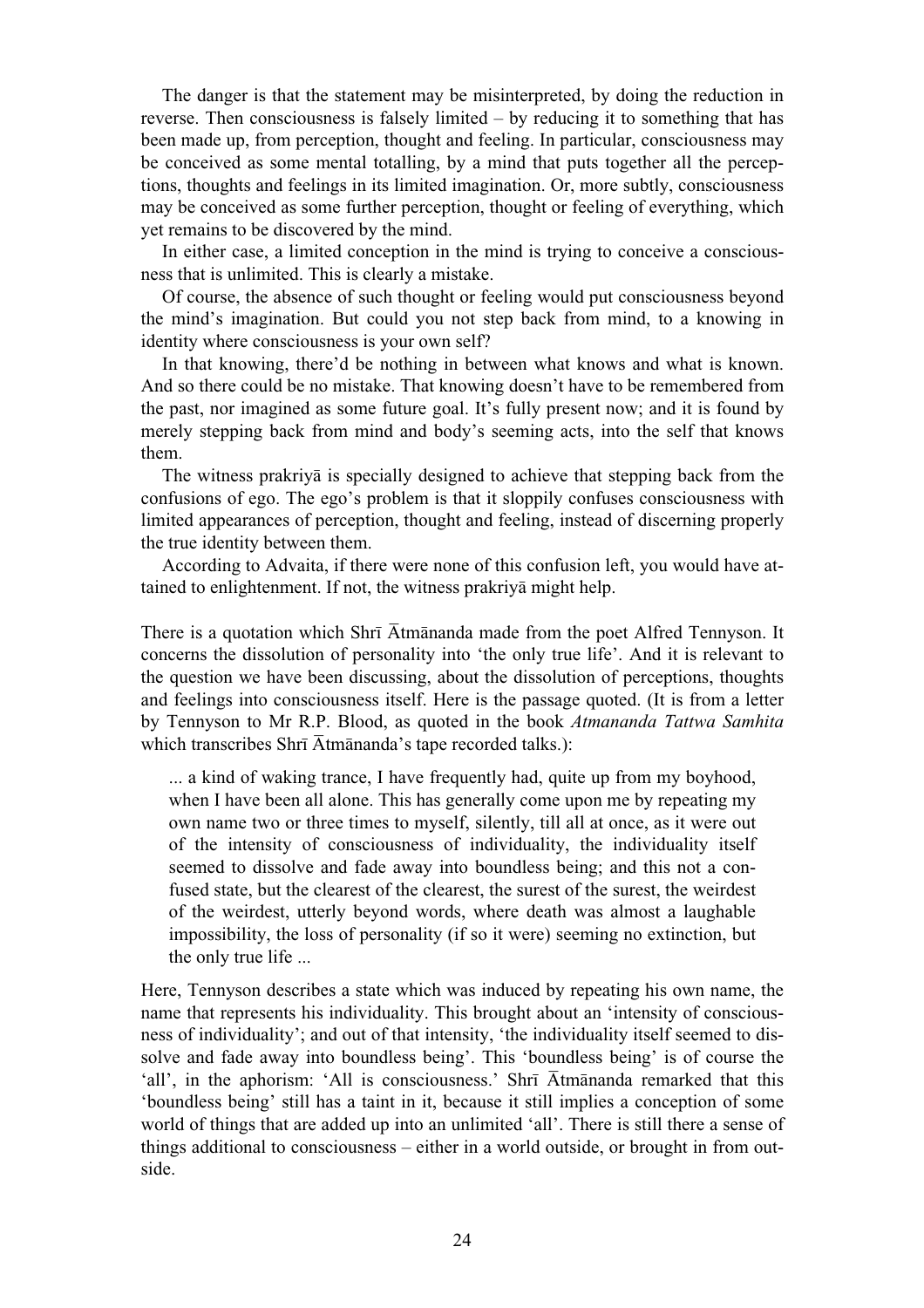<span id="page-24-0"></span>Where it is truly realized that there is nothing outside consciousness, then there cannot be anything that adds conditioning or quality of any kind to consciousness – neither by sending any influence from without, nor by being brought inside. Without any such addition, there can be no bounds or limits in consciousness; and so there can't be any sense of the 'boundless' or the 'unlimited' or the 'all'. So, according to Shrī  $\overline{A}$ tmānanda, this 'boundless being' is not the end of the road, but a last remaining stage of transition, with a last remaining taint that dissolves itself into the final end.

The end is described when Tennyson goes on to say that this is 'not a confused state, but the clearest of the clearest, the surest of the surest, the weirdest of the weirdest, utterly beyond words, where death was almost a laughable impossibility, the loss of personality (if so it were) seeming no extinction, but the only true life'. For now the sense of a somewhat blurred 'all' has given way to a clarity of consciousness that is completely pure, utterly beyond all dying words and conceptions. And there, beyond all seeming death, its shining purity is fully positive, as 'the only true life'.

When perceptions, thoughts and feelings appear, that pure consciousness is present as their unaffected witness. Each perception, thought or feeling is a passing and a dying appearance. It only shows for a moment, as it gives way to the next such appearance. Thus, as it dies away into disappearance, there follows instantly a timeless moment, before the next appearance has arisen. In that timelessness, consciousness shines by itself, as the living source from which the following appearance comes. That pure shining is the living self, the only true life, from which all seeming things burst forth into appearance.

#### **4b. Memory and recording**

*Question*: I have been wondering about memory. As one looks at the events in one's life, one is aware that 'something' has always been there, the same, aware of the event. What I can't understand is how the event is 'recorded', although it clearly is.

'Illumined', in the present moment, I can understand, but how recorded? Somehow it seems as if the concept of time enters into this, and my understanding is that knowing is not time-bound.

I don't know if my question makes sense....

*Answer*: The question makes sense alright, to me at least. It's a very penetrating question; but correspondingly tough as well. It can be considered at different levels. If you want an attempt at a simple answer that concentrates on the level of knowing, just read the next paragraph, skip the following eleven paragraphs, and then go on to the last three paragraphs of this message. If you want a more detailed intellectual attempt, going more through levels of the mind, you can read the passage in between.

At the level of knowing, as you point out, there is no time. So there can't be any memory or recording. There is no past, nor future, nor any present that's opposed to them. There's only pure illumination, by itself. That's where your question points, but the question and its ideas must dissolve completely on the way, before the timeless knowing that it targets can be reached.

At the level of time-bound ideas, there is the paradox that you describe. A changeless witness quietly illuminates what happens, with its ever present light; but how can it make any record which persists through time? When we think of memory, we usually explain it through some changing action that impresses past events upon an objective record. As, for example, by writing things down upon a piece of paper; or by saving electronic information on a computer disk; or by impressing sensory activity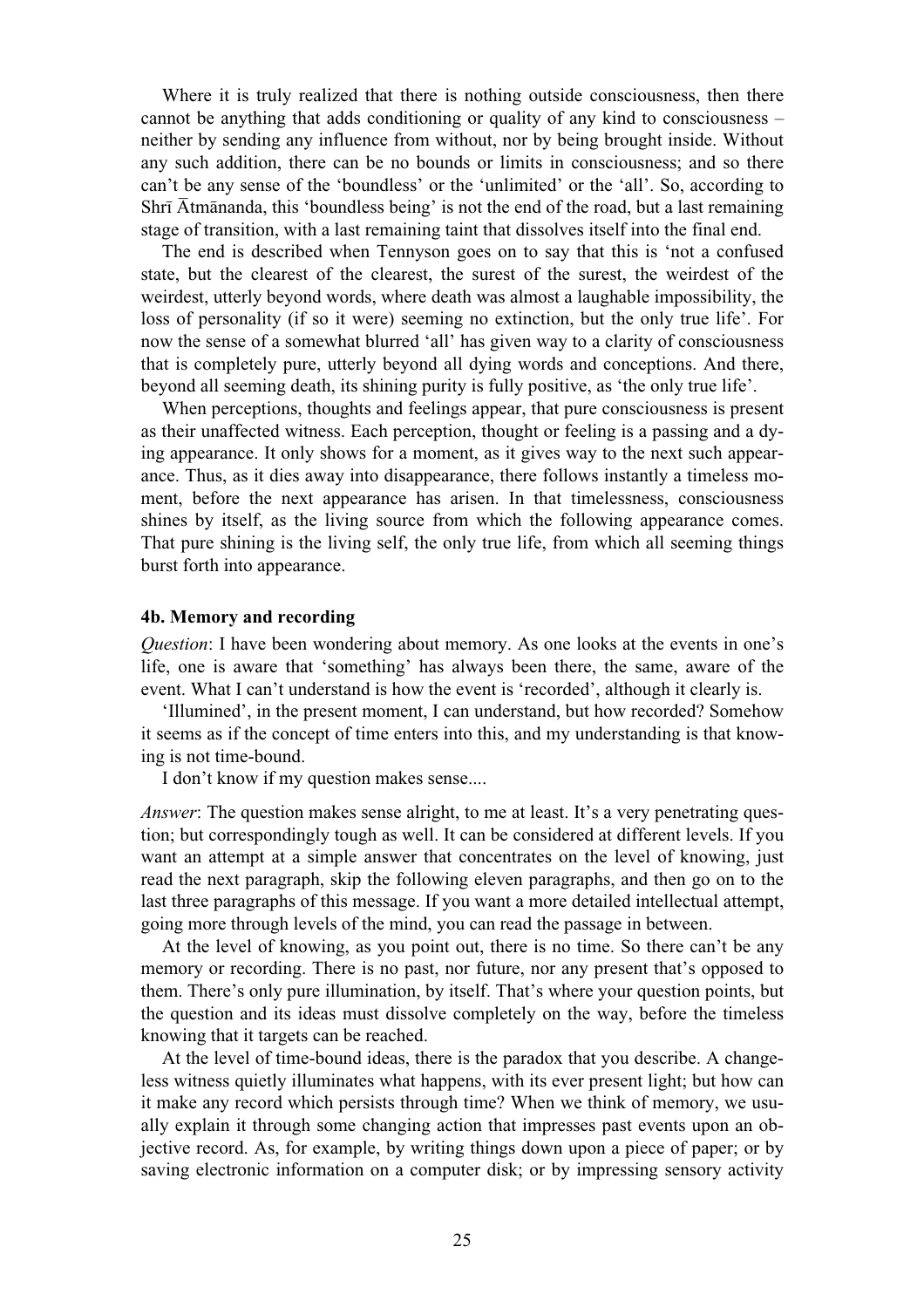and its processing electrochemically, into some nervous system in our bodies and their brains.

Actually, if one looks carefully at any objective records, like writing symbols on paper or making coded configurations in an electronic computer or in a more sophisticated brain, such records cannot solve the problem of memory. For the record has to be interpreted by mind – so as to bring a past perception, thought or feeling into some present moment of experience. And for any such interpretation, a continuing witness is implied, shared in common by the past experience and its present recall.

For words on paper or configurations in the brain to recall a memory I had in the past, the same 'I' that is here now must also have been there in the past – witnessing what happened then and what is now recalled. There'd be no meaning in the word 'recall' if it were not a calling back to the one same witness. Where someone else's perception, thought or feeling is called into mind, that isn't direct memory, but a more indirect communication which is more dubious to interpret. If two different witnesses are involved, that is not properly 'recall' or 'calling back', but rather 'calling out' or 'calling onward' from one witness to another.

So we are back with the same problem. How can any changing record be made by a witness that is not at all involved in any changing act, but only stays the same? The answer is that the witness does not *make* the record. It only *enables* the record to be made, by its mere presence that continues through experience.

The witness does not know from any shifting standpoint in changing mind, but rather from the changeless background underneath. It's from there that mind's and world's appearances arise. They arise as feelings, thoughts and perceptions – each of which expresses consciousness, through previously conditioned understanding and memory accumulated from the past.

But then, as soon as an appearance is expressed, it gets interpreted and taken in  $$ reflecting back through its perception, thought and feeling into underlying consciousness. Its apparent form and purpose is perceived by sense, its meaning and significance interpreted by thought, its quality and value judged by feeling  $-$  as it gets understood and taken back into quiet consciousness, where it is utterly dissolved.

From that same quiet consciousness, further feelings, thoughts, perceptions rise, expressed through a new state of understanding and memory. And this new state incorporates the recent appearance that has been expressed from consciousness and reflected back there again. This cycle of expression and reflection keeps repeating every moment, producing the impression of a mind with continued memory and understanding that enables its perceptions, thoughts and feelings to accumulate a growing knowledge of the world.

But, in fact, the impression is quite false. At every moment, the world is completely recreated from a consciousness in which there truly are no perceptions, thoughts or feelings nor any memory or habituation or conditioning. In that consciousness, there is never any time for any perceptions to form. Nor is there any memory to continue the formation of perceptions into meaningful information.

At each seeming moment, there is an instantaneous creation of the world – whereby one partial object is seen to appear at the limited focus of the mind's attention, and the rest of the world is imagined to be understood in the background of experience. And at this very moment, as its passing appearance is interpreted and taken in, there immediately results a complete destruction of both seeming object and its containing world.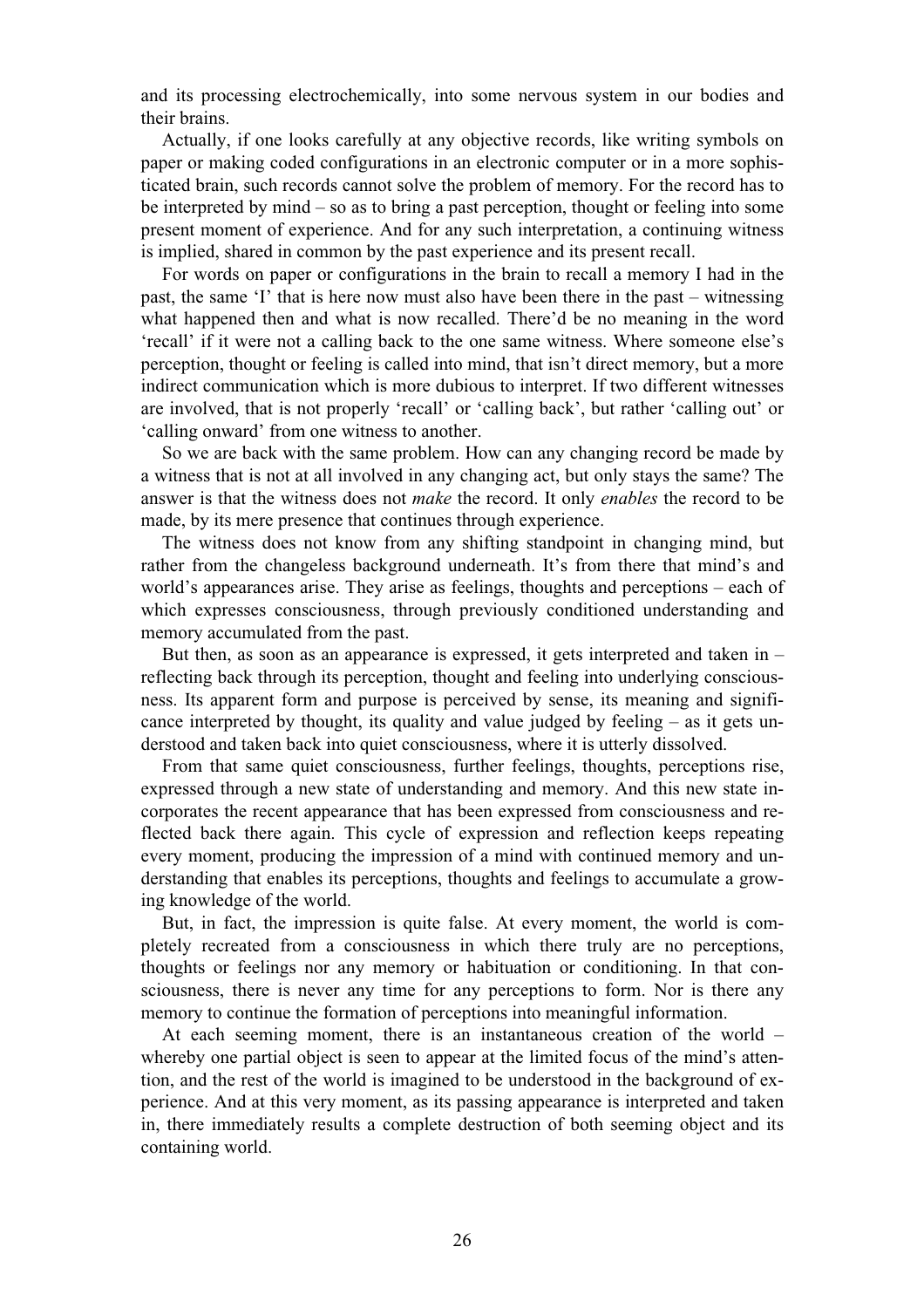<span id="page-26-0"></span>So there's no real memory, no real continuity, in the noisy flashes of appearance that are seen to keep on rising up from consciousness and falling back again. The only continuity is timeless and changeless, in the quiet background where the witness always knows. That is the only connection between different moments. And it is a connection that completely destroys all differences, so that there's nothing to connect.

In the end, there's only one proper direction for advaita reasoning. It must always be from appearances to truth. It cannot rightly be the other way around. True reason can't derive the compromised appearances of mind and world from truth.

Your question about memory was simply asked and is best simply answered that there is no real memory, but only a misleading appearance of mental recording and recall. Where there is true recording, it is not mental. Instead, it is a taking back of what's perceived into the heart. That's literally what is meant by the word 'record'. 'Re-' means 'back' and '-cord' means 'heart' (related to the English 'core' and to the Latin 'cor' or 'cordis').

So to record truly means to take what is expressed back into the depth of heart, where all expression is dissolved in pure knowing that stays unaffected through all seeming time. That is the true recording of the silent witness.

In the purusha-prakriti distinction, the witness is the actionless consciousness of *purusha*. And the appearances that come and go are the work of *prakriti* or nature.

Though the witness does not act, all actions are inspired by its knowing presence. They rise from it, spontaneously and naturally, expressing it in the appearances of mind and world. That arising of expression shows appearances, which are seen by reflecting the illumination of the witness.

As the illumination is reflected back, each physical and mental appearance is interpreted and taken back into consciousness. That *taking in* is the recording of nature's actions. For every happening or action that appears, its recording takes it all the way back down, into the depth of heart – to consciousness itself, in which all seeming action must dissolve.

# **4c. Lower and higher reason**

In Shrī  $\overline{A}$ tmānanda's approach, of 'vicāra' or 'enquiry', he differentiates two aspects of 'reasoning'. The basic use of reason is for questioning, not for description or explanation. Descriptive and explanatory reason is the 'lower reason' – which is merely auxiliary, entirely subservient to the 'higher reason' called 'vicara' or 'vidya-vritti'.

In the questioning reason of vicara, its reasoned questions are themselves the practical experiments. No further practice is prescribed to look for truth. The reasoned questioning is itself the experiment that puts ideas and theory into practice. Reason is here used to turn all questions back upon their own assumptions.

When a question is turned genuinely back, upon a seeker's own confused and contradictory beliefs, the seeker is then thrown into a further state, where a fresh understanding is attained. That is the experiment – to find fresh understanding through the test of enquiry, and to keep on testing further, until there's no confusion left to compromise what's understood.

This process of enquiry proceeds through different levels. The questioning begins at a level where confusing contradictions are found mixed, through assumption and belief, into some picture of the world. By admitting to the contradictions, they are brought into the open and there seen as a mistake. The admission leads to a fresh understanding, which gives rise to a subtler picture at some deeper level.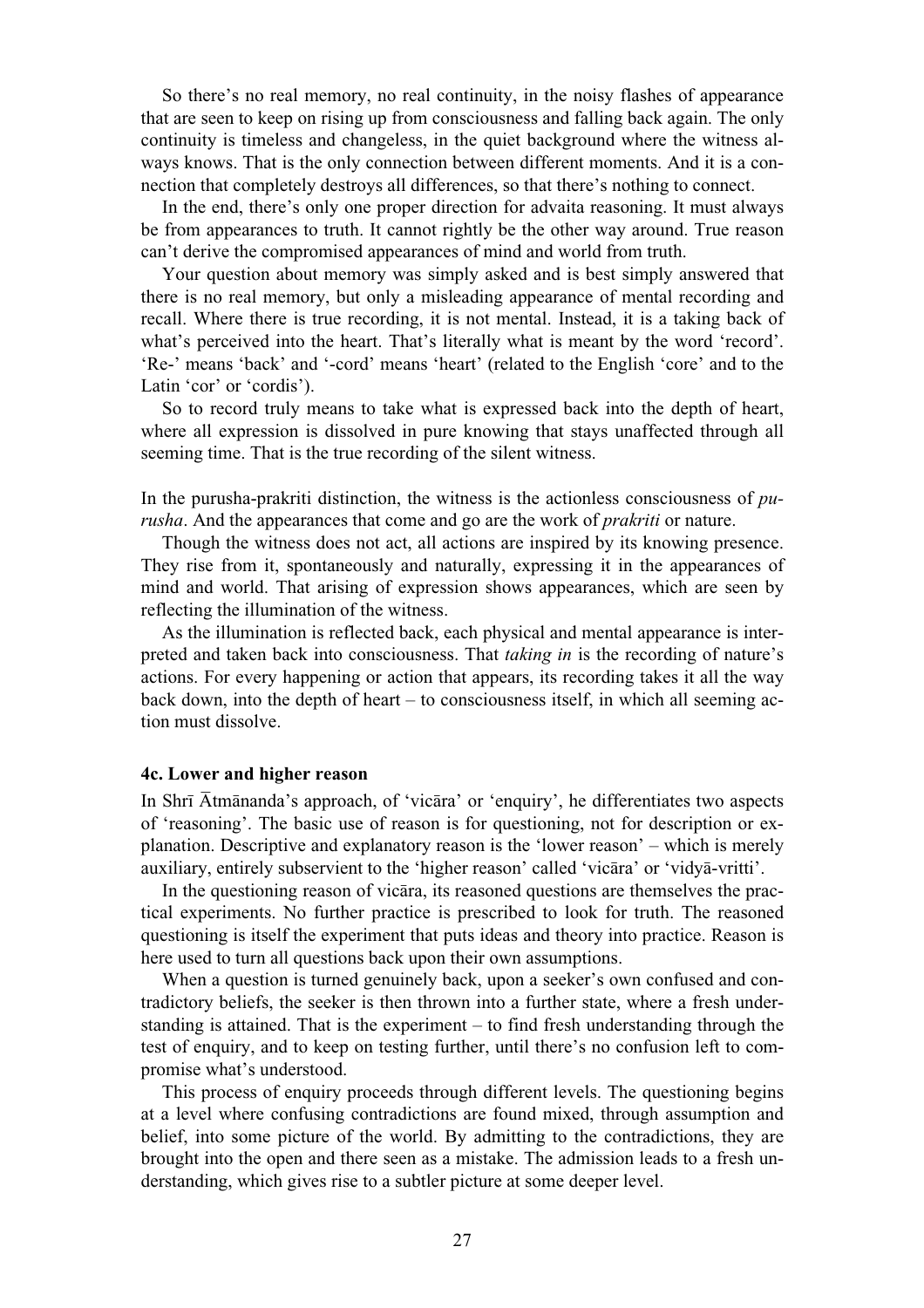As further examination shows remaining obscurities and conflicts, their admission leads more subtly down, to deeper levels. The process cannot rightly end so long as any picturing is left – to give the impression of a pictured covering, upon a background underneath. The only end can be the background in itself, where no covering remains of any levels or the slightest picturing. It's only there that obscurities and conflicts end.

In short, the reasoning of enquiry is a process that starts with an admission of conflicting confusion; and it proceeds by repeating the admission through a series of subtler levels – until the conflicts and confusions are completely dissolved, along with all the levels and the questioning.

Each Advaita prakriya goes through this reflective and dissolving process, including the witness and the consciousness prakriyas that we have been discussing. The witness prakriya is like 'using a thorn to get rid of a thorn'. The 'witness' concept is like a big thorn, used to remove the little thorn of petty ego. The big thorn must come out as well, to achieve its purpose.

But the same applies to the concept of 'consciousness' and to any other idea. 'Consciousness' is also a big thorn, even bigger than the 'witness'. It is not just the witness concept that must get utterly dissolved, in order to reach truth. So must the idea of consciousness – appearing in any form, signified by any name, intuited through any quality. In truth itself, not the slightest trace of ideation can remain.

Let us look at the consciousness prakriya, considered at its different levels.

- At the starting level of body in an outside world perceptions, thoughts and feelings are physical interactions, between physical objects and a physical body (with its brain and senses and other bodily systems). Perceptions, thoughts and feelings (which we may label as A) are here taken to be nothing more than objective interactions. As such, they are clearly different from subjective consciousness (which we may label as B). Here (to use our labels), A is different from B and B from A.
- At the intermediate level of conceiving mind perceptions, thoughts and feelings are mental appearances, which come and go in a passing stream. These mental appearances have two conflicting aspects.

On the one hand, when seen at the surface of the mind, they are changing acts of this mind that conceives them. As such, they are different from the consciousness that carries on beneath them, as it knows all their comings and their goings. In this view of surface mind, our perceptions, thoughts and feelings (A) are not equal to subjective consciousness (B). Thus, A is not equal to B.

On the other hand, when mind is more deeply considered, it is realized that each one of our perceptions, thoughts and feelings is an expression of their underlying consciousness. Each is an appearance of that one same consciousness, which is their sole reality. In this deeper sense, each one of them is nothing else but consciousness. It's what they really are – each individually and all together. Thus, it turns out that  $A = B$ , even though B (consciousness) was previously distinguished as different from A (perceptions, thoughts and feelings).

These conflicting aspects are inherent in the way that the mind thinks of itself – which shows that there is something truly and essentially quite wrong with its selfconception. When that is fully admitted, the mind surrenders all its self-imagined ideation, and it dissolves completely in its underlying consciousness.

That surrender leads at last to unconflicted truth. It's only there that our perceptions, thoughts and feelings (A) are all truly known as identical with consciousness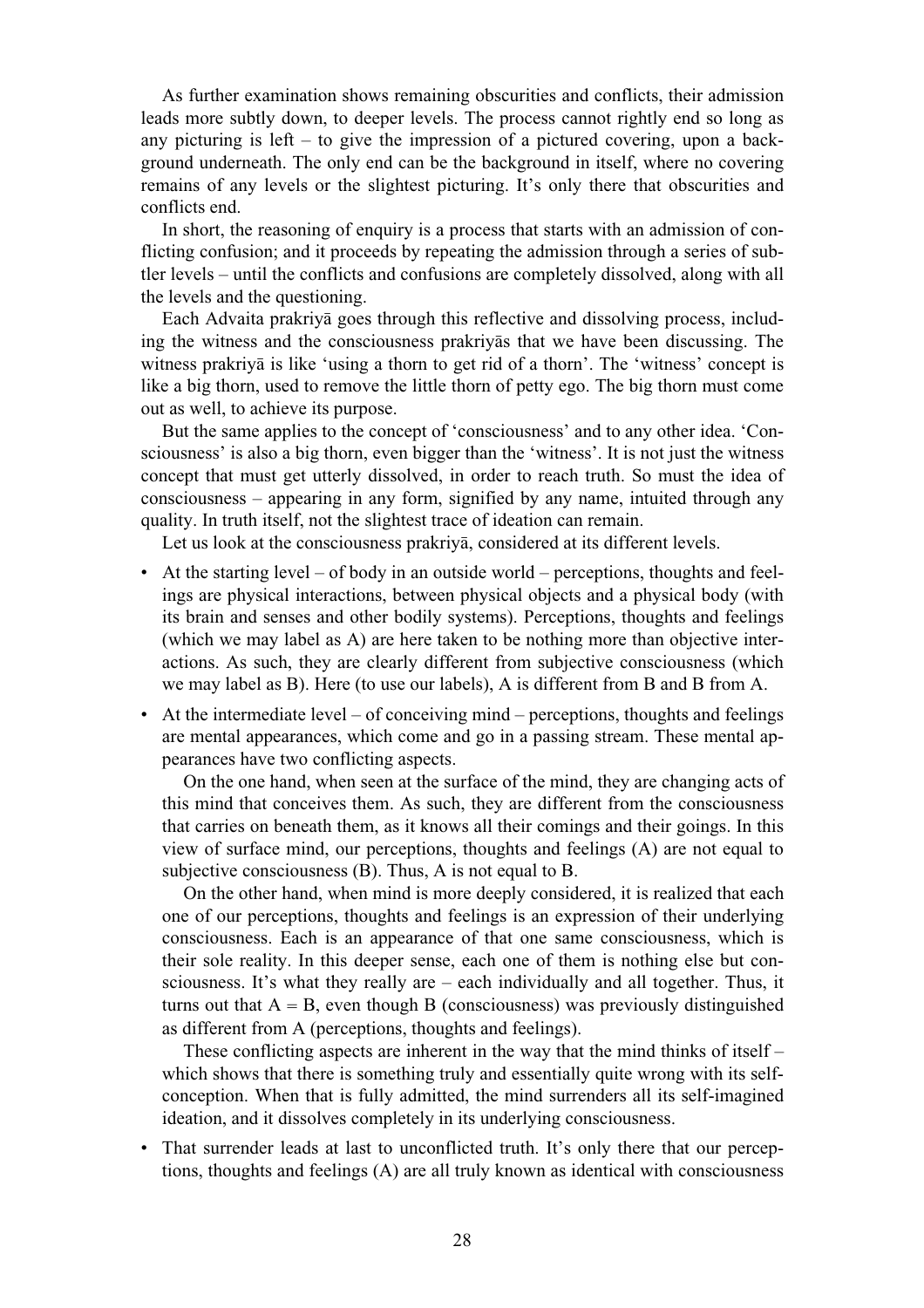<span id="page-28-0"></span>(B), which is their one reality. It's only there that  $A = B$  and  $B = A$ , unreservedly. But there, each one of our perceptions, thoughts or feelings is known utterly dissolved. None of them there exists in any way that can be seen or thought or felt at all by mind.

Just what that means can only be found out by going there oneself. It can't be found by looking on from any armchair, but only by a merciless questioning of one's own assumptions – until all trace of compromise is given up, to a complete and utter dissolution in one's own reality.

*Question*: Does the word 'appearance' imply some kind of distinction from consciousness itself? Is there a difference between consciousness and an 'appearance of consciousness'?

*Answer*: Again, the answer depends on the level at which it is answered. At the level of surface mind, I would answer yes, a distinction is implied and there is a difference. And the difference needs to be discerned, to clarify the mind's inherent confusion of consciousness with appearances that this very mind imagines to be different from consciousness.

The mind is self-deceived and thus self-contradicting in its confusions. Only a clear discernment can sort out the mess. By discerning a persisting consciousness, which underlies the passing of appearances, a sadhaka is able to reflect more deeply back into the depth of mind, right to that consciousness which stays quite unaffected at the final background.

But there, all appearances are taken into consciousness, where all their seeming differences are utterly dissolved. So, at that final background, there remains no implication, no distinction and no difference. But there is no appearance either. Consciousness does not appear or disappear. Nor is there anything in it that may appear or disappear. The word 'appear' does not apply where consciousness is truly found.

The question that was asked is thus shown up to have been misconceived, by words that have been misapplied and thoughts that misconceive themselves. Accordingly, this question gets turned back upon itself, so as to clarify its own foundations. Such questions help a sadhaka by turning back so thoroughly, with such an unwillingness to compromise, that they at last surrender all their muddled and mistaken asking to a clear and unmistaken truth.

# **4d. Impersonality**

Shri Atmananda does not use the word 'witness' in the sense of a personally 'individual witness'. There is a problem here with the word 'individual'. In its original and essential sense, this word means 'indivisible' (from the Latin 'individualis'). Correctly speaking, it refers to the indivisible self called 'atma'. But it has come to be used habitually in a degraded sense, to mean 'personal' and hence to indicate a manifestly divisible personality.

So, what's often called an 'individual self' is a personal 'jiva'. It is a seeming 'jiva-atma', with a seeming 'jiva-sakshi'. The 'sakshi' or 'witness' here is not completely impersonal. It is still associated with personality in a way that makes it seem different from person to person. The position here is akin to Vishishtadvaita and Samkhya. This is not the witness that is described in strict Advaita, at the highest level of Shri Shankara's teachings. That witness is completely impersonal, according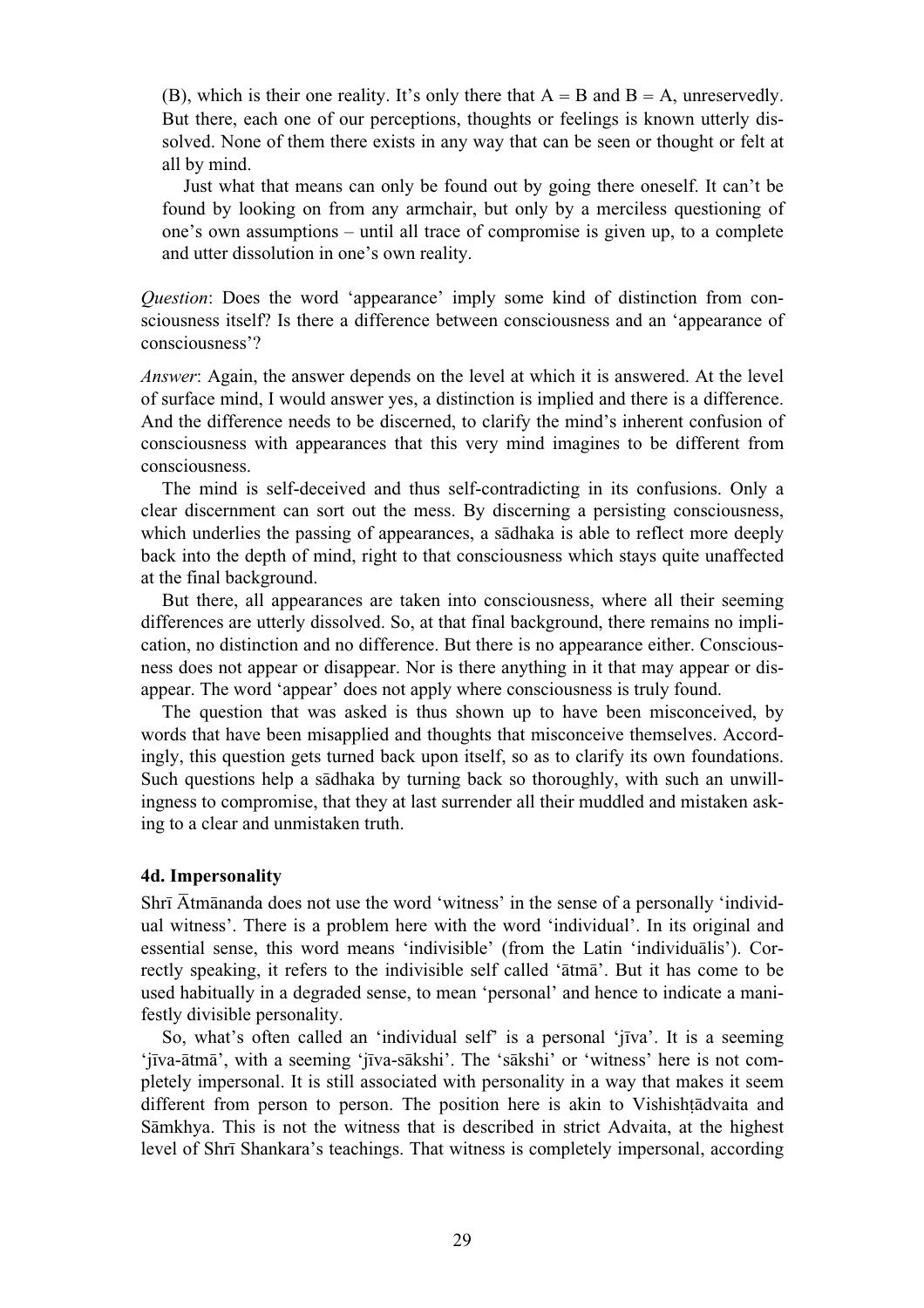<span id="page-29-0"></span>to Shri Atmananda. Just as it is the same at all different times in each person's experience, so also it is the same from person to person.

Svami Madhavananda noted: 'Although the witness is the same as Brahman, yet since it manifests as possessing the limiting adjunct of the mind, it is considered to be different according to different minds.' Here, if you note the words 'it is considered to be different', perhaps you can see that they could be taken to indicate a difference which is not real, but only a seeming attribution 'according to different minds'.

According to Shri Atmananda, the witness is not the discerning intellect (vijnyana). Instead, the witness is that one same knowing principle which illumines all discernment. It is utterly impersonal, beneath all differences of name and form and quality. Though personalities are discerned to have different names and forms and qualities, no such difference can be discerned in the witness.

There is no way of discerning the witness as different in different personalities. For this very discernment of personal differences implies a witness that stays present through their variation from person to person, just as it stays present from one moment to another. That witness is thus common to all personalities, anytime and everywhere. It is the same universally, as it is individually. It is the common basis of all understanding between different persons, just as it is the common basis of all different memories and anticipations in each person's mind.

That common presence of the witness is illustrated in one of Nitya Tripta's *Notes on Spiritual Discourses of Shri Atmananda* (note 679):

...Shakespeare, in his dramas, has created diverse characters of conflicting types, each with a perfection possible to perfection alone. A writer who has an individuality and character of his own can successfully depict only characters of a nature akin to his own. It is only one who stands beyond all characters, or in other words as *witness*, that can be capable of such a wonderful performance as Shakespeare has done. Therefore I say Shakespeare must have been a jivan-mukta.

And in the same book, it is explained how each one of us stands always there, as just that single witness which is common to us all (note 13):

Every perception, thought or feeling is known by you. You are the knower of the world through the sense organs; of the sense organs through the generic mind; and of the mind – with its activity or passivity – by your self alone.

In all these different activities you stand out as the one knower. Actions, perceptions, thoughts and feelings all come and go. But knowingness does not part with you, even for a moment....

# **4e. Knowing**

*Question*: What do we know when we know? Is the triad 'the knower, knowing and the known' or is it 'knowing, knowing and knowing'? Does it matter whether if everything is ultimately in Consciousness (the Absolute), the individual's consciousness is of an external object or indirectly of that external object via a state of consciousness?

*Answer*: On the status of mind and objects, Shrī Atmānanda's position is very clear (as summarized in *Atma Darshan*, 3.1). An object is never known directly, but always through mind. Hence, in the triad, 'knower, knowing, known', the mind is always im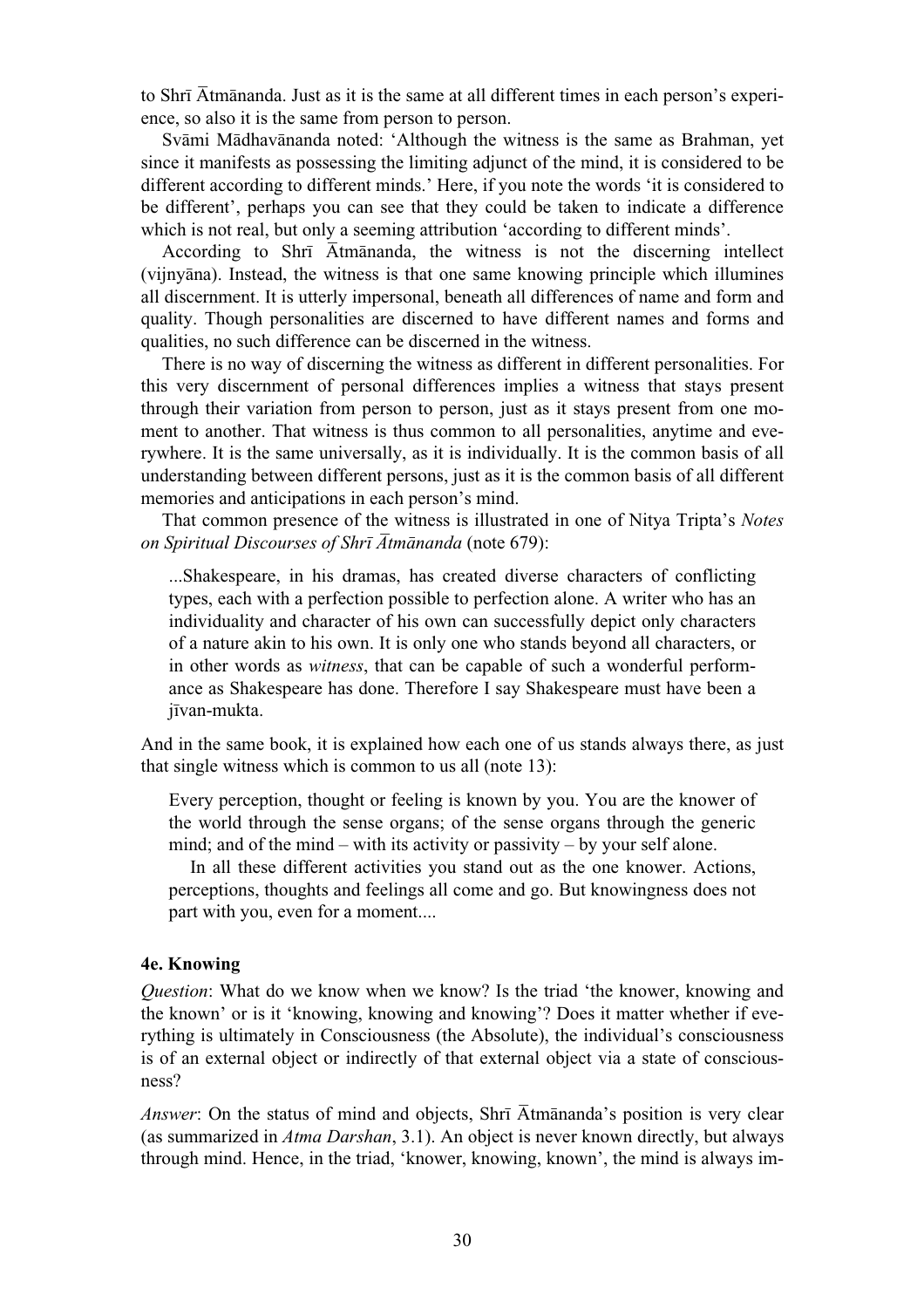plied in the middle term of the triad. And it makes knowledge of an object indirect, thus distancing the known object from the self that knows.

This distancing of knower and known is dvaita or duality. The way to advaita is to reflect back inwards, to that which truly knows within. The outward-going mind is found to be misleading and inadequate. What it takes for knowledge isn't really knowledge in itself. Instead, it is a confusion of knowledge with ignorance, which produces a compromised and misleading appearance of truth mixed up with falsity. Not satisfied with this outgoing show, of seeming knowledge through the mind, the pure sattva or higher reason turns back toward the self that knows.

By turning back toward the self, the middle term of the triad is cut out. Knowing ceases to be indirect. It ceases to be out through mind. Instead, it stays within, as the non-dual knowing of true self. There, known and knower are identical. By cutting out the middle term, of dualistic mind, the triad becomes a dyad – of knower and known, with nothing in between to distance them. The dyad then collapses of its own accord, into a truth of inmost self where no duality is known.

From the standpoint of that final truth, both outside world and inner mind are unreal. The relative reality of outside world depends on inner mind, through which the world is known. Standing always in the mind, the outside world is shown to be an inner artefact, conceived inside the mind.

But then, having thus no outside, the mind has no inside either. The mind turns out to be unreal and self-contradictory. It takes itself as consciousness going out to world. And that same world is never 'out', as mind imagines it to be. Thus consciousness does not in fact go out, and mind is self-deceived. It is an unreal show, a misleading trick of false appearance that its self-deception makes it seem to be.

This position is the same as Shri Shankara's, so far as I can see. In the end, the idealist position is shown to be incorrect. Strict advaita is not idealist, but completely realist. But paradoxically, that non-dual realism is attained by a completion of the mind's idealistic dualism. Where the knower is completely separated from the known – so that their confusion is eradicated utterly – there advaita is attained.

Having gone out to seeming world through self-deceiving mind, the only way of getting back to truth is to return through mind, so clarifying mind's mistake that it dissolves into that truth where self is always found at one with all reality.

In relation to the present discussion about the witness and the mind, here are three notes from Shri Nitya Tripta's *Notes on Spiritual Discourses of Shri Atmananda*:

#### *What is witness knowledge?* (note 1027)

Witness knowledge is pure Consciousness. But mentation knowledge always appears in the form of subject-object relationship. When you stand as witness, you are in your real nature.

Mentation appears in the light of the witness. *The light in the mentation knowledge is itself the witness.* There is no mentation in the witness.

The state of the witness is the same as that of deep sleep and Consciousness pure.

#### *Is not the witness only one?* (note 1067)

No. It is neither one nor many, but beyond both. When you say that it is only one, you stand in the mental realm as an expanded ego and unconsciously refer to the many.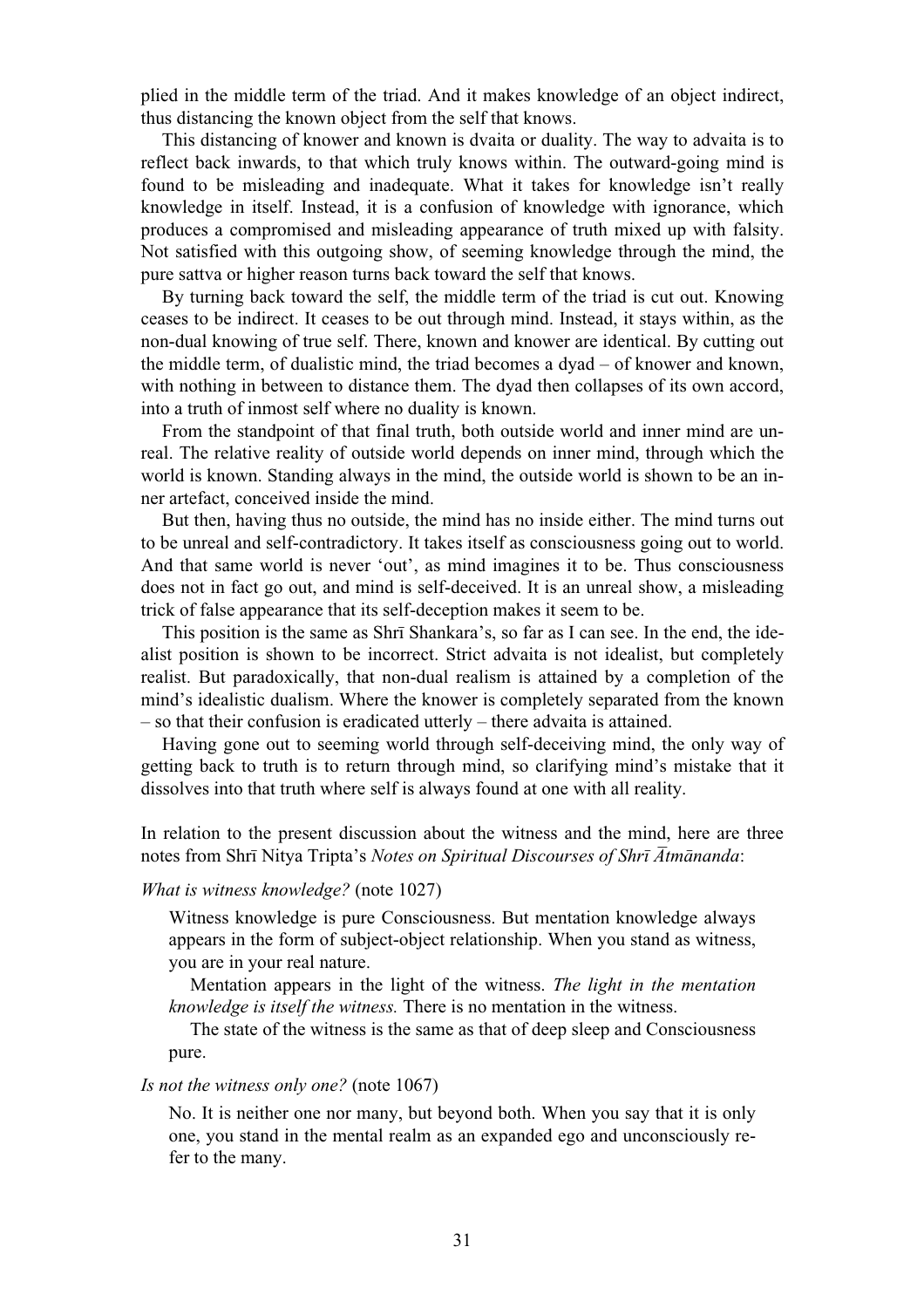<span id="page-31-0"></span>*What is the significance of the three states?* (note 1138)

1. *The waking state* represents diversity in all its nakedness. 'Realistic' (or materialistic) philosophy is based upon the apparent reality of this state.

2. *The dream state* (mental state) shows that it is all the manyness of the one. The idealistic philosophers base their philosophy upon the relatively greater reality of the mind, as compared with sense objects.

3. *The deep sleep state*: Truth alone is absolute non-duality. Vedantins depend upon the experience of deep sleep to expound ultimate Truth, the real nature of Man.

#### **4f. Deep sleep again**

*Question*: How can we be said to be conscious during deep sleep, when we are not aware of anything?

*Answer*: Consciousness is not defined in opposition to ignorance or unconsciousness; but rather it is found fully present in all states that are seen as conscious or unconscious or as any mixture of the two.

That's why there is no lack of reality or consciousness in the state of deep sleep, which is seen as 'empty' and 'unconscious'. It's only seeming objects that are missing in deep sleep. That is the state in which there is no 'consciousness of objects'. The so-called 'unconsciousness' there is not just 'unconsciousness', but rather it is an 'unconsciousness of objects'. That is an objectless consciousness – unmixed with any object which is taken to be different from it.

Accordingly, although we take deep sleep to be an 'empty' and 'unconscious' state, it is not truly so. Instead, it is that state in which all reality is present by itself – known fully and directly as pure consciousness, whose very being is to know. No mixture or confusion there appears, to complicate the plain identity of that which is and that which knows. That is pure non-duality.

In dream and waking, that simple non-duality appears in a mixed-up sort of way – as a relative existence of limited objects that seem partially known through body, sense and mind. Thus there appear the relative existences of various different objects, and the physical and mental acts of partial knowing that we call 'consciousness of objects'.

In short, variety is produced by the confusions of appearance, which get superimposed on that which is unmixed and non-dual. In deep sleep, those confusions are removed, showing only the unmixed reality of consciousness that is fully present in what's taken to be real or unreal, conscious or unconscious.

## *Question*: Where does the 'karana sharira' ('causal body') fit into this?

*Answer*: Shri Atmananda would quite agree that 'sushupta *sthana*', or the '*state* of deep sleep' is in the phenomenal realm of personality. The truth called 'turiya' is not a state that comes and goes. But, in the state of deep sleep, that truth is found shining all alone – as just that self which only knows. That is the self whose knowing is its very being, just its own identity. In deep sleep, that self shines all alone, with no appearances to distract attention away from it.

The karana sharira is one of those distracting appearances. It is not truly present in deep sleep, but is only superimposed on deep sleep by confused conception in the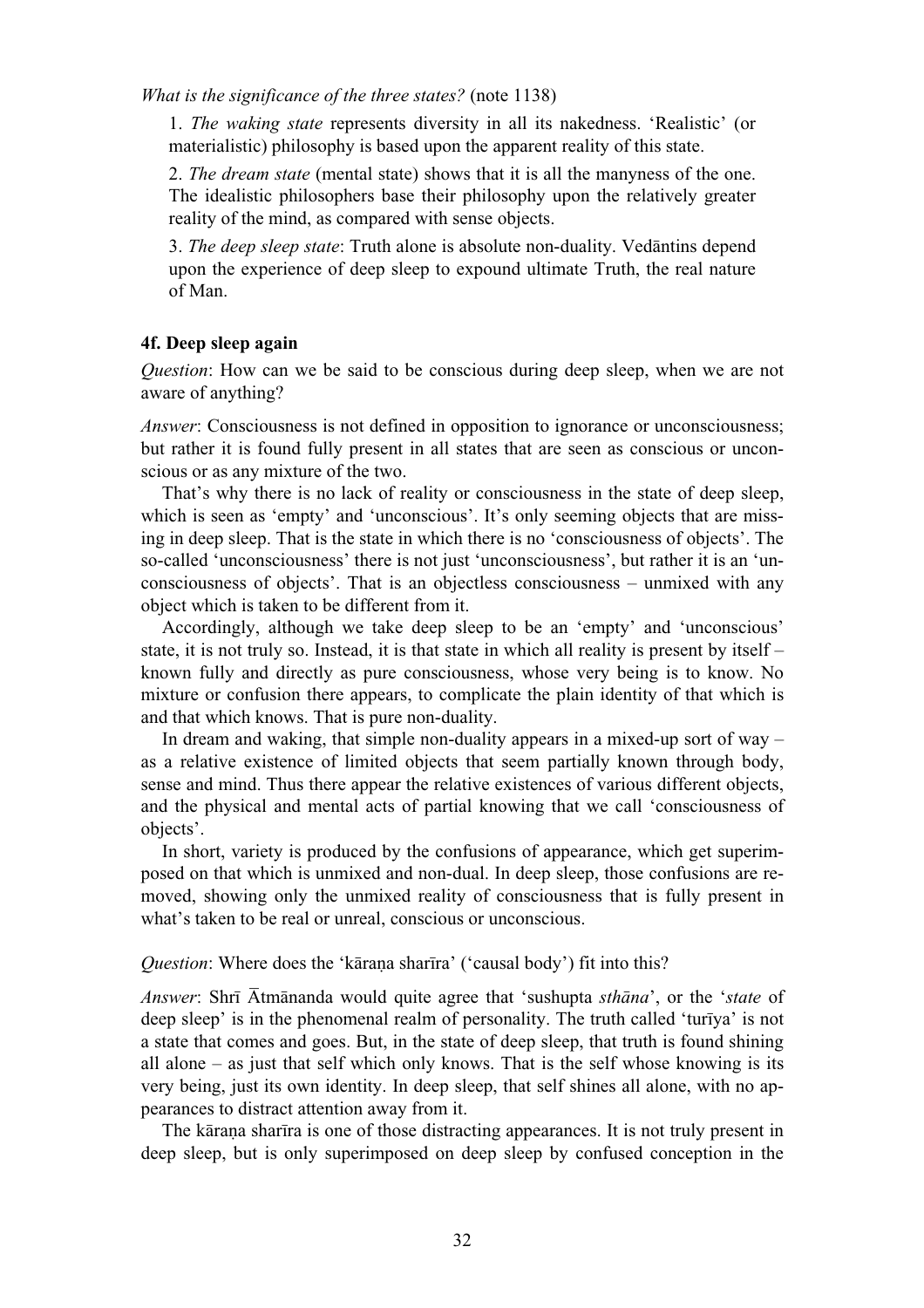waking or dreaming mind. The karana sharira is quite simply the 'unconscious' depth of mind, at the integrating level of the ananda-maya kosha.

The 'karana sharira' or the 'causal body' is that mental function which is needed to put together mind's essentially fragmented acts of limited and partial conception. We think of this 'unconscious' depth, in waking and in dreams, in order to explain how previous states of mind cause later ones in the process of experience, so that our minds seem able to co-ordinate their thoughts and feelings and perceptions.

In short, the karana sharira is an explanation in the realm of conceiving mind, and it is thus to be distinguished from atma or true self. The karana sharira is a mere conception of the mind, appearing only in the waking and dream states. It does not appear in the deep sleep state – where there are no appearances, but only truth or atma in itself. In fact, it's only from that truth that all co-ordination comes.

The 'unconscious' karana sharira is just an inexplicable explanation, which must dissolve completely in the actual experience of deep sleep. In that experience, there can remain no sense of any changing state. All that remains is unmixed self which shines in its own glory, as it always is  $-$  quite unaffected underneath all seeming changes of apparent states. That self is what the *Mandukya Upanishad* calls 'caturtha' or the 'fourth'.

When yogi's speak of 'turiya' or the 'fourth' as a nirvikalpa-samadhi state that comes and goes, they are not speaking of the same 'fourth' as the 'caturtha' of the *Mandukya Upanishad.* The *Mandukya* 'caturtha' is the changeless self that utterly dissolves whatever comes to it – including the seeming 'unconsciousness' of deep sleep and also the seeming 'consciousness of objects' in the waking state. In the *Māndūkya* description, waking, dream and deep sleep are each qualified by the word 'sthana' or 'state'. But this word is not used when the description goes on to the self. That self is just called 'caturtha'. It is only called the 'fourth': as just that to which the three states finally point, beyond their comings and their goings.

That is (I'd say) just what you call the 'true Being'. And it is tellingly described in your quote and translation from the concluding stanza of Jnyaneshvar's *Cangadeva Pasashti*:

nideparaute nidaijane jagrti gilauni jagane

*That* is the sleep beyond this sleep; which swallows up this waking too.  $65$ 

Here, I would interpret 'this sleep' as the seemingly unconscious state which deep sleep appears to be when viewed from the outside. And '*That* is the sleep' would refer to the actual experience in deep sleep, where the outside view has dissolved in that inmost self whose changeless shining is there found unmixed. That same changeless shining stays on ever-present in the dream and waking states, utterly dissolving each appearance that our dreaming minds or our waking senses bring to it.

*Question*: But I do not remember deep sleep – it is a complete unknown.

*Answer*: Why is this a problem? It's only a problem if one insists on knowing through memory, or in other words through mind. This is a characteristic problem of the idealist position. To insist on staying in the realm of ideas, on standing in the mind, while looking for a truth beyond.

The whole point of considering deep sleep is that it points to an immediate experience that cannot be remembered from the past. That immediate experience is one's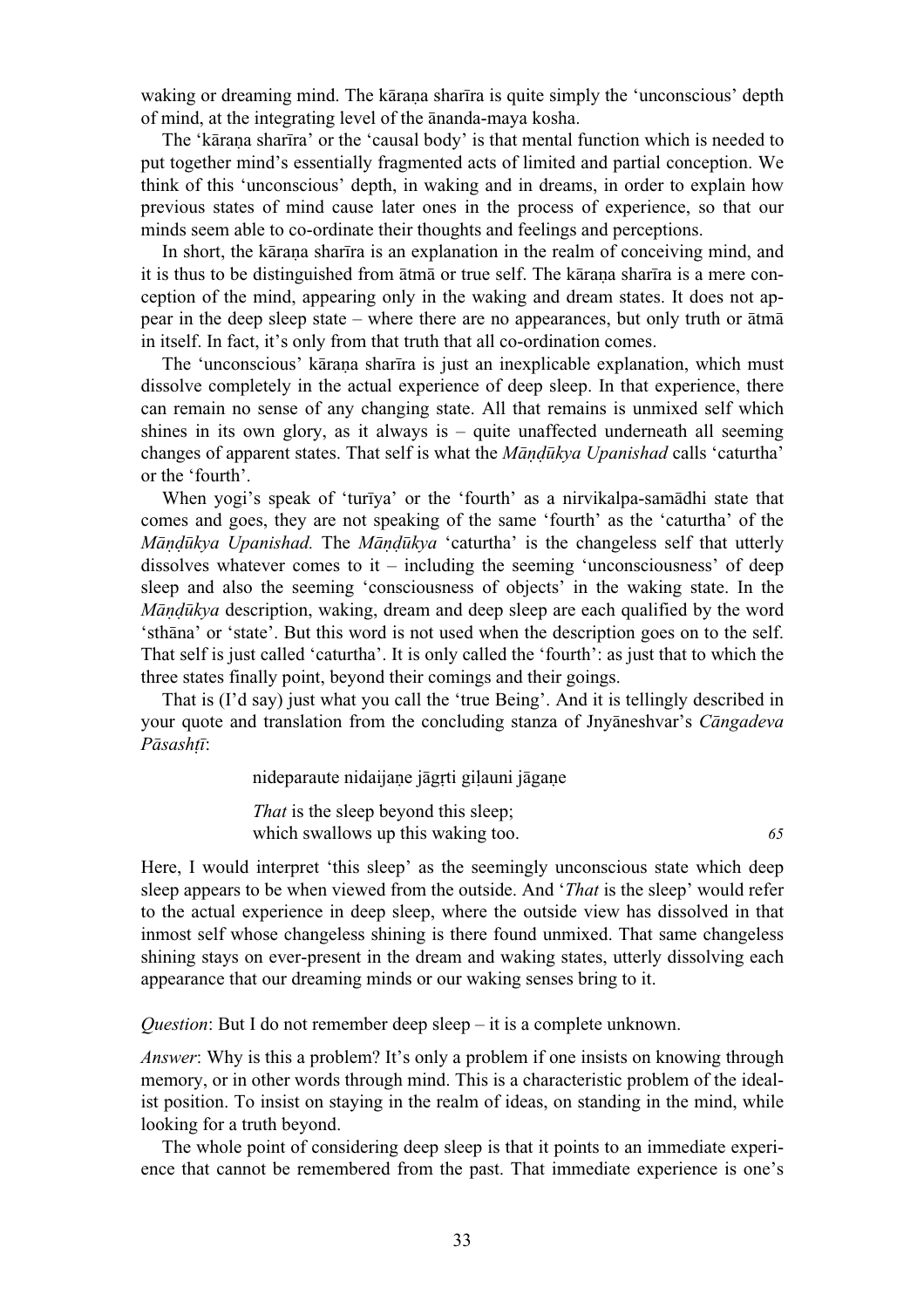own identity – just what one truly is, beneath all seeming mind – in the present. It most certainly is 'unknown' to mind, and so the mind makes a 'big' deal of it, and gives it grand names like 'everything' or 'all' or 'brahman'. But that 'bigness' too is a mental superimposition that gives a false impression. Hence the corrective of deep sleep, where 'small' and 'big' and all such varied qualities are utterly dissolved.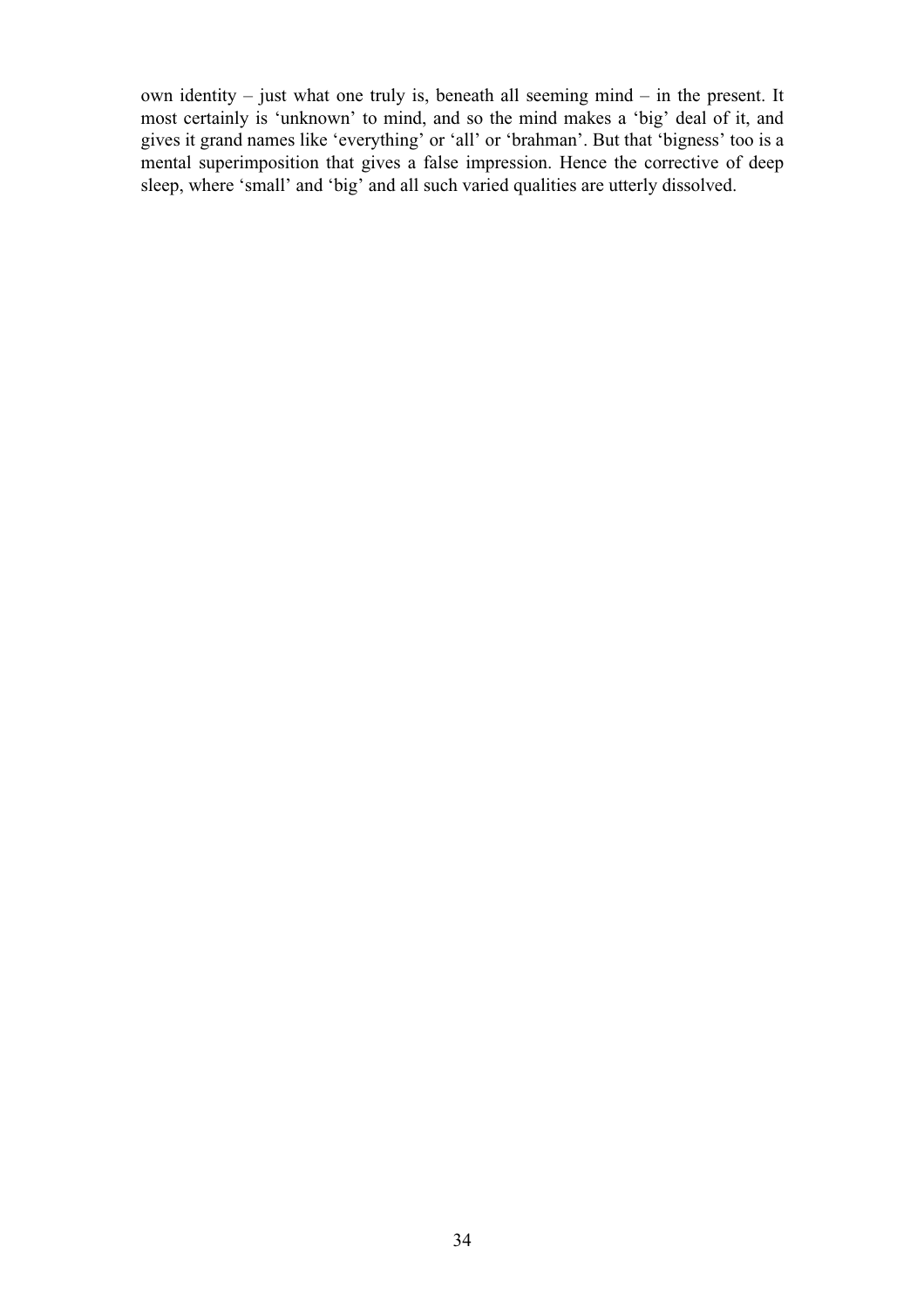# *5. All objects point to consciousness – 'Existence has the chair.'*

<span id="page-34-0"></span>In the witness prakriya, a sadhaka approaches the 'sat' or 'existence' aspect of the self. Body, sense and mind are seen as changing appearances, illuminated by a changeless witness that stays always present, standing unaffected at the inmost centre of experience. That is the real self, beneath its fitful and changing appearances in personality. Standing back in it, as the witness, all objects seen are taken back into its unmixed consciousness. There, they are utterly dissolved, together with their witnessing, in non-duality.

Instead of this drawing back, there is a further prakriya which goes forward, into confrontation with apparent objects. This further prakriya investigates how anyone can know what objects truly are. It proceeds through the 'cit' or 'consciousness' aspect of self, to determine what is 'sat' or 'existence' in the world.

First, as in the witness prakriya, all gross experiences of outside objects are reduced to the more subtle experiences of our conceiving minds. We think of objects in a world that's outside consciousness, but this is just imagination in our minds. In actual fact, no one ever can experience any object outside consciousness.

In anyone's experience, consciousness is always there, together with each object that appears. Each object is experienced as a perception or a thought or a feeling, in the presence of consciousness. Each object shows that knowing presence, whatever else may be shown besides.

But then, what else does an object show, as it appears? When an object is perceived, it shows perception. When it is thought about, what it shows is thought. When it is felt, what's shown is feeling. Our minds imagine that their perceptions, thoughts and feelings somehow go outside of consciousness, to an external world. But this never happens, actually.

No perception, thought or feeling can actually leave consciousness and go outside. When any such appearance goes out of consciousness, the appearance disappears immediately. Each perception, thought and feeling always stays in consciousness until it disappears. It never does show anything outside, as actually experienced.

So what is shown is always consciousness, and only that. Nothing else is ever shown, in anyone's experience. Consciousness has no outside. Though we imagine that outside things come into it and therefore make it different from what it was before, this is never true, in fact. Consciousness is never influenced or changed, in any way that makes a real difference to it.

When anything appears, it seems that something has been added on to consciousness, so as to make a difference. But again, this difference is false imagination in the mind. In actual fact, the difference is unreal. What appears is nothing else but consciousness; and therefore nothing has, in truth, been added on.

When an appearance disappears, it seems that something has been taken away from consciousness, and this again appears to make a difference. But again, the difference is unreal. Since the appearance did not actually add anything, its disappearance cannot then in truth take anything away.

In short, whatever object may appear, what it shows is only consciousness, as its sole reality. And that reality is always the same, always unchanged – as it is shown by all objects that anyone perceives or thinks about or feels. That consciousness is al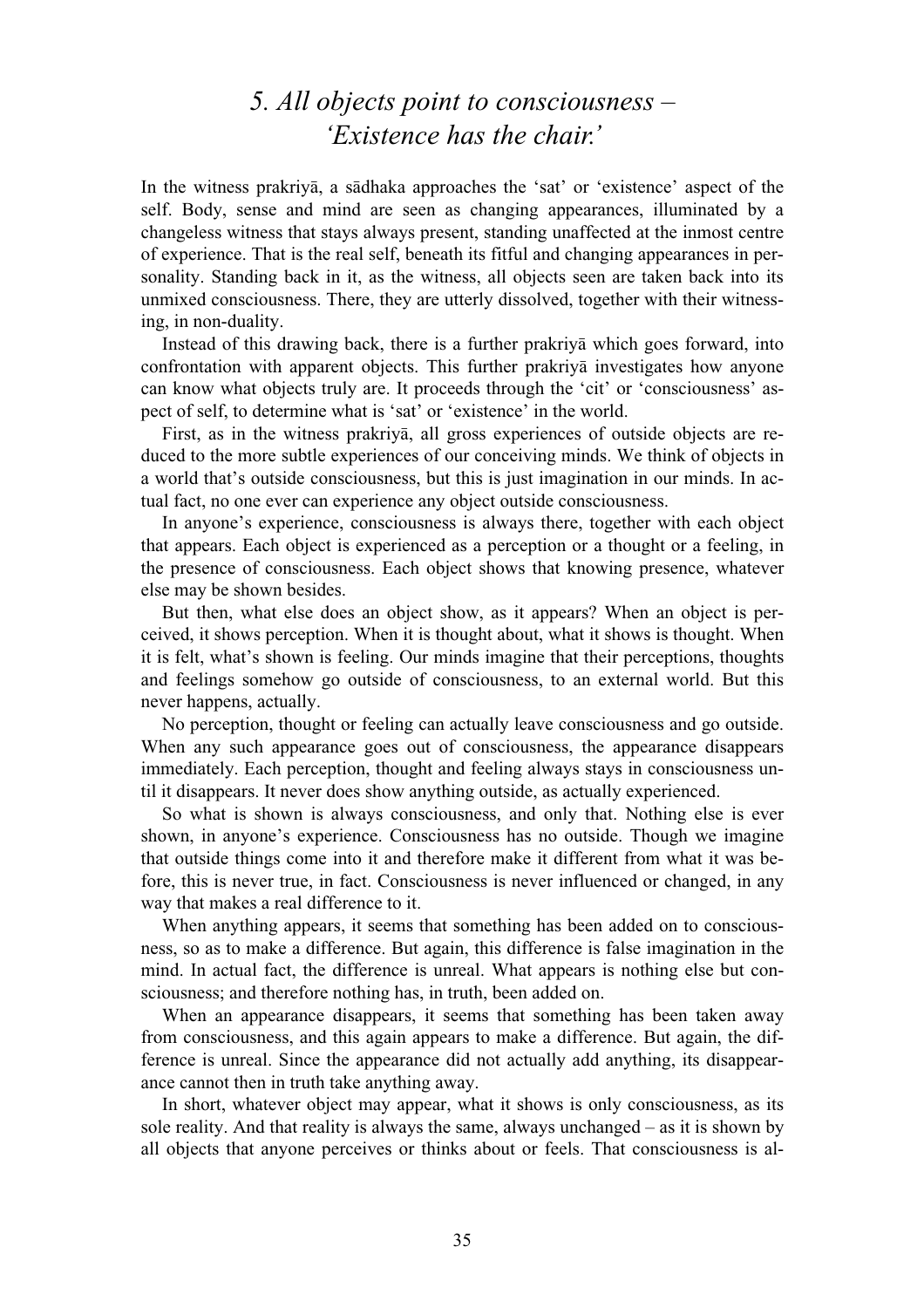<span id="page-35-0"></span>ways present, throughout experience, as the complete reality of all physical and mental objects that appear in the entire universe.

Our minds and bodies make a changing show, of partial objects that appear perceived or thought about or felt. But, throughout this made-up show of partial things, consciousness knows all existence as itself. In that complete existence, each object is contained.

Shri Atmananda had a special way of pointing out how that existence gets misunderstood. Habitually, we think of existence as something that belongs to objects. For example, having seen a chair and touched it and sat in it, a person may say: 'This chair exists.'

At first, there seems nothing wrong in such a statement. But it does have a problem. It puts the chair first, and thus it speaks of existence as something that the chair possesses. It says in effect: 'The chair has existence.' What then is this existence that belongs to the chair? It is something that appears only in some part of space and time. Elsewhere, outside this particular location, the chair's existence disappears.

Thus it turns out that the chair's existence is no more than a partial appearance of some further and truer existence that is more complete. When we think that a chair has existence, we are not speaking with full truth. To speak more truly, it would be more accurate to say: 'Existence has the chair.'

For existence to be fully true, all objects that appear (physical or mental) must belong to it. They must all be its appearances. That is existence in itself, known truly as identical with consciousness, to which all objects point.

How does this prakriya relate to traditional approaches? An illustration is given by Shri Atmananda, in one of his tape-recorded talks (the talk called 'Sahaja', in the book *Atmananda Tattwa Samhita*). Here, Shri Atmananda recounts an incident that occurred towards the end of his sadhana period, which included a yogic training in some traditional samadhis. In particular, he had come to practice a jnyana-oriented samadhi – obtained by repetitively thinking, with increased intensity, that he was neither body nor senses nor mind, but only pure consciousness.

One day, while he was thus proceeding towards samadhi, a disturbance came in from a horse-drawn cart, which was going by on the roadside. As the irritating noise came in, it made him think that he should move somewhere else, to get away from the distraction. But then, it suddenly occurred to him that even the irritation was a means, a means of pointing to that same consciousness in which he wished to be established.

As Shri Atmananda goes on to say, once it is realized that every object points to consciousness, then nothing can be a disturbance that distracts from truth. All seeming obstacles are thus converted into aids that help to realize what's true. Accordingly, this prakriya leads on to the 'sahaja' or the 'natural' state, of establishment in truth.

# **5a. The practice of enquiry**

Religious and yogic exercises have long been used as a personal and cosmic preparation, purifying personal motives and expanding cosmic views, in order to prepare for an eventual enquiry into impartial truth. In the end, that enquiry must leave behind all personal development and the entire cosmos that is seen through body and through mind.

Like Ramana Maharshi, Shri Atmananda laid emphasis upon the enquiry itself. In particular, he taught prakriyas that do not need the use of religious worship or of yogic meditation. And he encouraged many of his disciples to focus on these prakri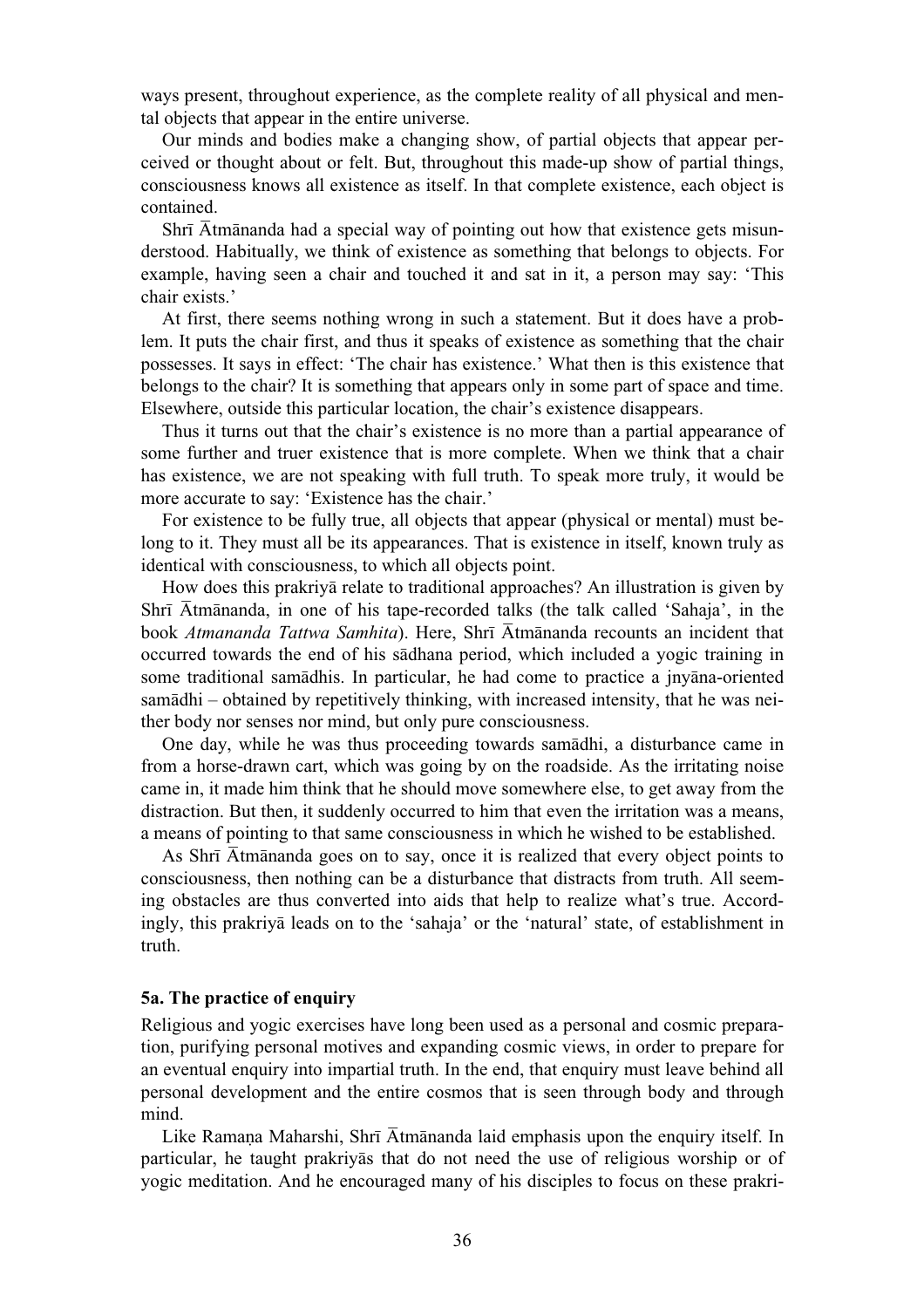yas, to the exclusion of both religious and yogic exercise. He told these disciples that this would be their most direct way to truth. This was not said as a concession to westerners. It was said for everyone, Indians and westerners and others alike, in the changed circumstances of the modern world.

Unfortunately, there is a prevalent misconception that religious worship and meditative exercise are essential, to put the theory of Advaita into practice. And this misconception is not Indian, in particular. It is even more prevalent in the west, as old religious ways and meditations are returning back into fashion, after a long period of repression and neglect.

But as both Ramana Maharshi and Shri Atmananda said very clearly, the direct practice of Advaita isn't character development through worship or through meditative exercise. The direct practice is enquiry. What then takes the enquiry from theoretical imagining and postulation into actual practice?

That doesn't happen just by following religious or yogic prescriptions. Instead, the enquiry gets practical when it turns genuinely back – when it is one's own beliefs and assumptions that are genuinely in question. It's only by unseating one's own prejudiced and preconceived beliefs that questioning can come to clearer truth. That unseating puts the theory into practical effect. And it depends on love for truth, to give up cherished falsities on which the ego takes its self-conflicting and deluded stand.

There is nothing new about such genuine enquiry. It always has been there, refreshed with every generation. And it continues there today, refreshed in current circumstance. But it does need to be distinguished from the personal preparations that lead up to it, but which must be left behind. It's only for the special purpose of this distinction that Shri Atmananda spoke of religious and yogic practices as 'traditional'. He wasn't saying that tradition and enquiry are fundamentally opposed. Far from it, he regarded enquiry as the essential and indispensable basis of tradition – while religious and yogic practices are dispensable preparations at the changing surface, along with merely theoretical ideas.

In particular, the story he recounted was one of being disturbed while withdrawing into samadhi, and suddenly realizing that the very purpose of the samadhi would be better served by facing the disturbance. He was telling his disciples that yes, he had practised this kind of withdrawal, but he had found it quite unnecessary. Instead of using the statement 'I am pure consciousness' to enforce a withdrawal into a nirvikalpa or mindless state, he had found that he could do better by directly understanding what the statement means. Its meaning is directly shown by every object that appears, including all the objects from which the mind withdraws in samadhi.

By investigating ordinary experience, it is far more practical to see that each object points to consciousness, so that there is no need to withdraw from it. But the practice now is not a formal exercise of getting thrown into a special state. Instead it is a questioning enquiry that faces things for what they are and asks exactly what they show, beneath all seeming make-belief that isn't tested properly.

Ramana Maharshi's last instruction is sometimes said to be: 'Put the Teaching into Practice.' The instruction is quite simple and few would disagree with what it says. But since the very practice is enquiry, it does throw up a practical question: of what exactly 'practice' means. It's rather differently interpreted, not just in theory but very much in practice, by different sadhakas.

*Question*: You say: 'No perception, thought or feeling can actually leave consciousness and go outside. When any such appearance goes out of consciousness, the ap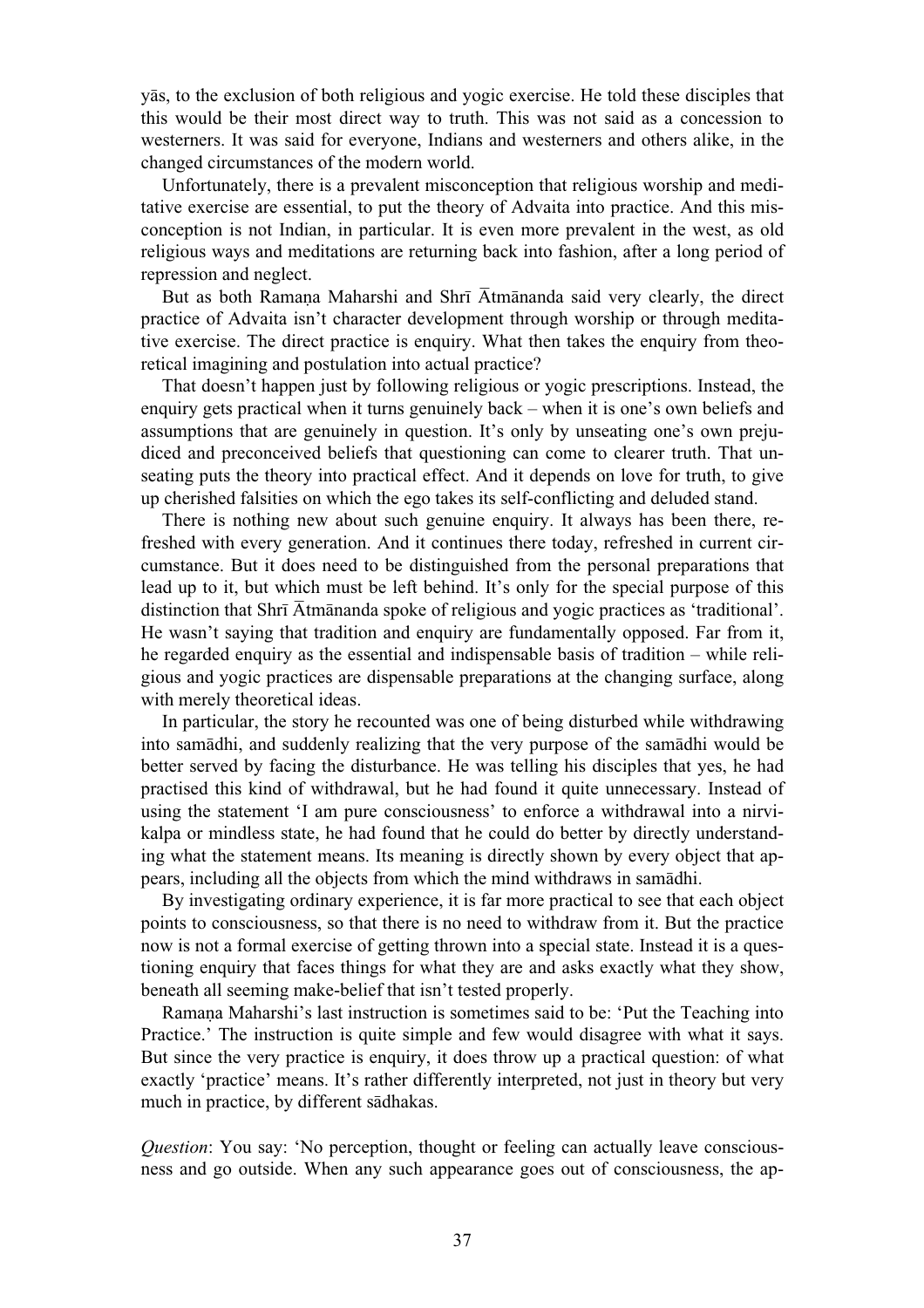pearance disappears immediately.' Surely all you are doing is saying what the words mean? To 'perceive' something means to be conscious of a percept; to 'think' something means to be conscious of a thought; to 'feel' something means to be conscious of a feeling.

I.e., it is part of the definition of these words that they are associated with consciousness. If a thought 'goes out of consciousness' then the appearance does indeed disappear but is this not simply that it is no longer a thought, by definition, if we are not conscious of it? So all that this shows is that (according to dictionary definition) there are no percepts, thoughts or feelings outside of consciousness. And 'Nothing else is ever shown, in anyone's experience' because no one sees anything without being conscious. Back where we started.

*Answer*: The attempt is to say only what the words mean, and to come back to where we started. The drift of the argument is simply this. Though we imagine that a world outside is perceived and thought about and felt, this never actually happens. All perceptions, thoughts and feelings always stay in consciousness, and so they cannot really show anything outside. As you say, from the very meaning of the words we use, it is quite clear that 'Nothing else [but consciousness] is ever shown...'

So, whatever our minds may imagine, we are always back in consciousness, from where we started imagining. This imagination makes us think that we have gone somewhere else and seen something else, and that we come back and bring things in. But none of this ever happens, actually. We are always back were we started, and even the starting is false imagination. There never is any going anywhere, nor coming back again.

The amazing thing is that this is so obvious, in the meaning of the words, as you point out. The very meaning of the words we use completely contradicts the descriptions that we make of a physical and mental world. And yet, when this is pointed out, the first reaction is to dismiss it, as too obvious and too trivial.

Yes indeed, the contradiction is obvious; and if one does not seriously consider its consequences and the questions that it raises, then it stays trivial. It is then just a curiosity of language, a theoretical anomaly, of no genuine importance. Then of course one needs mystical and religious experiences, to make one take it seriously.

But, according to the Advaita tradition, if this contradiction is properly considered – following its questions through to their final end – then that questioning alone is enough, to find whatever there is to be found, to realize plain truth beyond all compromise. Of course, the proof of the pudding is in the eating.

*Question*: I also had some problem with the question of existence. You said: '"The chair has existence." What then is this existence that belongs to the chair? It is something that appears only in some part of space and time. Elsewhere, outside this particular location, the chair's existence disappears.' Again, is this not in fact what the word means?

Part of the definition for the verb 'to exist' (given by my on-line Oxford English Dictionary) is this: 'to be found, especially in a particular place or situation'. Also, isn't 'existence' an attribute in its normal usage? I might say that my coffee has blackness but I wouldn't go on to suggest that blackness belongs to the coffee.

I'm afraid that I did not follow the last parts at all. Why 'To speak more truly, it would be more accurate to say: "Existence has the chair."'? What do you mean by talking about 'existence being fully true'?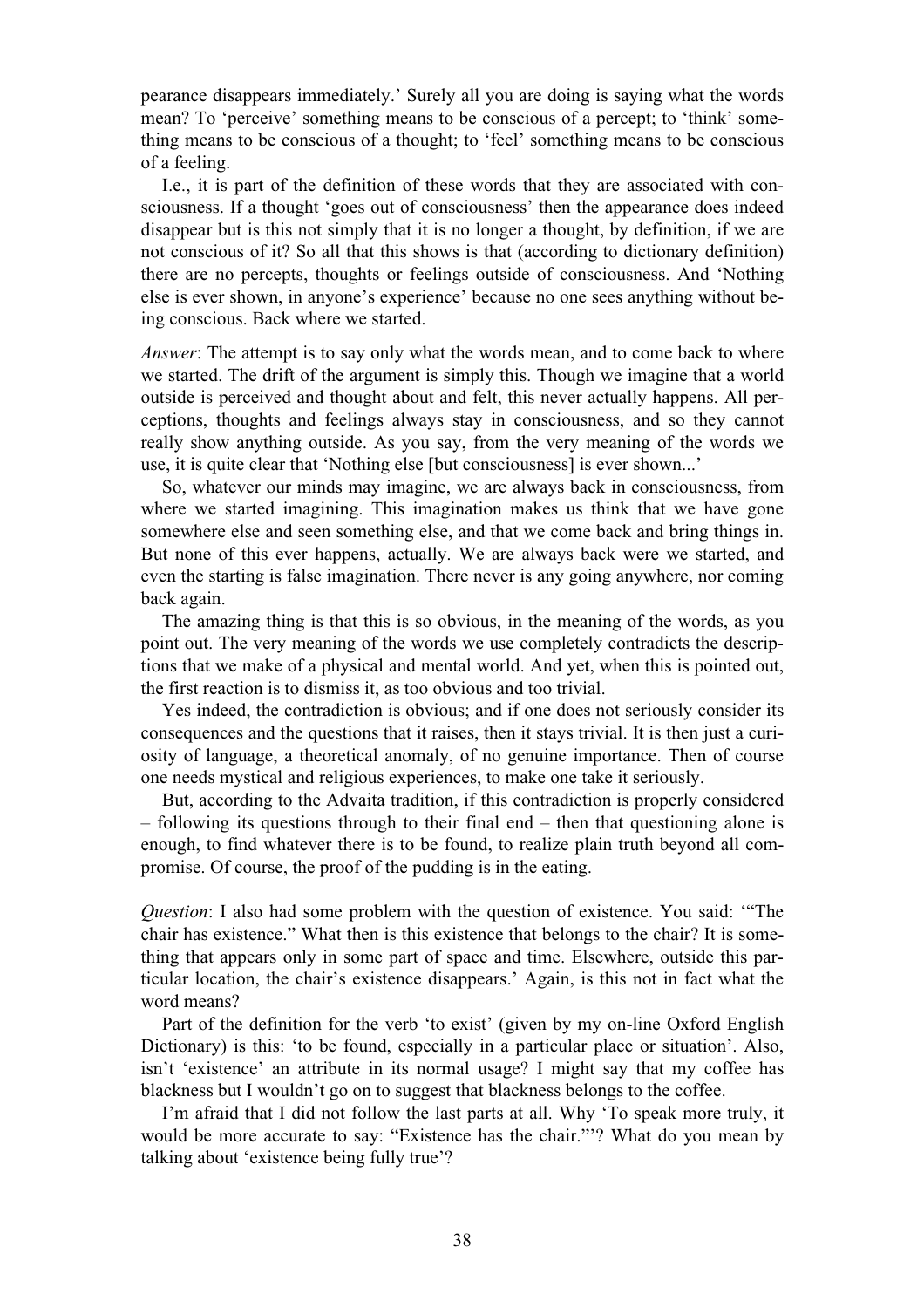Again, I am happy with the conclusion (in theory at least!) – that nothing can be a disturbance because all points to the truth. It's just that I don't quite see how this follows, from what has gone before.

*Answer*: The attempt is only to examine what the word 'exist' means. And neither dictionary definitions nor normal usage are beyond question. The dictionary definition suggests that there are two meanings: one that to exist is to be found in general, and the other that it is to be found in a particular place or situation.

The dictionary favours the particular existence, but an advaita enquiry is not to be settled by some words in a book. It can only be settled by a strictly logical examination of direct experience. And the examination has to be uncompromising in the extreme. To settle the enquiry, no less is needed than a living truth, beyond all our habitual compromise with partial truths that have some killing and confusing element of falsity mixed in.

The word 'existence' most definitely describes something that stands, and stands in its own right. It implies a common and independent reality, seen through different appearances. It's the appearances that come and go, as what exists is seen from changing points of view. What exists remains, independent of how it is seen. When something called 'existence' is found to appear and disappear, then that contradicts the meaning of the word. It means that the word 'existence' is being used for something that doesn't really exist.

Take the so-called 'existence' of a particular chair. Since it appears at some place and time, but disappears at others, it does not in truth exist. We speak of it loosely as existing because it is common to some different views that we see when looking at some part of space and time from different locations. Each view is partial. It shows something about the chair, but not everything. But the chair in turn is a partial view of something bigger which contains it. If we think of the whole house in which the chair is contained, then the chair is a partial appearance that we get of the whole existence of the house. This is a partial appearance that we see by looking restrictedly, at the particular location of the chair.

The same consideration would in turn apply to the house. In the end, the word 'existence' can't be used with full accuracy, unless it applies to 'all there is'. It can only properly apply to a complete existence in which all seeming objects are contained. Only that complete existence can be fully true, without the taint of any compromise with falsity.

When that complete existence is identified as consciousness, then every object points to it. Every object shows the knowing presence of pure consciousness, and it thus helps a sadhaka to see what's truly there. It's only in the seeming world that one object may distract attention from another. And only then is the distracting object a disturbance that gets in the way of perceiving other things.

But when impartial truth is sought, there can be no real disturbance. Anything that seems to disturb is only announcing its reality, which is pure consciousness. The greater the disturbance seems, the louder it announces that impartial truth. When that is understood, all seeming obstacles are realized as helpful means to find what's true, and to become established there.

It is, admittedly, a funny sort of paradox, seen from the world's confusions.

Shrī  $\overline{\text{Atm}}$  and  $\overline{\text{and}}$  and  $\overline{\text{a}}$  delicate distinction between the witness and the real self called 'kutastha' or 'atma'. The witness is not consciousness itself or atma itself. Instead, the witness is a last staging post on the way to realizing self.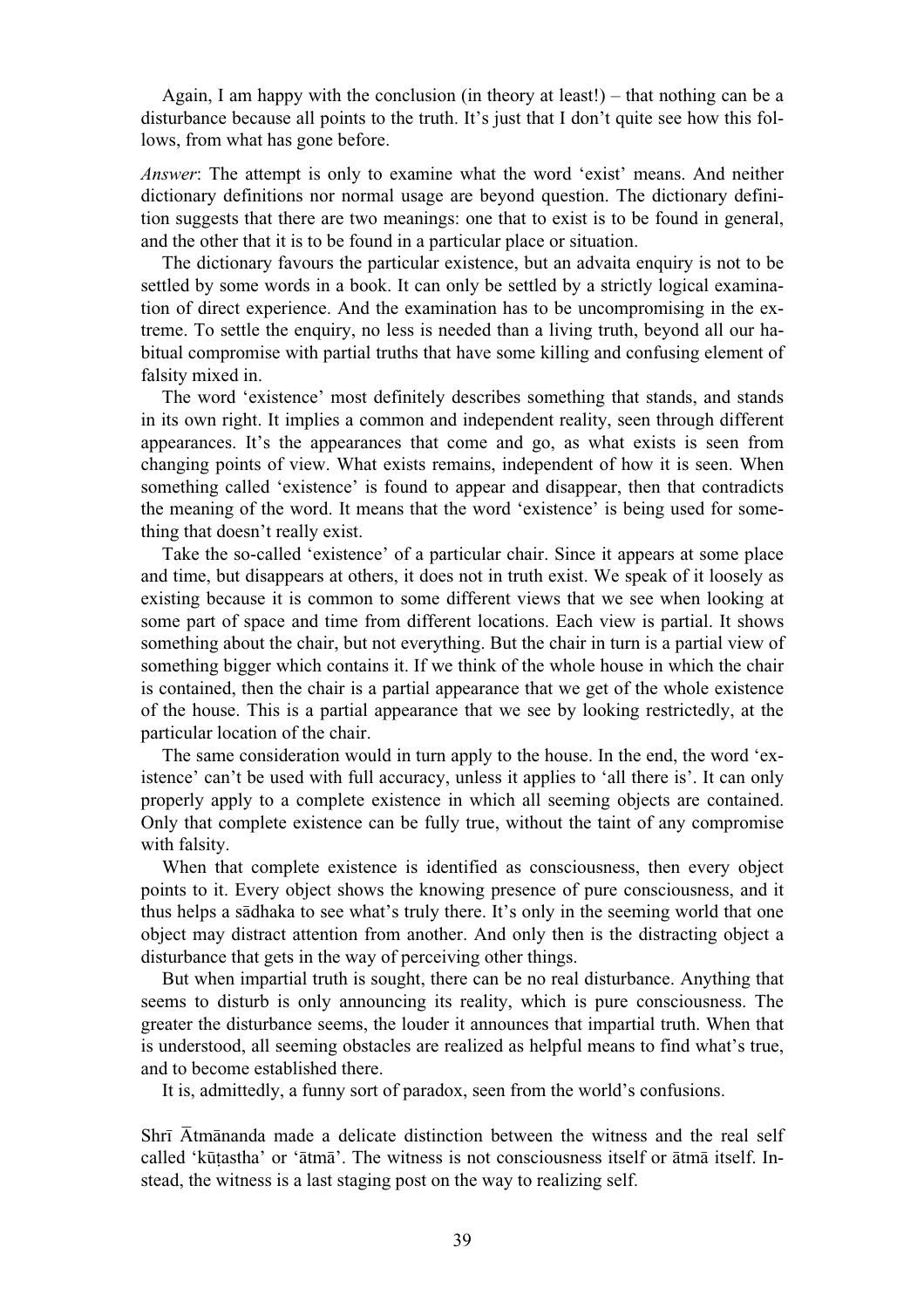The truth of self is found by clarifying ego's confusion, which falsely mixes up the knowing self with known acts of personality. To clear the confusion, the self that knows must be discerned completely from anything that's known as a differentiated object or a changing act. Through a clear and impartial discernment, there must be a full completion of this duality between the knowing subject and its known objects or acts, so that no trace remains of any mixing up between the two.

As the duality becomes complete, the witness stand is reached. Viewed from ego in the world, a last remaining trace of confused duality remains, in the idea of the witness. There still remains a witnessing of changing activities that show up in the mind. And, despite all intellectual arguments to the contrary, the witnessing still looks a little like one of those changing activities, as it illuminates appearances and records what it has lit.

However, when the witness concept has been fully followed through, to where it points, it is no longer an idea, but an actual stand. And then, immediately the stand is actually reached, the idea of the witness gets dissolved, without a trace of duality remaining there. Accordingly, the witness is a completion of duality that straightaway gives itself up, to non-duality.

When fully understood, the 'witness' concept thus dissolves itself, of its own accord, in that non-dual truth of 'self' which is also called by other names like 'consciousness' and 'kūtastha'.

Literally, 'kūtastha' means 'standing at the topmost peak' ('kūta' meaning 'topmost peak' and 'stha' meaning 'standing'). So I would make the following interpretation of stanzas from the *Bhagavad-gita*:

| Here, in this world, there are two        |       |
|-------------------------------------------|-------|
| principles of life: one changing, while   |       |
| the other stays unchanged. All beings     |       |
| that have come to be get changed.         |       |
| The changeless is called 'kūtastha' –     |       |
| found 'standing at the topmost peak'.     | 15.16 |
| As I transcend all change and even        |       |
| that which does not change,               |       |
| I'm often called the 'highest principle', |       |
| both in the Vedas and the world.          | 15.18 |
| Whoever knows me unconfused,              |       |
| just as that highest principle,           |       |
| joins into me, entirely,                  |       |
| with heart and mind completely merged.    | 15.19 |

In the first stanza  $(15.16)$ , the name 'kūtastha' is associated with the changeless witness, thus indicating that it is the highest standpoint of experience in the world. The next stanza (15.17) suggests an 'I' that is even higher, beyond the world entirely. And the last stanza (15.18) tells of a complete dissolution into that final truth of self, simply by knowing unconfused.

According to Shri Atmananda, that unconfused knowing is attained immediately the witness stand is actually reached. There, dissolution in the real self is immediate and spontaneous, requiring no further thought or effort. In other words, on reaching the topmost height of the witness standpoint, it immediately dissolves its seeming separation as a distinct peak or point, as it merges itself into non-duality.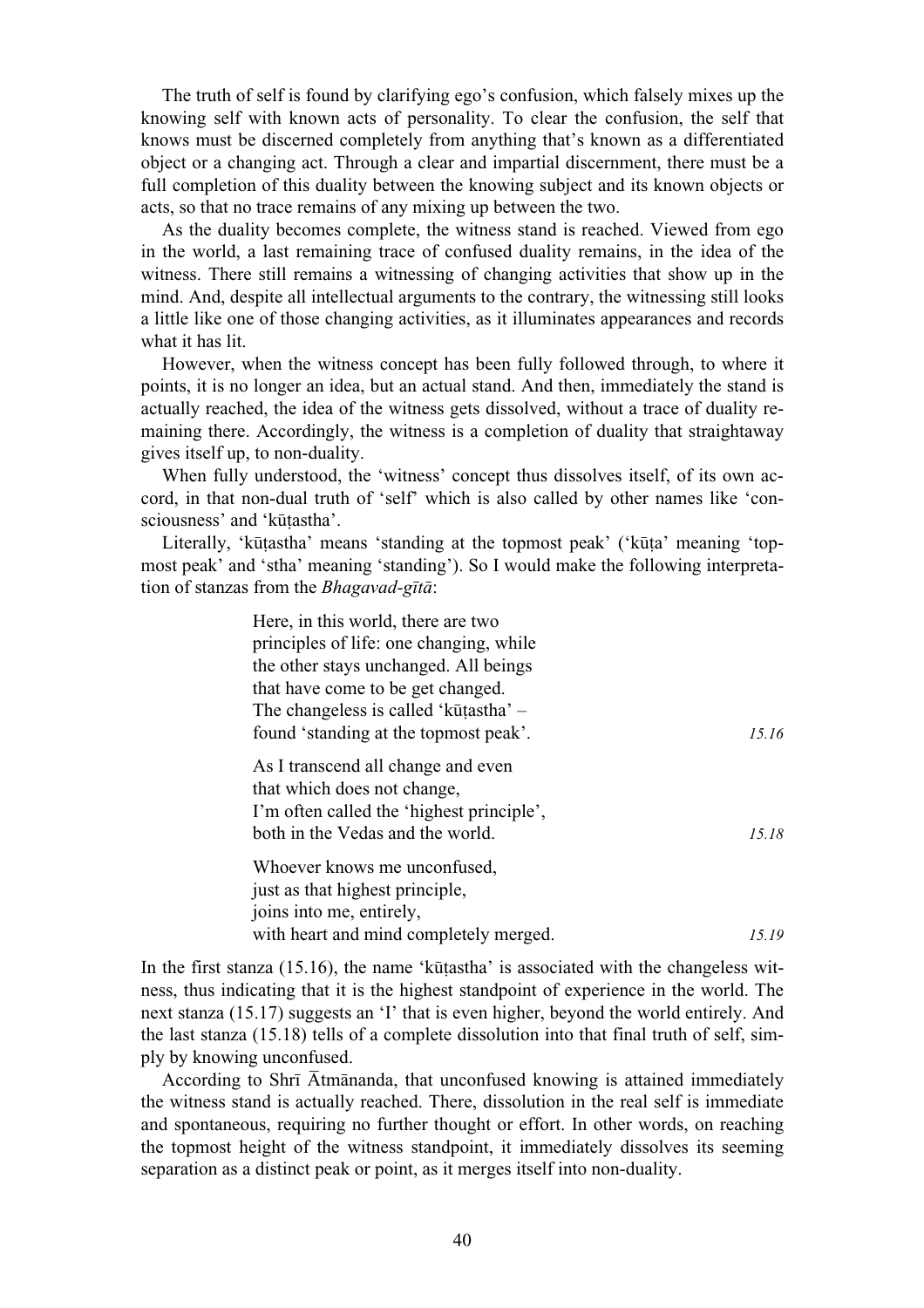So yes, there does seem to be a slight difference of terminology between the *Bhagavad-gita* and advaitins like Shri Atmananda, in the use of the term 'kutastha'. But the difference is very slight, having to do with the delicate distinction between witness and self. Advaitins like Shri Atmananda tend to use 'kutastha' as it occurs in the *Ashtavakra Samhita*:

kutastham bodham advaitam atmanam paribhavaya . abhaso 'ham bhramam muktva bhavam bahyam atha 'ntaram ..

> Release yourself from the delusion: 'I am this apparent person who has somehow come to be – perceived outside or felt within.'

Thus, recognize yourself as that true individuality which stands above all seeming else as unconditioned consciousness, unclouded by duality. *1.13* 

Here 'kutastha' is clearly not just the witness, but consciousness itself or non-dual self, which is the one true individuality.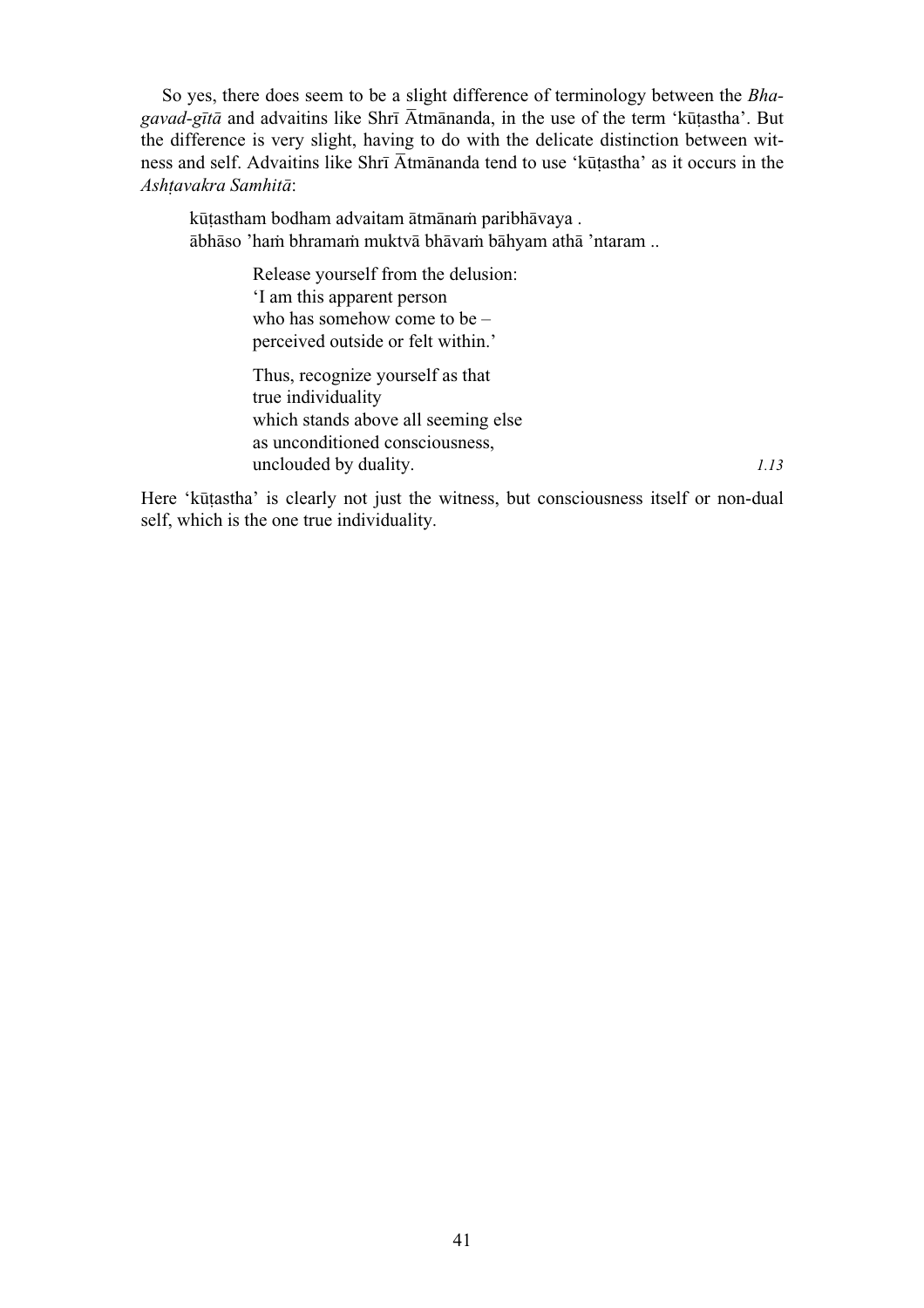# <span id="page-41-0"></span>*6. Happiness and peace – found as the shining of the 'I'*

After the previous prakriyas, which are concerned with the aspects of existence and consciousness, there follows an examination of 'ananda' or 'happiness'.

This prakriya begins with the common experience of desiring an object. Why is the object desired? Evidently, the mind that desires feels a want or a lack. The object is desired to fulfil that want.

When a desired object is successfully attained, the mind feels fulfilled, in a state of happiness. But what exactly is that happiness? As it fulfils the wanting mind, from where does it come?

Habitually, as our minds desire objects, we think of happiness as something that is found in them. But of course this isn't true. An object may or may not bring happiness, depending on the time and the occasion. As Shri Atmananda points out (in *Atmananda Tattwa Samhita*, talk 1, 'Where we stand'), an object that brought happiness in childhood can all too often cease to bring happiness as one grows old. So happiness cannot be really be intrinsic to the objects of our senses and our minds.

But then, if not in objects, where in truth can happiness be found? Can it be in the mind? No, it cannot. For if it were, the mind would always be enjoying it. In that case, we'd never see our minds dissatisfied. We'd never see them wanting any object of desire. And we would never see a passing state of happiness, resulting from some object that has been achieved. We'd never see this state of happiness give way to a further state of wanting – as the mind turns restless again, with desire for some other object.

In a state of happiness, the mind is brought to rest. As a desired object is attained, the mind comes then to be at one with its desired object. Mind and object are no longer seen as two, but are resolved as only one. Each has subsided and dissolved into unmixed consciousness, where there is no duality. There, self is one with what it knows.

In a state of happiness, that oneness shines, showing the true nature of each person's self. From that self comes happiness. The very being of that self is its non-dual shining, which we call 'happiness'.

Thus, happiness is not a passing state. It is the changeless shining of true self. In states of dissatisfaction and misery, its non-dual shining seems distracted by the duality of a wanting mind that is at odds with what it finds. In states of happiness, the wanting mind and its duality dissolve, thus showing self for what it always is.

This is a very simple prakriya, which positively shows the non-duality of self. By seeing that happiness comes always from the real self, as its non-dual shining, this prakriya can cut right through to the heart of all value and motivation. But in its simplicity, the prakriya demands a special clarity, for which the previous prakriyas may help prepare.

In looking for indications of this prakriya in traditional texts, the closest I can think of are two passages from the Upanishads. Free translations of these passages are appended as postscripts. But the indications here are not very close. If anyone can think of other passages that give a closer indication, I'd be grateful.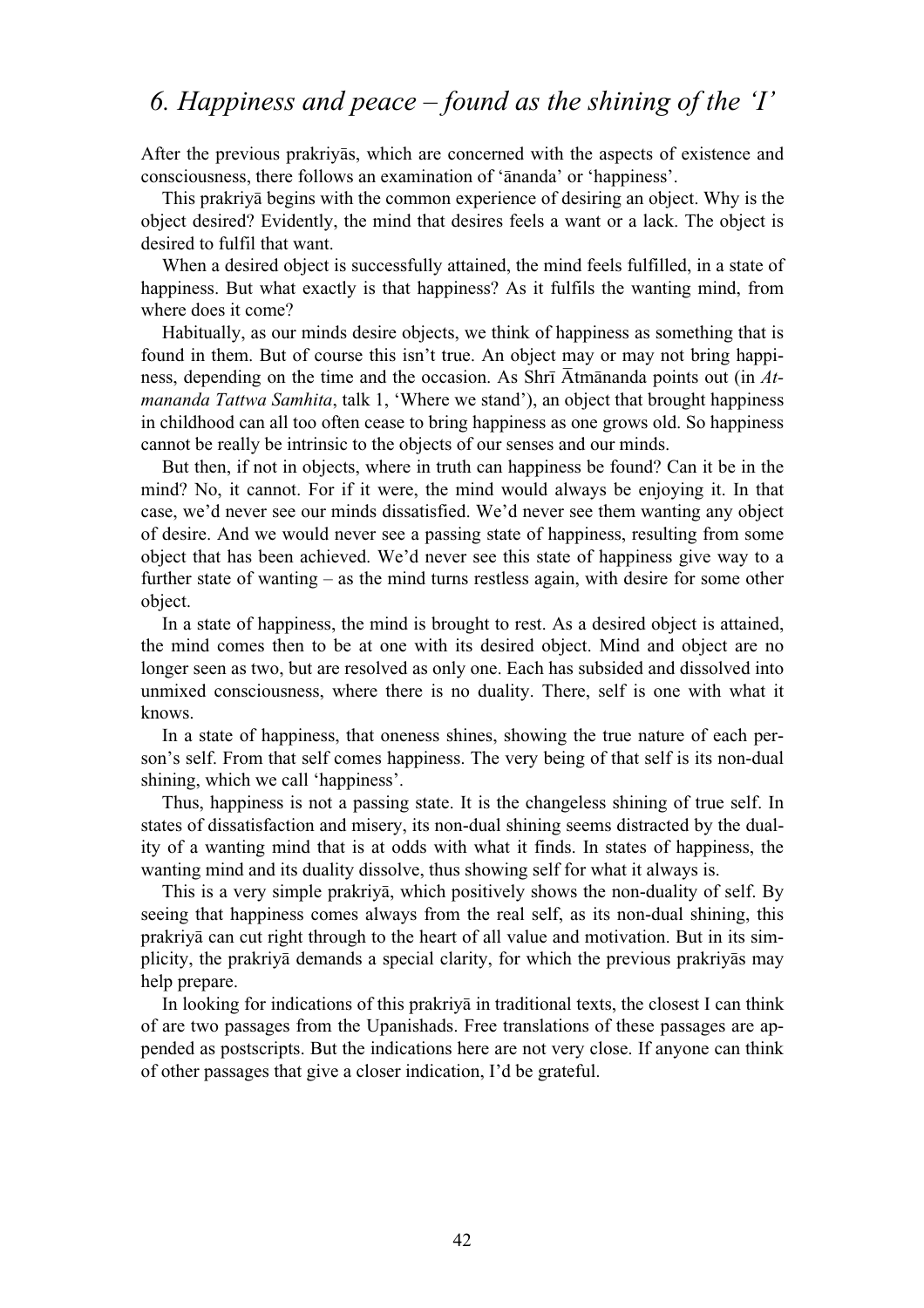# *Mundaka Upanishad*

Two birds, in close companionship, are perched upon a single tree. Of these, one eats and tastes the fruit. The other does not eat, but just looks on.

On this same tree, a person gets depressed and suffers grief: deluded by a sense of seeming helplessness, and feeling thus quite dispossessed.

But when one sees what's truly loved – as that which stands beyond all else, as one's own boundlessness, from where help comes, where everything belongs –

there one is freed from misery. *3.1.1-2* 

## *Taittiriya Upanishad*

... It's what *this* is, in a person; and what *that* is, in the sun.

It is one.

One who knows thus leaves this seeming world behind,

withdraws into this self that's made from food,

withdraws into this self that's formed of living energy,

withdraws into this self that just consists of mind,

withdraws into this self that only is discerning consciousness,

and withdraws into this self that's nothing else but happiness.

On that, there is also this verse: *from 2.8 (towards end)* 

'It's that from which all words turn back together with the mind, unable to attain it.

'It is the happiness of complete reality.

'One who knows it has no fear of anything ...

'One who is thus a knower delivers up these two, as the real self ...' *from 2.9*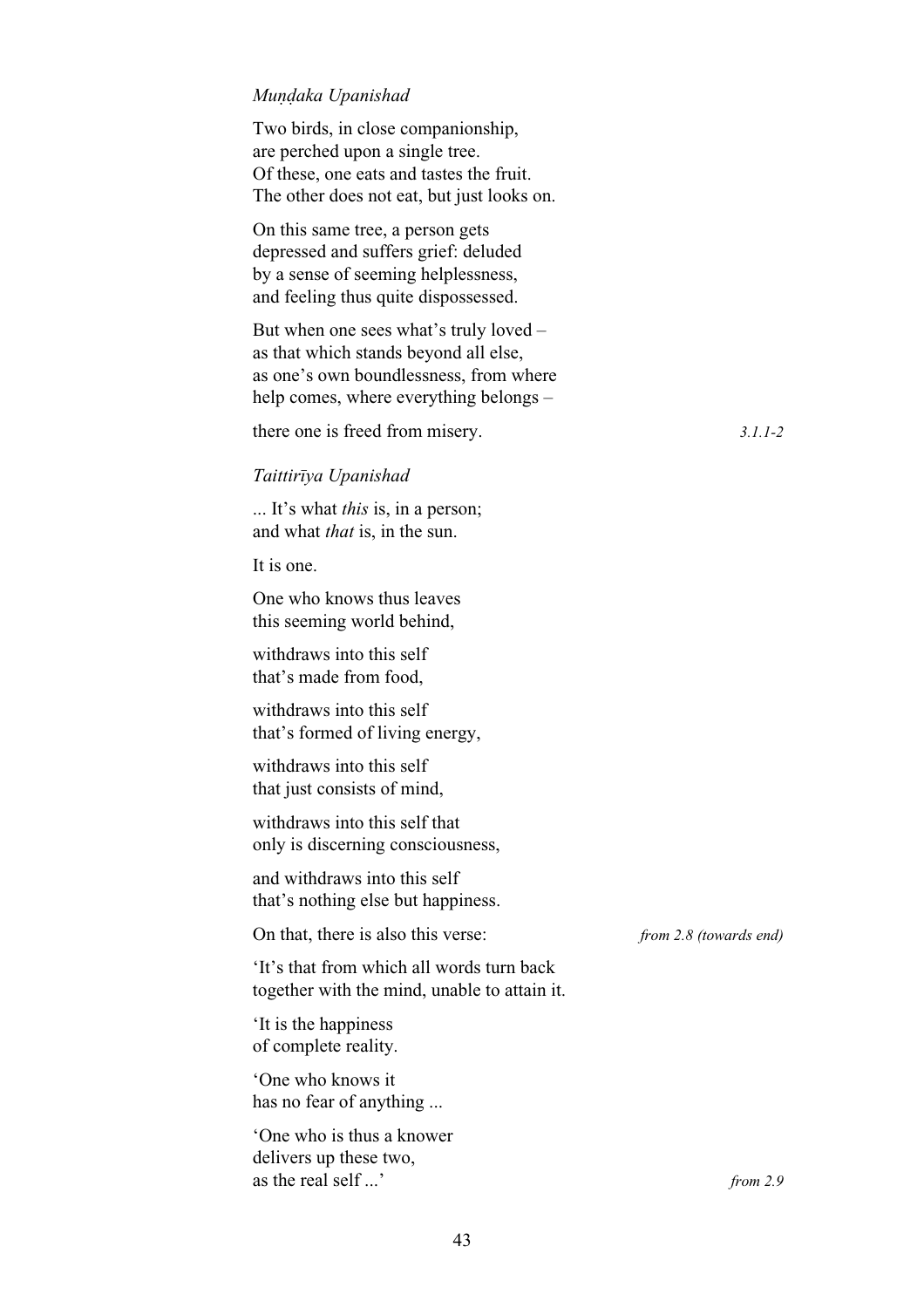## <span id="page-43-0"></span>**6a. Consciousness and happiness**

*Question*: The happiness referred to, is it happiness, or a state (though we cannot call it a state) where there is neither happiness nor any unhappiness?

*Answer*: In Advaita, the words 'consciousness' and 'happiness' are used like the word 'temperature' in physics. As physicists conceive of heat and cold, all different states of being hot or being cold are varying phenomena that exhibit the same common principle called 'temperature'. There are many states of temperature – indicated by various degrees on the thermometer, starting from the complete absence of heat at absolute zero to any high degree of temperature. No matter how hot or cold a state may be, the state is something varying and passing. All such states are different appearances of the same principle called 'temperature'.

Similarly in Advaita, 'consciousness' is the common principle of all knowing states, no matter what the apparent degree of knowing. Thus, deep sleep is treated as a state of consciousness to which the degree zero has been given, meaning that there is no activity of knowing there. And various states of conception and perception are given relative degrees of knowing, meaning that their knowing is there incomplete because of some remaining ignorance.

So also in Advaita, 'happiness' is the common principle of motivating value in all states of seeking and achievement. Thus, deep sleep is treated as a state of happiness to which the degree zero has been given, meaning that there is no seeking or achievement there. And various states of seeking and achievement are given relative degrees of happiness, meaning that their seeking and achievement is there incomplete because of some remaining dissatisfaction.

So far, this is just terminology. But Advaita goes on to a radical questioning of what knowing really is and what's really sought to be achieved.

• In the case of knowing, what's questioned is our habitual assumption that knowing is an activity of perception and conception, carried out by mind and senses. No perceiving or conceiving activities know anything themselves. They only create appearances, which are illuminated by the common principle called 'consciousness'.

That is the only true knowing, and it has no degrees. Anytime and everywhere, it is one hundred percent present, in all its completeness. That includes deep sleep, where consciousness is found shining by itself, in all its purity.

• In the case of seeking and achievement, what's in question is another habitual assumption that what we seek are passing states of achieving partial and temporary objectives. No such objectives can themselves bring happiness. What shines in their achievement is an undivided consciousness, where that which knows no longer feels at odds with what is known.

That undivided shining is just consciousness itself. It is the only true happiness, found present in all passing states, motivating all their seeking and achieving. It is the final value that is always sought, the only value that is truly found. In the peace of deep sleep, that happiness is shown uncovered, shining unaffected as it always is – in simple truth, beneath all change of seeming states.

There is another way of seeing this, through the derivation of the English word 'happiness'. To be happy is to feel at one with 'hap', with the happenings that take place in one's experience. The search for happiness is a search for that oneness, which Ad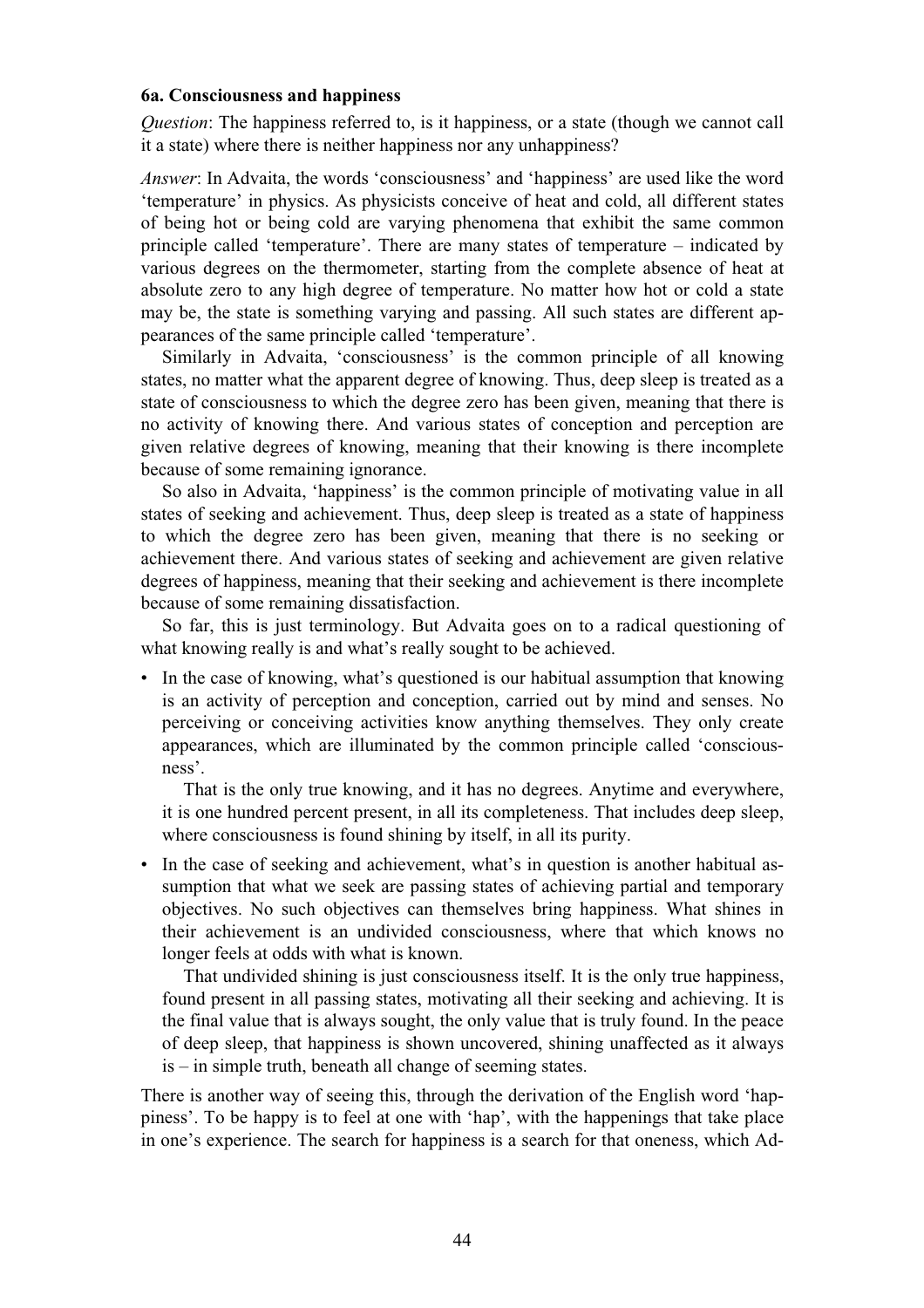<span id="page-44-0"></span>vaita says is the non-dual truth of all experience. It's that for which all acts are done, for which all happenings take place, in everyone's experience and in the entire world.

In the *Taittiriya Upanishad*, 2.7, it is put like this:

... yad vai tat sukrtam raso vai sah, rasam hy ev' āyam labdhv ānandī bhavati, ko hy ev' ānyāt kah prānyāt, yad esa ākāśa ānando na syāt ...

I would interpret this as follows:

| yad vai tat sukrtam raso vai sah, | It is just this essential sayour<br>that is spontaneous and natural.                                           |
|-----------------------------------|----------------------------------------------------------------------------------------------------------------|
| rasam hy ev' āyam                 | It's only when one reaches                                                                                     |
| labdhy                            | that essential savour                                                                                          |
| ānandī bhavati,                   | that one comes to happiness.                                                                                   |
| ko hy ev' ānyāt                   | For what could be alive at all,                                                                                |
| kah prāņyāt,                      | and what could move with energy,                                                                               |
| yad eşa ākāśa<br>ānando na syāt   | if there were not this happiness<br>here at the background of all space and time<br>pervading the entire world |

The problem of course is to understand just what this means – to understand that happiness is a changeless background which underlies all our changing feelings, including our most negative and painful feelings of misery and fear and want.

# **6b. Love and devotion**

In Shri Atmananda's approach, devotion (bhakti) or love (prema) is of the greatest importance. The higher reason (vidya-vritti) is only an expression of love for truth. It's only love that can take a sadhaka from dry ideas to living truth (see note 401 below). As the word 'philosophy' implies (from 'philo-' meaning love and '-sophy' meaning 'true knowledge'), all genuine enquiry is a love affair with truth. And reason – in particular the higher reason – is just a means through which love works, to express itself in the affair.

But, since reason is only a means of expression, it is subject to love and not the other way around. The workings of love are not subject to reason and cannot rightly be directed or described by reason. The only proper use of reason is to question false beliefs, in search of a truth that is loved beyond all else. It's only through such allconsuming love that every last remaining trace of falsity may be surrendered, on the way to truth.

Just how love works, through this surrendering enquiry, is not a subject to which reason properly applies. When a sadhaka's love for truth is genuine enough, that love for truth manifests itself in the form of a teacher and of sadhanas or investigations which are thereby taught. There is of course a deeply emotional side to this, but it is a side that has to be dealt with in its own right  $-$  as a highly delicate matter between teacher and disciple, expressed in a way that is quite specific to their particular conditions and circumstances.

Shri Atmananda himself was a Krishna-bhakta, and his teacher asked him to undertake the traditional bhakti sadhana of Radha-hridaya-bhavana (contemplation on the heart of Radha, who took Krishna as her lover). Arising directly from this sadhana, Shri Atmananda composed a poetic work, called *Radha-madhavam*.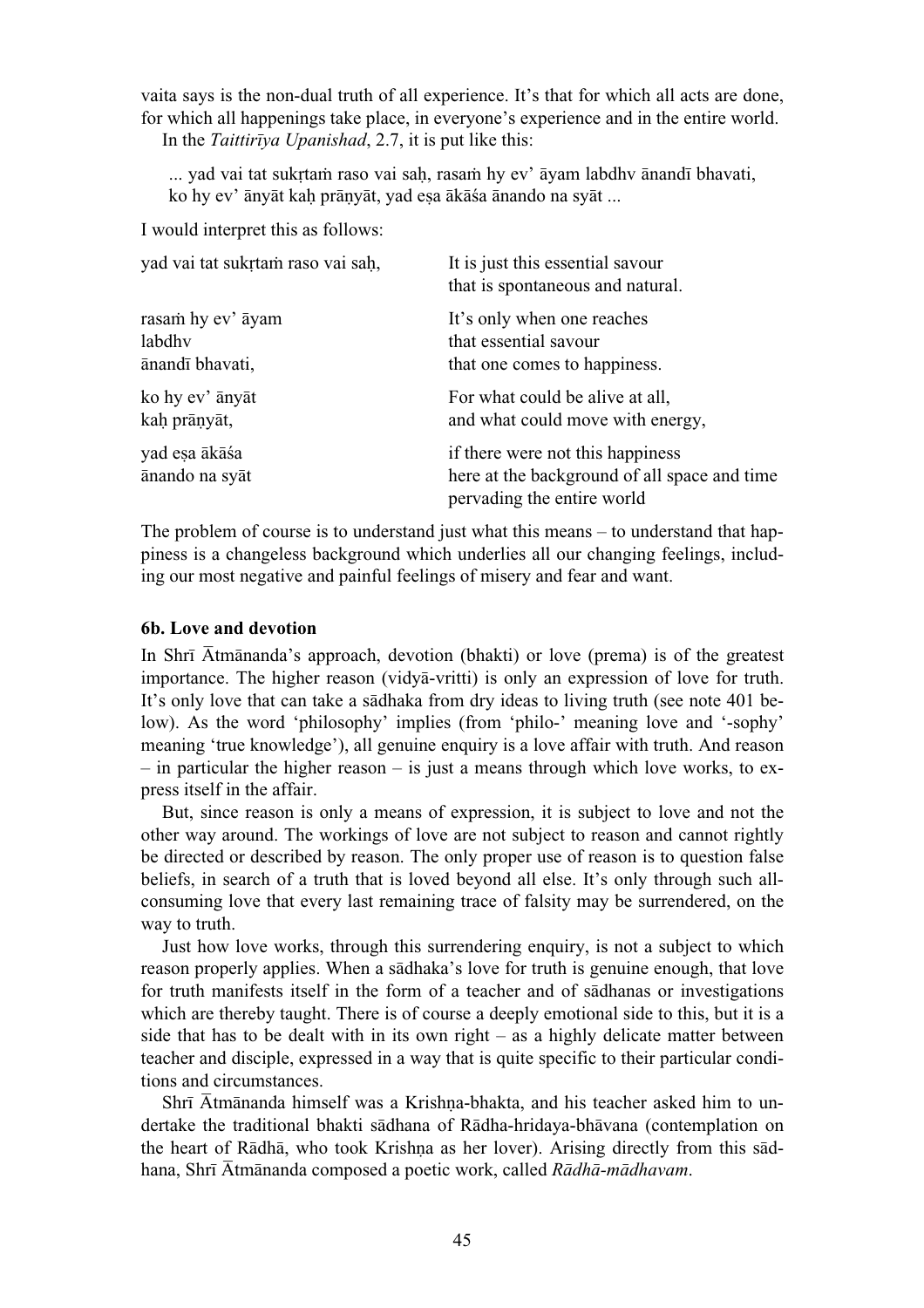The work is composed in very lyrical and passionate Malayalam, as it describes a transcendence of Radha's personal desires into a pure love of non-dual self. Long after it was composed, Shri Atmananda was once persuaded to try translating it into English. He sat down to do so, but after a while he gave up, saying that the mood just wouldn't come. An English disciple (John Levy) did make some sort of translation; but it comes across as rather quaint, thus sadly missing out the searing power and spirit of the original. Unlike the reasoned discourse of *Atma Darshan* and *Atma Nirvriti*, which Shri Atmananda did very effectively translate into English, the impassioned bhakti of *Radha-madhavam* was not thus translated by Shri Atmananda himself. Perhaps it was too specific to the particular, traditional environment in which it was composed.

In his reasoned discourses, Shrī  $\overline{A}$ tmānanda did sometimes speak about devotion and love, but he didn't elaborate here nearly as much as when he spoke of the consciousness or existence aspects of truth. And he emphasized that in the end, the heart or devotional aspect must be left to itself, as beyond the jurisdiction of the head or intellect.

Even so, in Nitya Tripta's *Notes on Spiritual Discourses of Shri Atmananda*, there are some brief discussions of devotion and love, usually in relation to knowledge. A few of them are appended below.

#### *What is the nature of love in its application?* (note 265)

If you love another for his or her gross and external qualities alone, that love is of the lowest type.

But if you love the other knowing that it is the life principle alone in the other that you love, then that love becomes sublime.

And lastly, if you love the other knowing that it is that which transcends the attributes – body, senses and mind – that you love, there the otherness vanishes at once. That love is the most sublime, and is the Absolute itself.

The ordinary man believes the object he desires to be real, and to be the source of the pleasure he enjoys. But the Sage sees objects as mere pointers to the Self.

#### *Love and how to love?* (note 360)

All worldly love is mere bargaining and has always its opposite attached to it, ready to express itself when the consideration anticipated is in any way obstructed.

But a Vedāntin's love alone knows no bargain, and naturally knows no opposite. It is perfect and unconditional; and always in the form of giving and not taking. Therefore, even to love one's own wife or child in the best manner, one has to become a Vedantin first. All talk of love in this world is nothing but unadulterated fraud.

So know yourself first. Then alone can you love anybody or anything truly and unreservedly.

#### *Heart and prema* (note 401)

Heart  $+ I$  am  $= I$  am the heart.

Love is the expression of the Self through the heart, and the heart is always wet. It takes you straight to the Self or  $\overline{A}$ tma and drowns you in it. Language is dry and is the expression of the Self through the head or reason. It takes you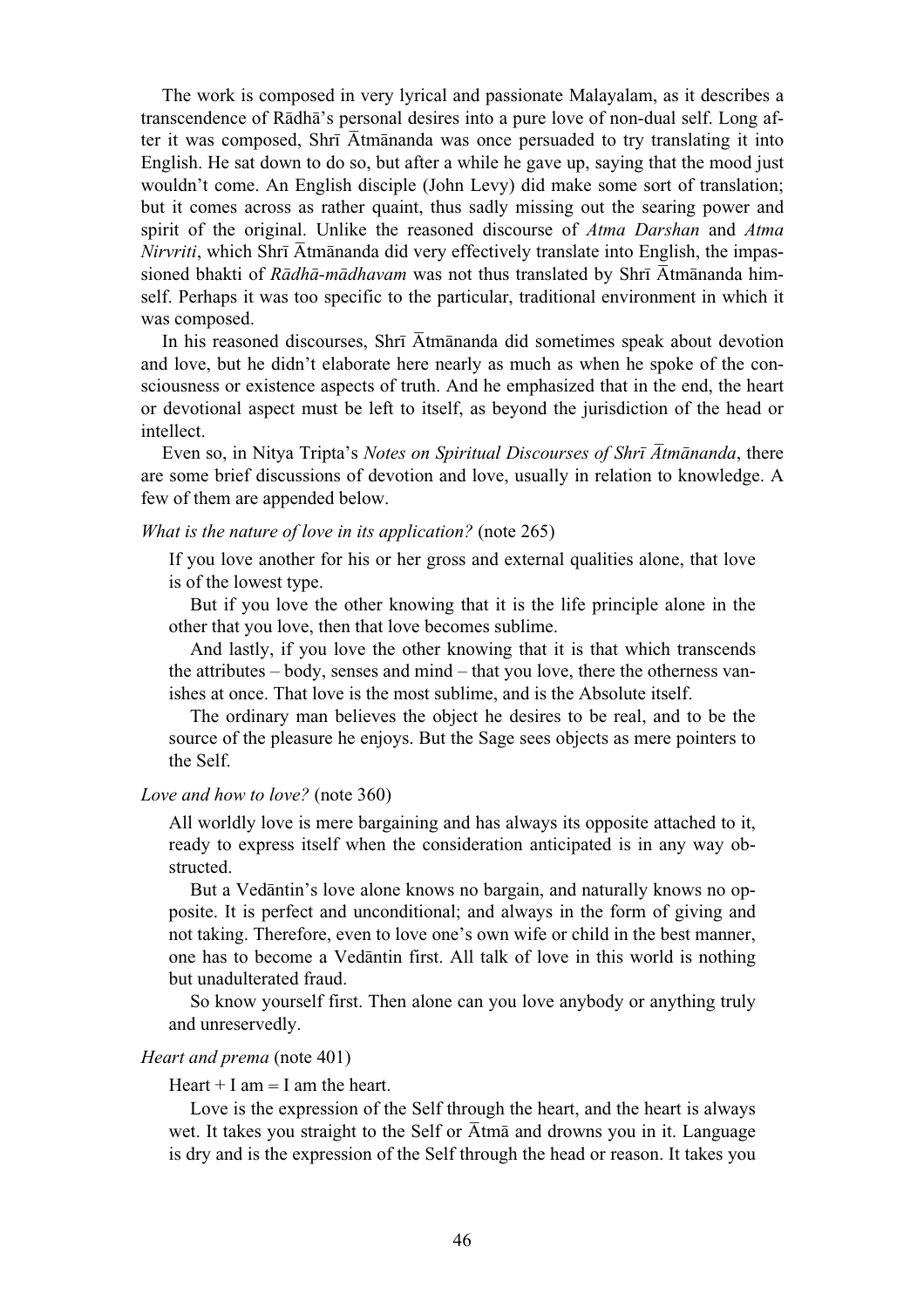only to the brink of  $\overline{A}$ tma; and leaves you there, till the heart rises up to wet reason and ultimately to drown you in love.

So when you begin to discuss love, it is impossible to proceed with the discussion when the heart wells up. Of the different styles in literature, 'shringara' (based on human love) is the one style found best suited to clothe the highest Truth through the message of love or *pr*e*ma*. This is why even the Upanishads have invariably utilized this style to express Truth.

#### *What do you love?* (note 784)

Answer: You can love only the right Absolute, represented by the life principle in others. You can love nothing else.

# *What do I love? And why?* (note 875)

Your love is directed only to the real substratum or Self. You happen to love the qualities in one, simply because they belong to the substratum you love. You love, because love is the real nature of the real Self and you cannot help loving even for a moment.

#### *How to love?* (note 876)

Love is the feeling or sense of oneness with another.

If you correctly understand yourself to be beyond body, senses and mind, your love for another will also be for that self in him. Because there are no two selves, and love is its nature.

If your understanding is incorrect, you love the incorrect self in him; and as a result of that incorrectness, you hate others.

Genuine love absorbs everything into you, and then duality dies. But in conditioned love, or gratitude, duality persists in giving and taking. Even this gratitude, if directed to the Guru, goes deep into you, takes you beyond duality and is transformed into objectless love.

## *What differentiates love from knowledge?* (note 889)

Knowing with your whole being is Love itself. In thought (which is knowing with the mind alone) you do not lose yourself. But in love you lose yourself. So love entails the sacrifice of the ego.

# *What are the activities of love and knowledge?* (note 901)

Love creates an object for its enjoyment. Immediately, knowledge destroys that object, leaving love objectless. Being objectless, it is one with love Absolute. Love is enriched not by taking but by giving....

#### *Where is subject-object relationship in love?* (note 917)

When you say you love yourself, you yourself and love stand as one. So also when you love another, you become one with the other. The subject-object relationship vanishes, and the experience is one of identity. In order to *'love thy neighbour as thyself'* you have to stand as Atma itself.

The disappearance of subject-object relationship is a natural corollary of the experience of love. So also of the experience of knowledge. This actually happens in all experiences in the plane of the relative.

Instead of taking note of the sublime Truth, after the event the ego tries to limit, misrepresent and possess it. Whenever any doubt arises, refer to the deep sleep experience. There is no subject-object relationship there.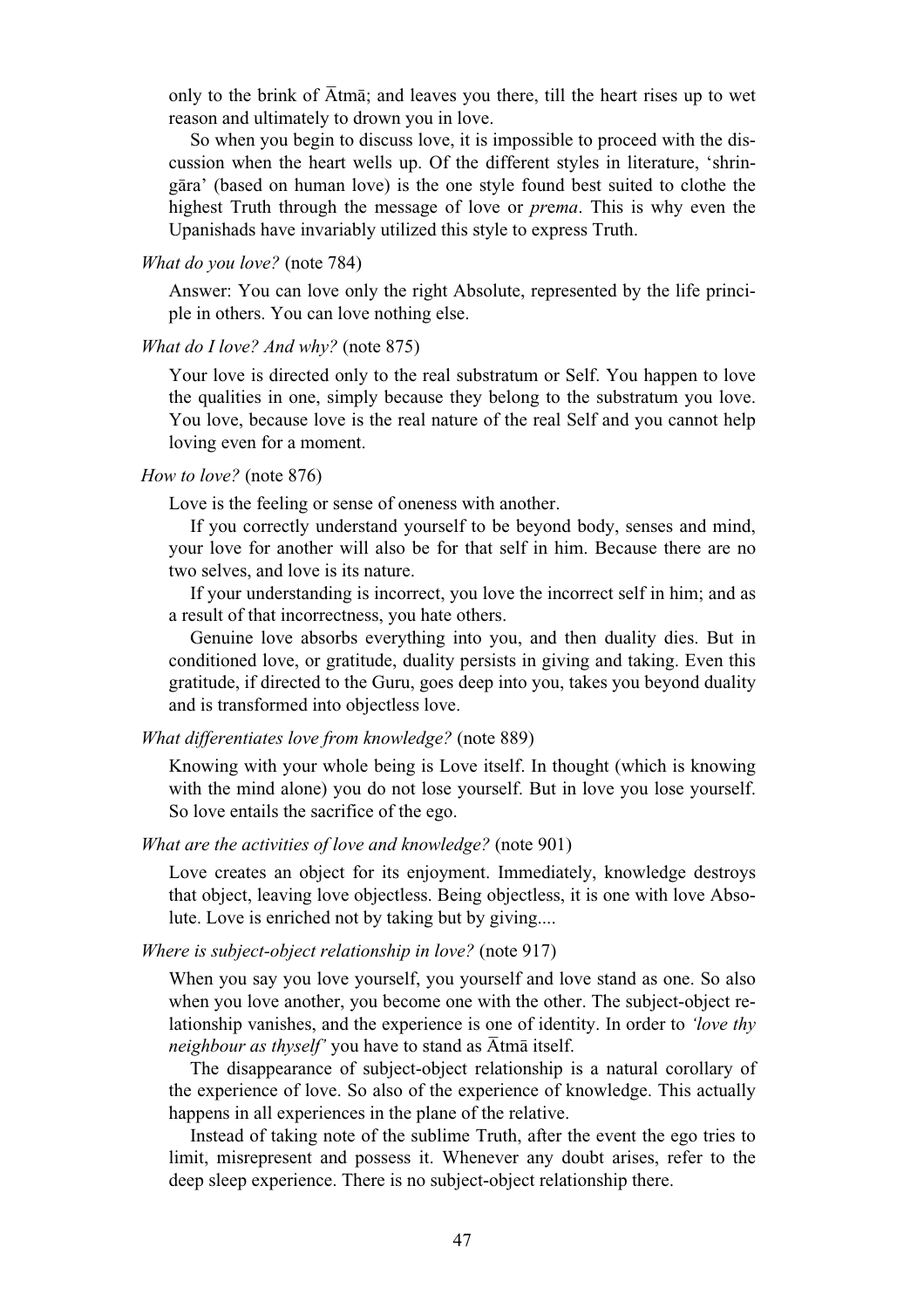In the experience of Happiness, the mind dies. There is neither enjoyer nor enjoyed in it. There is only Happiness. It is an egoless state; but this is usurped subsequently by the ego. You are not getting Happiness by loving all, but loving all is itself Happiness. The humanitarian worker emphasizes the 'all' and misses Happiness; the vedantin emphasizes Happiness, his own nature, and misses or loses the 'all'.

## *Devotion* (note 1310)

So also bhakti or devotion is a mental attitude directed to an object, generally an *ishta-deva* [a chosen form of God]. This by itself does not give the ultimate result, moksha.

Moksha [liberation] is impersonal. To attain moksha, the goal of bhakti has to be gradually changed to the impersonal, by understanding the nature of God. But the truth about God is that it is the highest concept of the human mind. Therefore, a subjective examination of the mind has to be gone through and its background, the Self, visualized. This can never be done by the mind alone, unaided.

Hence the truth of one's own real nature has to be heard from the lips of a Sage (Guru). By that, one's svarupa [own true nature] is immediately visualized. It is then that incessant devotion has to be directed to that goal. That is real bhakti, and it enables one to get established in  $\overline{A}$ tma. That is mukti (liberation).

#### *How is misery related to love?* (note 1404)

Answer: Misery is love itself. But how? Let us examine misery. Take any experience of misery. You say the thought of your departed father creates misery. But does it always do so? If your father, when living, was cruel and inimical to you, the thought of his demise would hardly make you miserable. Therefore it is clear that it was not the thought of the father that was the cause of the misery, but it was the thought of your father's love that was the real cause.

But love is attributeless and indivisible. It is wrong even to call it father's love, and it has been proved that the thought of the father was not the cause of misery. Therefore it was love and love alone that was the cause of the misery, if it could ever have had a cause. But you experience only one thing at a time – love or misery – and therefore there can be no causal relationship between the two [as different things].

Hence it is love that expresses itself as misery, and not your father [that causes it, as something different from love]. The father is forgotten in love. To find the source of misery, you must go beyond body and mind. If you emphasize body and mind, you are fixed in the expression of Truth. The substance is beyond.

Misery and happiness are both expressions. Love pure is the background of both. When you cling on to love, objects vanish. But when you cling on to objects, love is not perceived as such.

Where there is no love, there is no misery. So love goes into the make of misery; misery is love itself. It is the illusory concept of time that makes love appear as misery. If you separate love from misery, misery is not.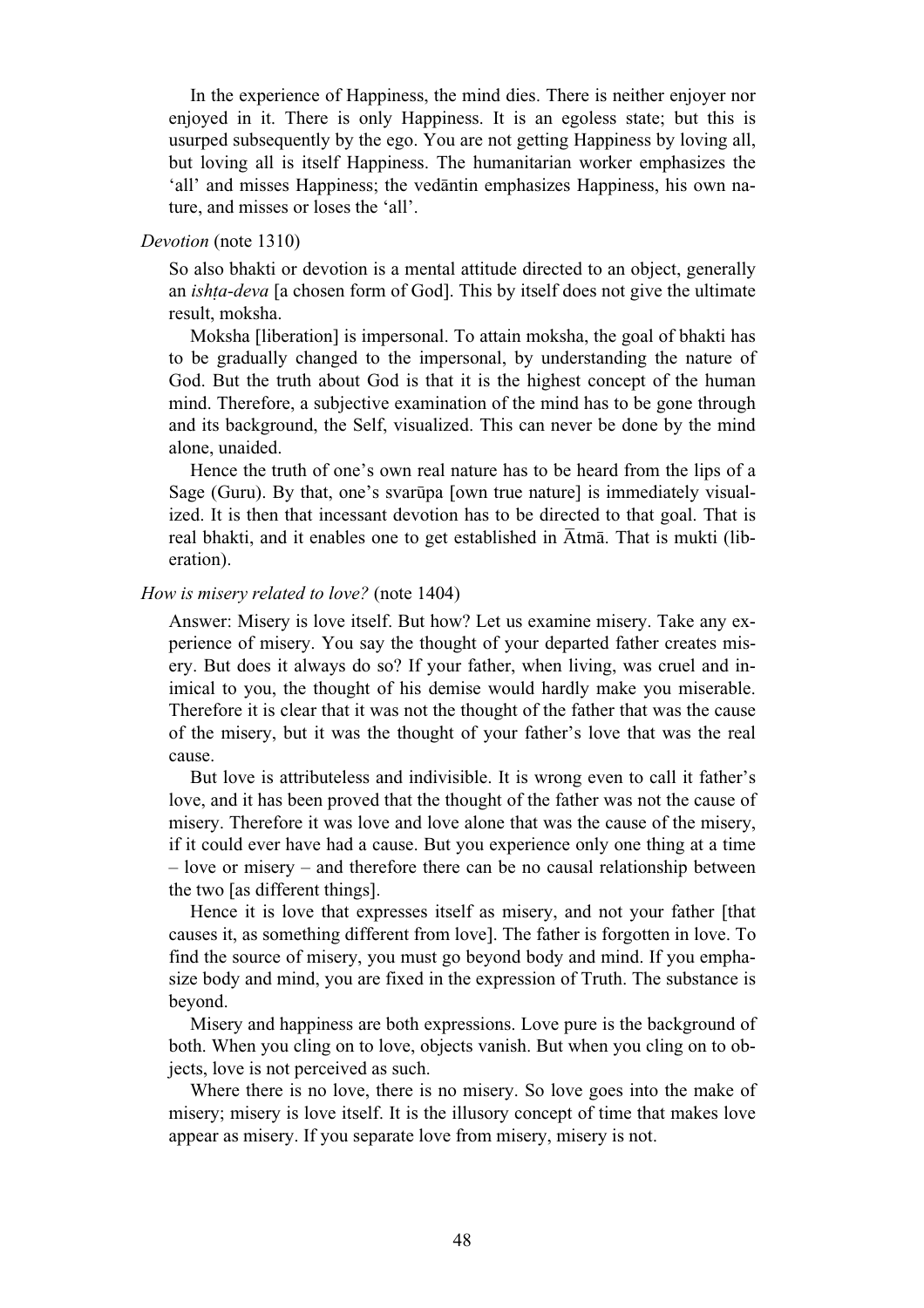## *What is bhakti?* (note 1410)

Answer: You cannot have bhakti for something non-existent, nor can you have it towards anything you do not know. Every object of bhakti has two aspects:

- 1. The impermanent or non-existent form, and
- 2. The permanent or the real consciousness.

 Bhakti should be directed to the latter aspect, and the former can be blissfully ignored when it has fulfilled its legitimate purpose. The purpose of the 'form' is only to arrest your attention and to enable you to direct it to Consciousness, which is its background. The Consciousness can never be objectified. That is always the ultimate subject (vishayin). It is in the devotee himself and indivisible.

Therefore, a real devotee can only and need only direct his attention to the Consciousness in him. This is real bhakti; and it immediately yields Peace or Ananda, which is Consciousness itself. This is vastu-tantra, the outcome of Truth. Shri Shankara defines real bhakti of the highest order as follows (in *Viveka-cudamani*, 31):

> moksa-sadhana-samagryam bhaktir eva gariyasi sva-svarupa-'nusandhanam bhaktir ity abhidhiyate

[Among all ways of seeking to be free,

it's love that is the best, one must agree.

To question one's own truth, to ask what's there,

that is the love of those who ask with care.]

'Incessantly clinging onto one's own real nature is verily termed bhakti.'

Bhakti for anything other than this is really unworthy of the name. It may, at the most, be called a fascination as unreal as the object itself.

*Question*: Do you mean by 'reason' the mind that needs to be appeased by practice to let Brahman shine?

*Answer*: No, 'the mind that needs to be appeased' is what Shri Atmananda called 'lower reason'. He defined such mind or lower reason as 'consciousness going out towards objects'. And he gave the name 'higher reason' or 'vidya-vritti' to what Ramana Maharshi called 'self-enquiry' or 'atma-vicara'.

That higher reason is consciousness reflecting back into the self from which mind arises (and seems to go out). That alone is true reason. And it is not mind at all. Instead, it is consciousness itself or love itself, expressed in the form of investigating questions, so as to take a sadhaka back to her or his own truth.

*Question*: What do you mean by speaking of questions that can 'take a sadhaka back to her or his own truth'? In particular, does this imply that there are different truths, to be found by different sadhakas?

*Answer*: It looks that way, because different sadhakas see themselves differently – as different personalities, with different bodies and minds. But, in the end, it's only when we talk of personality that 'hers' and 'his' seem different. When any sadhaka comes finally to truth of self, 'hers' and 'his' are found to be the same, in reality.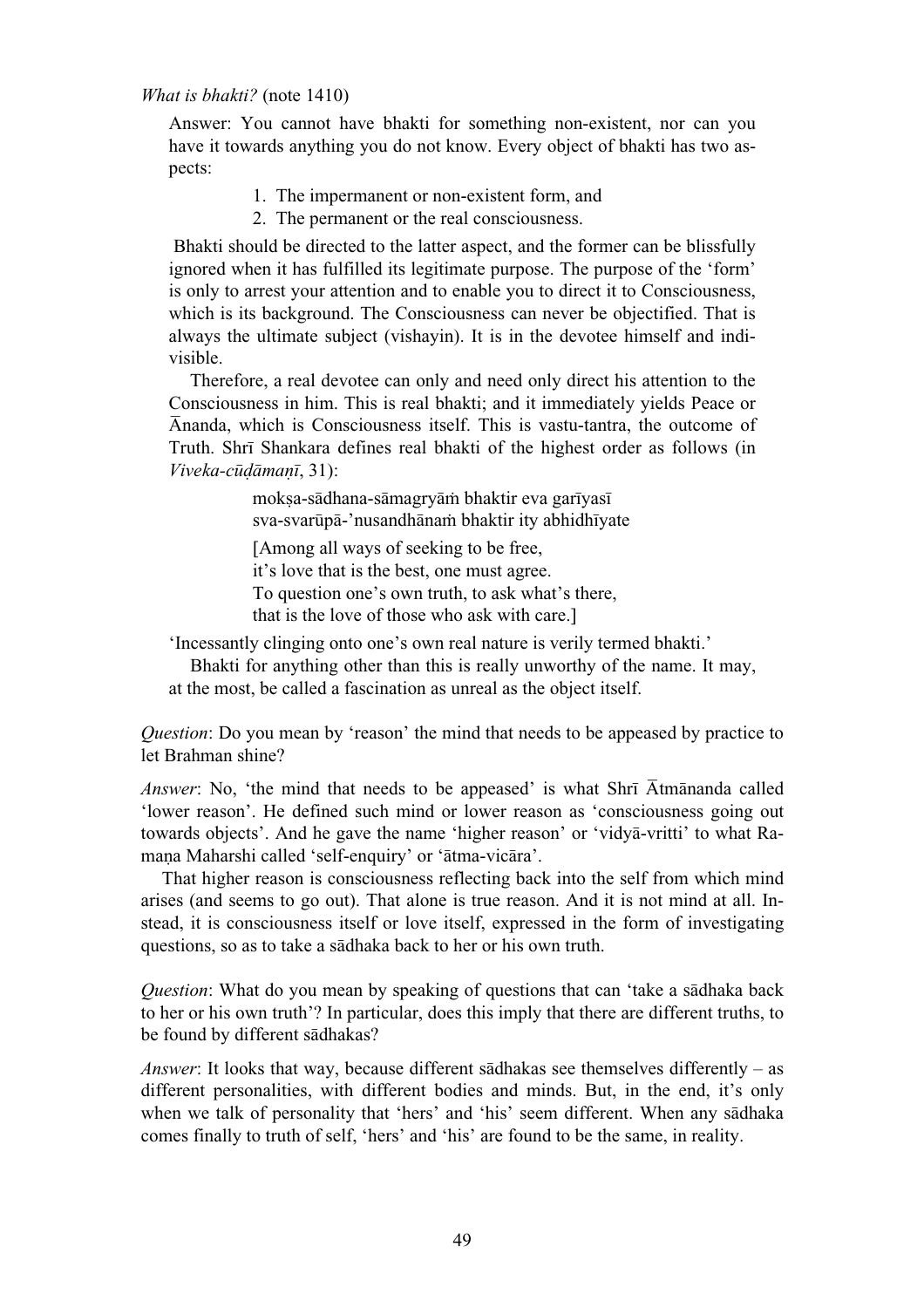All difference there is shown to be appearance only, always showing one same self. That's what love points to, as a sadhaka gives up what seems to be 'my' for what is truly 'I'.

*Question*: When one talks about truth, is this not the turiya and turiyatita states? According to Sri Ramana Maharshi the final truth is the Self, which is realized in the states mentioned above.

*Answer*: Again, there is a problem of terminology, with different words producing seeming differences that have to be transcended on the way to truth. But the problem here is a bit technical, I'm afraid. In Sanskrit, the word 'turiya' simply means the 'fourth'. In the *Mandukya Upanishad*, the truth is called 'catush-pat' or 'fallen out in four'. The four are:

- 1. 'jagarita-sthana' or the 'waking state'
- 2. 'svapna-sthana' or the 'dream state'
- 3. 'sushupta-sthana' or the 'deep sleep state'
- 4. 'caturtha' or the 'fourth'.

In this fourfold division, the word 'sthana' or 'state' is applied only to the first three divisions, which are the states of waking, dream and sleep. The last division is where all divisions are dissolved. It is merely called the 'fourth', and the word 'sthana' or 'state' is significantly omitted. Here is the concluding stanza of the *Mandukya Upanishad*:

amātras caturtho 'vyavahāryah prapañc'-opasamah sivo 'dvaita evam om-kara atm' aiva samvizaty atman' atmanam ya evam veda

I would translate this (somewhat freely) as follows:

The fourth is not an element; nor has it elements. It cannot be transacted or made up. In it, the whole created world of made-up things is brought to rest.

It is the unconditioned happiness of non-duality.

'Om' is thus self alone. One who knows that joins back, through self, into the truth of self.

In this interpretation, the 'fourth' is not a state that comes and goes. Instead, it is a non-dual reality beyond all change and movement. It is the changeless reality described by the mantra 'om'. It is the 'fourth' merely in the sense that it is beyond the three states of waking, dream and sleep. These three are states that come and go. The 'fourth' is the reality that's found beyond these changing states. It's that which stays the same, while they come and go. Each one of them shows it alone and nothing else.

However, there is also another interpretation, in which the 'fourth' refers to a state of nirvikalpa samadhi, which is forcefully entered through the waking state. Such a samadhi state does come and go, but it is taken as a special gateway from the waking state to changeless truth. Then the word 'turiya' (which is just another Sanskrit word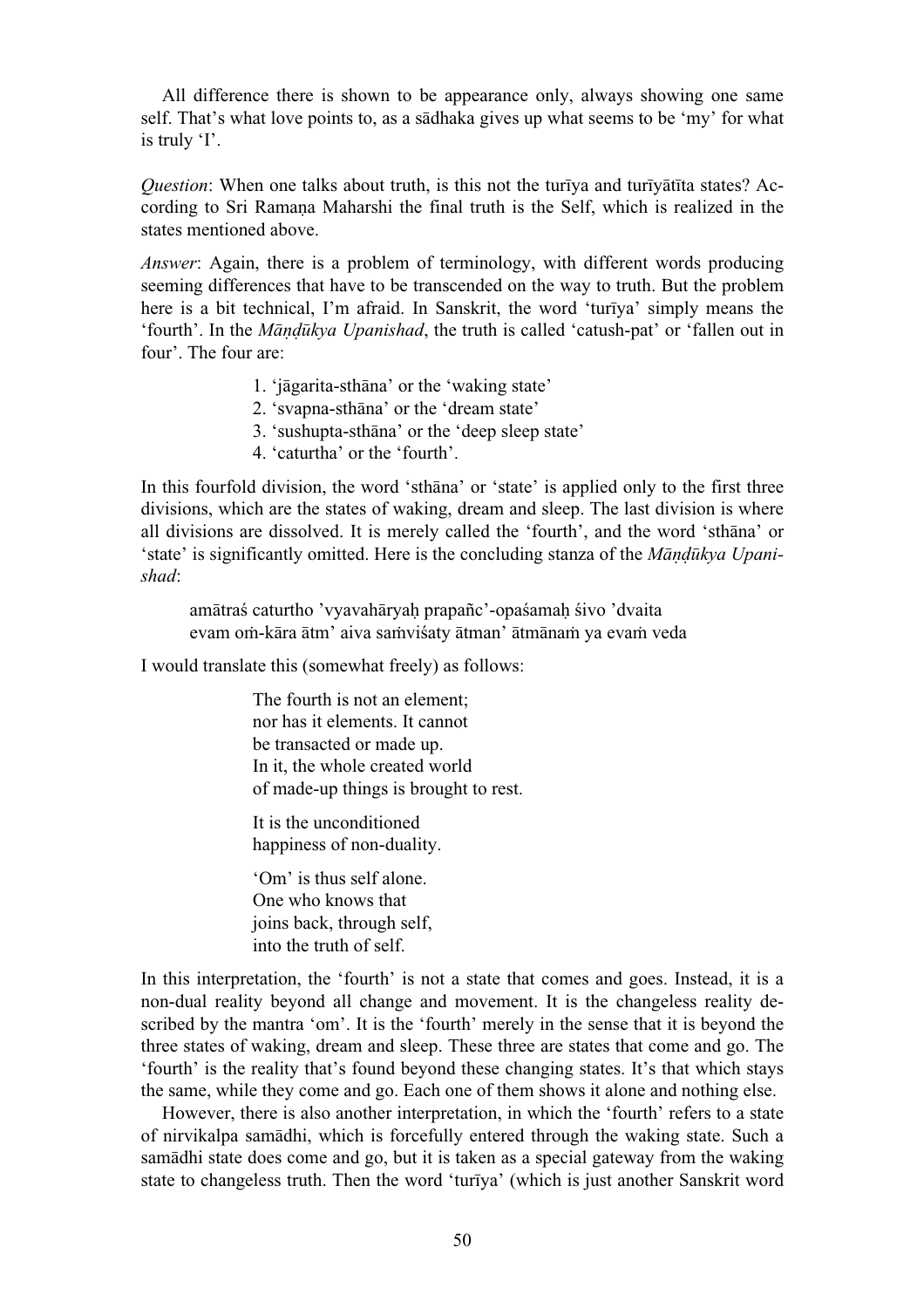for 'fourth') is used to describe a changing state. And the changeless truth is described as 'turīyātīta' or 'beyond turīya'.

Sometimes, even 'turiyatita' is spoken of as a higher state, beyond 'turiya'. And then, the changeless truth has to be conceived as 'turiyatitatita' or 'beyond turiyatita'. So the conceiving of higher and higher states can go on indefinitely, so long as a sadhaka keeps thinking in terms of changing states.

To avoid this endless elaboration of terminology, Shri Atmananda recommended a simple questioning of the experience of deep sleep, in its own terms. And he said that this questioning could well be carried out in the waking state, by reflecting into the objectless depth of waking consciousness. For it is that same objectless depth which stays present in all dreams and in deep sleep as well.

As the experience of deep sleep is considered, the consideration can take a sadhaka reflecting down – beneath all waking assumptions – into a knowing relaxation that dissolves all pettiness of ego into unconditioned truth. But that knowing relaxation needs the help of truth itself, which arises in the form of a 'karana guru'. a 'karana guru' is a teacher (guru) who is at one with 'karana' – the inmost source within each sadhaka.

According to Shri Atmananda, love for such a teacher is the highest devotion. And it is utterly beyond all reasoned questioning, through which the teaching is conveyed.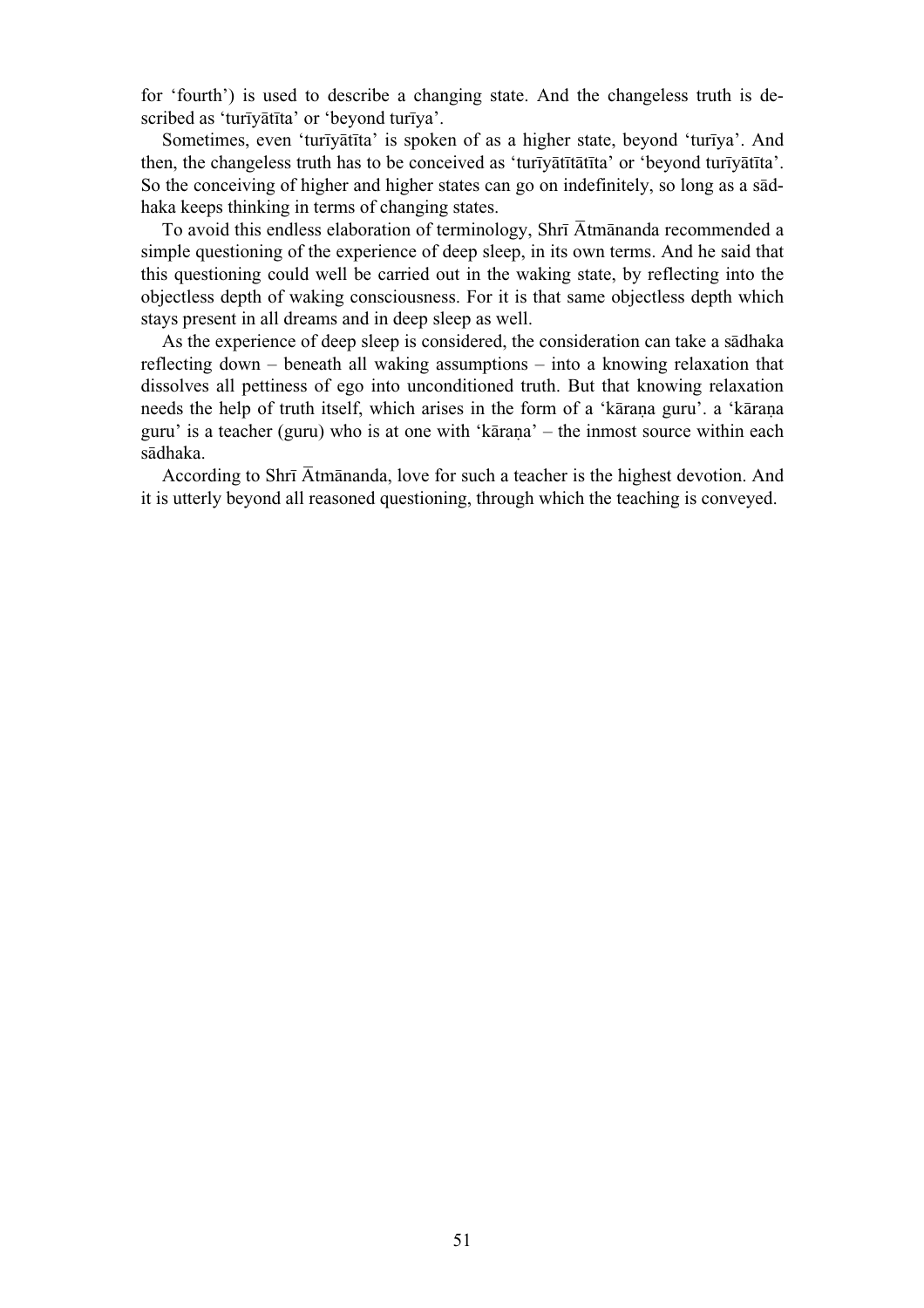# *7. The background – where all experiences arise, abide and subside*

<span id="page-51-0"></span>After the sat, cit and ananda aspects have been examined, the next prakriya investigates the changeless background of all change and difference.

As the world appears, to anyone, it is shown in seeming pictures – physical, sensual and mental. These are pictures that have been created by changing acts of perception and conception, through our bodies and our minds. As our minds and bodies differ, so too their acts of picturing get to be different as well. The differences produce a great variety of pictures – at different times and places, and in different cultures and personalities.

But in the end, each picture must arise from the same complete reality of physical and mental world – which includes all times and places, together with all cultures and all personalities. Whatever picture may appear – of anything or to anyone – that complete reality is always implied, in the background of the picturing.

Each apparent picture is portrayed at the foreground of experience, by some act of picturing. This very act must express the reality from which it has arisen. That expressed reality is quietly implied. It stands utterly unpictured in the background, while changing pictures are portrayed on the seeming surface of the mind's attention.

Accordingly, reality can be approached as a background screen, on which all pictures of the world are drawn. The screen is in itself unpictured – remaining everywhere the same, never varying at all. In this sense, of standing changeless underneath, that background is called 'sat' or 'existence'.

But that background is no object in the world. Each object is a pictured element, appearing on the background screen. And each such element is lit by consciousness. The knowing light of consciousness is present through all pieces of the picturing. Throughout all varied pieces of the pictured show, that light stays present with the screen.

The pictured pieces change and vary; but their background and their knowing light stay present always, throughout all the changes and the differences. There is no way of distinguishing between that background reality and the knowing light of consciousness. The two cannot be told apart. They are in fact identical. The background screen is light itself, illuminating all its pictures from behind.

The pictures are all made of light. As they show, they shine by that light, which illuminates itself. In this sense, as self-illuminating light, the reality is called 'cit' or 'consciousness'.

As the pictures come and go, they all arise expressing consciousness, from which they come. That expression is their life, which animates their changing movement. From it comes all their sense of purpose and meaning and value.

In the end, all pictured acts are done for the sake of consciousness, which they express. As it knows itself, in identity, it shines non-dually – identical with the reality of each picture that it lights. By that non-dual shining, all actions in our pictures are inspired to take place, spontaneously and naturally, of their own accord.

For that non-dual shining is the happiness that is uncovered when desire is fulfilled. The wanting mind is dual, feeling need for something else. When what's wanted is obtained, the self that knows is felt to be at one with what has come about. The wanting mind's duality has there been brought to rest, dissolved into a non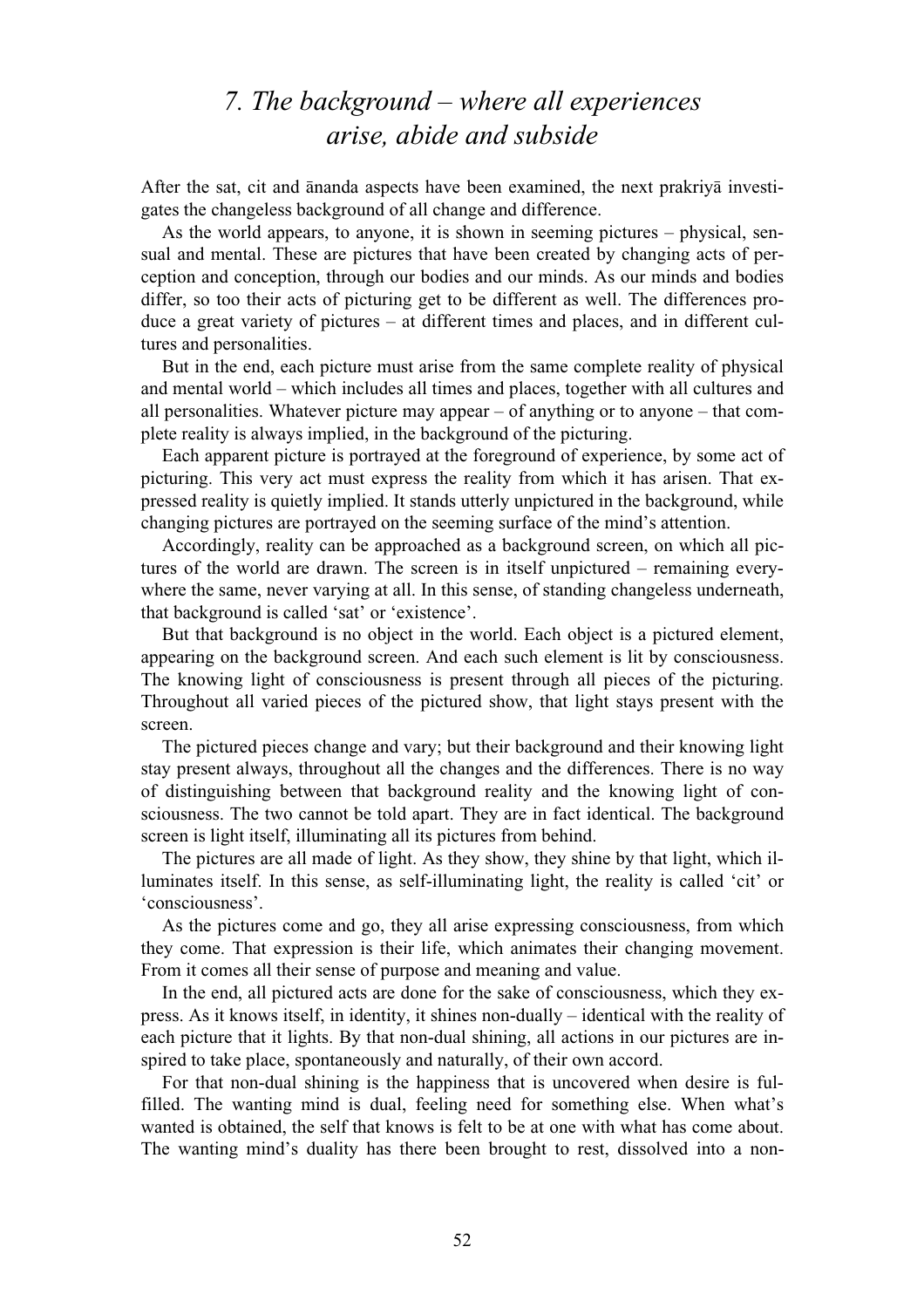duality that is its real motivation. In this sense, as that which is ultimately valued, the reality is called 'ananda' or 'happiness'.

The background is thus 'sat-cit-ananda'. As 'sat', it is the background of all objects and objective acts. As 'cit', it is the background of all thoughts and ideas. As 'ananda', it is the background of all feelings and all values. But then, how can it be investigated, beneath the pictures that appear to cover it?

As Shri Atmananda explained, it can be found by looking carefully at the gaps in our picturing of the apparent world. There, in the gaps, when they are properly examined, the background may be found uncovered, shining by itself.

In deep sleep, the gap is obvious, because it corresponds to a gap in physical time, seen from the waking state. But there is also a less obvious gap – which need not take any physical time, and which usually passes quite unnoticed. This is the gap that keeps taking place in the mind, whenever a perception, thought or feeling comes to end.

At this point of time – just after each mentation disappears and just before the next appears – there is a timeless gap, in which the mind has returned to dissolution in its shining background. In that gap, as in deep sleep, the ego is dissolved and the real self is found 'shining in its own glory'.

Taking note of that gap shows the background positively, as that true and positive reality of each object and each action that appears. What makes this prakriya so positive is that the gap can be seen to keep occurring all the time. It occurs before and after every moment – as each present moment rises from the dissolution of what went before, and as this moment in its turn dissolves into a timeless shining out of which the next succeeding moment is then born.

Whatever may appear is thus shown to rise immediately from the shining background, which provides both knowing light and continuing support. And with the same immediacy, what rises into show is then returned to that same background, which stays present quite unchanged.

Through this reflection back, all perceptions, thoughts and feelings keep on pointing to a positive reality, which underlies their fitful appearances in changing mind. They point back by their natural and spontaneous returning to dissolve in that reality – where they keep expiring, at every moment that we know.

How and where is this prakriya described in traditional and ancient texts? I must confess to not having much of an answer. Perhaps some group members could help out. I can only give a few preliminary indications, which are appended below.

## *The concept of the 'background' in traditional Advaita – some indications*

First, when speaking of the 'background' in his native Malayalam, Shri Atmananda used the word 'porul' (with a retroflex 'l' – the word comes from Tamil). My dictionaries translate the word as 'meaning, truth, wealth, essence, sum-and-substance'.

Second, Ramana Maharshi often speaks of the background as a screen. For example, in 'Forty Verses on Reality', he says (in stanza 1, translated from his Malayalam version *Sad-darshanam*):

> Names and forms are pictures. The one who sees, the light and the screen: all these are one reality, and that alone.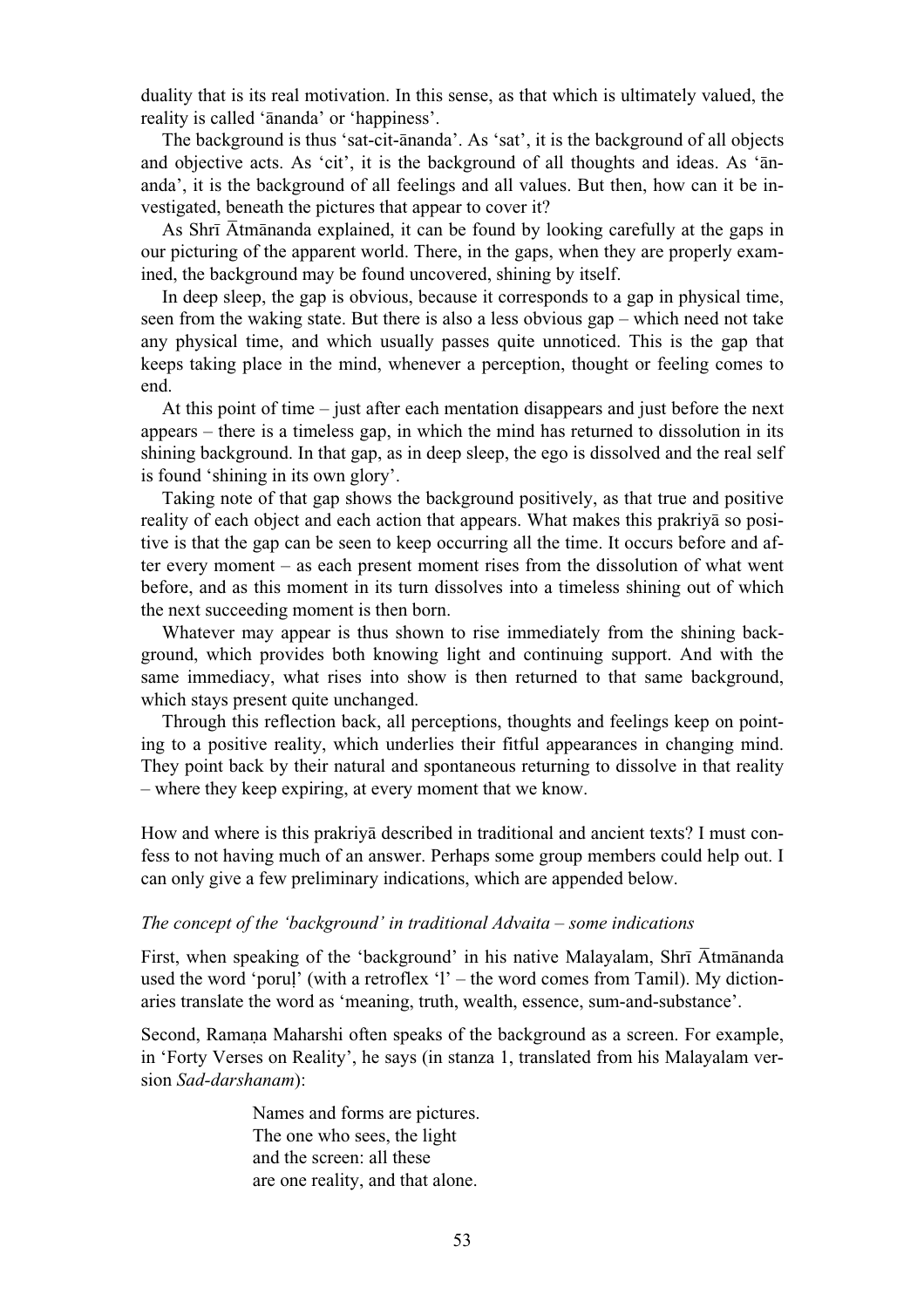Similarly, at an earlier time, Shri Jnyaneshvar says in *Cangadeva Pasashti* (composed in old Marathi prakrit):

> A non-existent picture shows, but what exists is only wall. So too, what shines is consciousness, here in the form of changing world. 13

Third, going back to ancient times, the concept of 'akasha' is often used to indicate or to imply a continuing or changeless background. In particular, as the fifth element, akasha is the background continuity pervading all of space and time. And this word 'akasha' has also a deeper meaning, shown by its derivation. It comes from the root 'kāsh', which means to 'shine'. To this root, the prefix 'a-' is added, indicating 'nearness' or 'immediacy'. So, more deeply seen, the word 'akasha' indicates an immediate shining, found in the background of our space-time pictures.

In that deeper meaning, the element 'ākāsha' shows a changeless reality that is identical with knowing self. That meaning is brought out in the *Brihadaranyaka Upanishad*, chapter 3, through a persistent questioning of Yajnyavalkya by Gargi.

Initially, she goes through the five elements, asking what each one is made of. When she gets to ask about  $\bar{a}$  kasha, he answers cosmologically, through various mythical and religious conceptions that lead up to the limitless expanse of 'brahman'. And he refuses to answer beyond that – telling Gargi that her head will fall off, if she asks too many questions.

But, some time later on, she comes back with a more intelligent way of asking about the underlying nature of akasha. She asks a leading question that brings out the pervading continuity of akasha, throughout all space and time. And then she goes on to ask what it is that supports the continuity.

Only then does Yajnyavalkya give a full and direct answer, telling her that akasha shows an unchanging reality (akshara) which is directly found as knowing self. As he puts it:

> This, Gargi, is that same changeless principle ... which is not known, but is the knower. ... Other than this, there is no knower. Gargi, it is in this very changeless principle that  $\bar{a}$ k $\bar{a}$ sha is woven, warp and woof. 3.8.11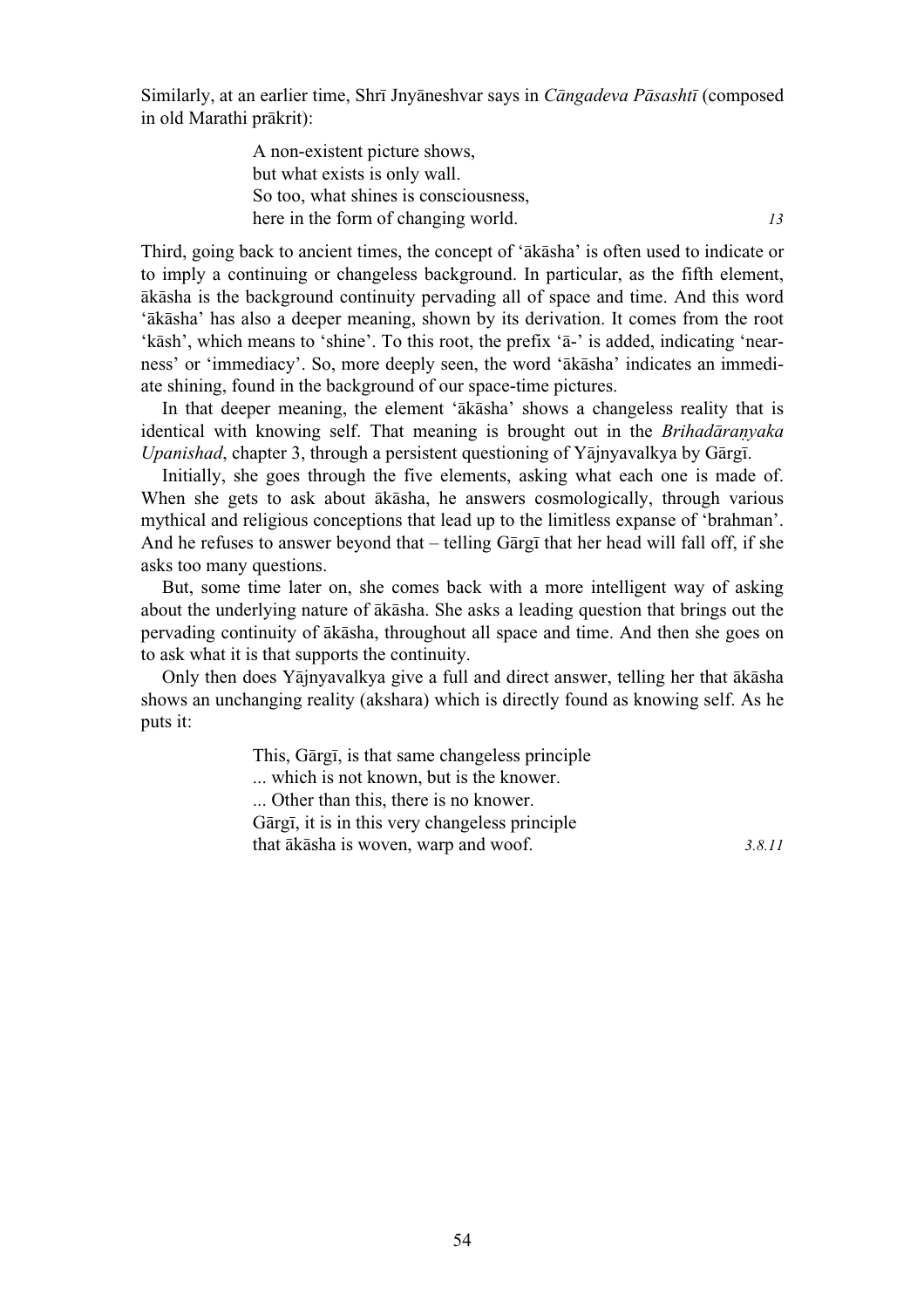# <span id="page-54-0"></span>*8. Merging into non-duality – 'Sleep in consciousness.'*

In his 'regular talks', Shrī Atmānanda gave an ordered introduction to some main prakriyas – from the three states to the changeless background. The prakriyas show different aspects of the same truth, to which they each reflect. Each prakriya relates back there, to that truth where each must point and get dissolved.

It's only thus, by merging back, that different prakriyas relate. The order that relates them is a subtle one, which cannot be constructed as a formal system. It can only be unfolded naturally, by a repeated merging back into that single truth from which all prakriyas arise.

In fact, as shown by the background prakriva, we merge back into truth at every moment of our various lives. But, through blind habit of conditioned ego, we don't see just where it is that we are merged, continually. What an advaita teacher does is to take a sadhaka to truth, through a higher reasoning that makes it plainly and completely clear just what truth is in itself, as the sadhaka is merged back there.

When a sadhaka thus merges back with complete and utter clarity, Shri  $\overline{\text{Atm}}$  and describes the experience as a 'visualization' of truth. And here, it must be understood that the word 'visualize' is being used in a special way. It does not refer to any partial seeing, of any physical or mental perception. Whenever truth is rightly visualized, the visualizing is an utterly impartial seeing, with no last remaining trace of partial mind and body still confusingly mixed up with it. At the time when it occurs, that visualizing is complete and clear, with no smallest trace of any partiality or misunderstanding.

But, as the sadhaka's mind and body are thus left behind, to visualize the truth, this mind and body may yet still retain impurities of possessive ego, which have not yet been eradicated from the sadhaka's character. If so, the lingering impurities will later reassert themselves, so that the visualization gets obscured. Then, more work of sadhana is needed.

Using the teacher's prakriyas, or any other prakriyas that may be discovered or invented, the sadhaka must keep returning back – from ego's straying, to the truth that has been shown. By thus refreshing the visualization, over and over again, the truth keeps being emphasized, at the expense of mistaken ego.

As lingering impurities of ego get removed, the visualization gets to be steadier and less easily obscured. Eventually, the ego gets completely eradicated and the visualization stays completely steady and uninterrupted. That unbroken seeing of the truth is called the 'sahaja' or 'natural' state. The truth is then spontaneously understood, without the need of any clarifying effort, no matter what may happen or appear. In such a sahaja or natural state, the confused sense of a 'sadhaka' or a 'seeker' is no more. This confusion has then gone – by seeing it as a facade of partial personality, whose changing tricks of made-up show have made no real difference. In place of this personal confusion, the 'jnyani' or the 'sage' has irrevocably taken charge, upon a changeless stand that is utterly impartial and spontaneous.

To describe the steadying of visualization into irrevocable spontaneity, Shrī  $\overline{A}t$ mananda spoke of 'establishment' in truth. And towards that establishment, he encouraged his disciples to discover or invent new prakriyas for themselves.

By way of an example, he spoke of an idealist prakriya, which investigates the role of memory, in our experience of the world. This prakriya points out that all such experience depends upon past memories that come into the present through our minds. So, at any point of time, what's actually present of the world can be seen as an idea,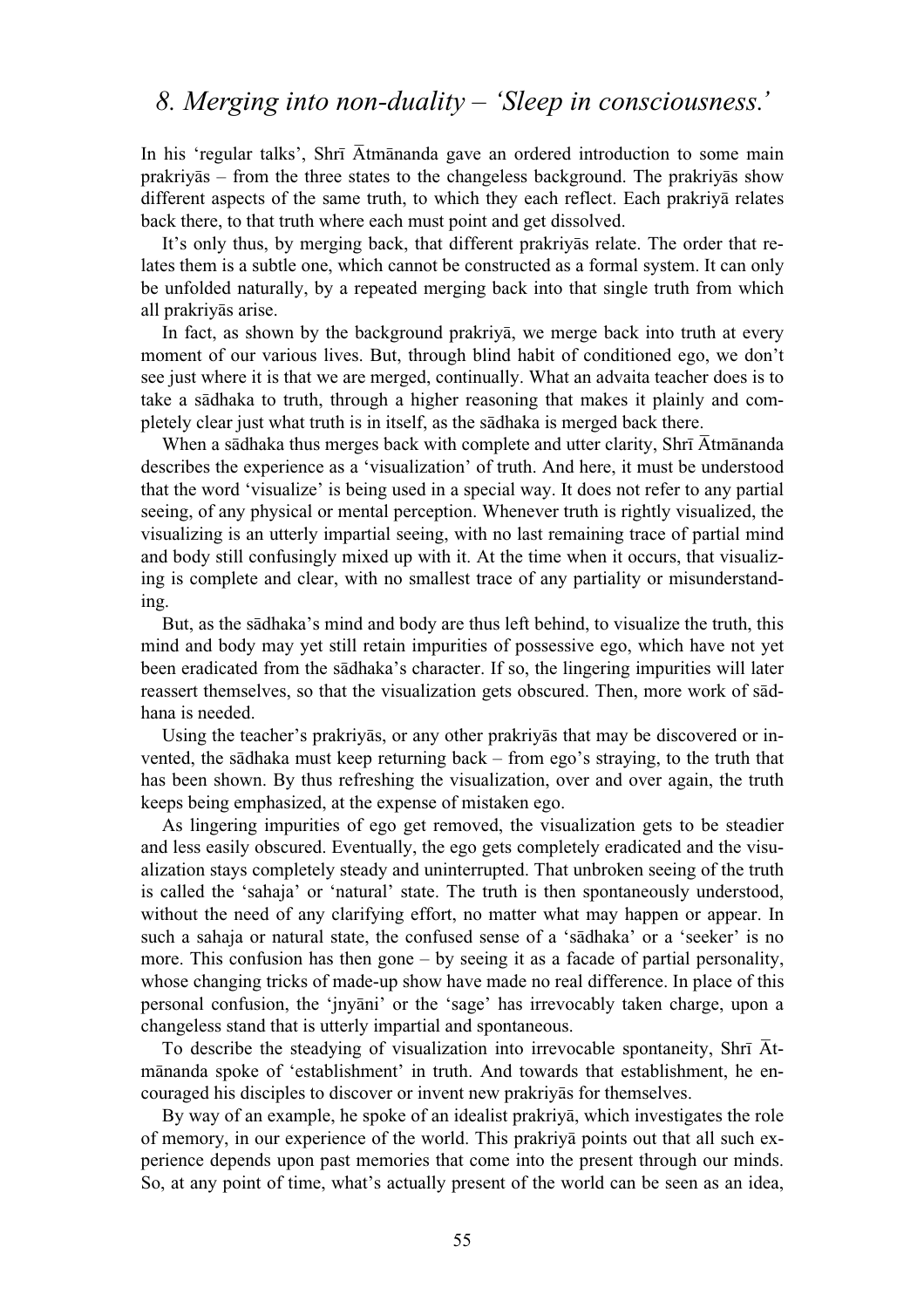made up from current memory in mind. There's nothing here additional to present consciousness.

The outside world is thus reduced to inner mind. And then what's left is only mind, with no outside things and no outside influence. In that pure mind, there's nothing found to make it in the least bit different from the present consciousness that knows it. Accordingly, the mind is in its turn identical with the present reality of consciousness. And that is no seeming triviality of physical or mental ego. Instead, it is the nondual truth of knowing self and everything that's known, including the entire world.

And finally, as a summation of Advaita reasoning, Shri Atmananda said that it reduced all of the world and all of its perceptions, thoughts and feelings to pure consciousness, which can only be realized as one's own self.

But, from this summing up, a question may arise. Why is it centred upon 'cit' or 'consciousness'? What about the other two aspects, of 'sat' or 'existence' and 'ananda' or 'happiness'?

An answer comes from the nature of the prakriyas. They proceed through reason – starting with the assumptions and constructions of lower reason and then going on to the reflective questioning of higher reason. Such reasoned prakriyas are centrally concerned with knowing, where consciousness comes first. To examine existence and happiness, it must be asked how they are known. They are thus examined by reflecting back to consciousness, and observing them from there.

This is not much of a problem for existence, because it is natural to verify existence by observing it. But where happiness is concerned, the same does not apply. For it is more natural to 'feel' happiness, rather than observing it. And such feeling implies a motivating depth of knowledge, which we call 'love'.

Accordingly, the aspect of happiness implies a further and deeper approach, which concerns the motivating heart of reason and enquiry. This deeper approach is of course the devotional love of bhakti. For Shri Atmananda, advaita bhakti is a very delicate matter, between teacher and disciple. He insisted that it is not subject to any mind-initiated reasoning. Thus, he treated it as a deeply emotional issue, which must be left to itself, beyond the reach of thinking intellect.

All that he would say is that a teacher stands for truth itself, at the centre of a disciple's heart. Once truth has been shown by an advaita teacher, all further sadhana proceeds from there and comes back there. Without that living guidance from within, no sadhana is rightly meaningful.

For sadhana towards establishment in truth, his general advice to disciples was in two parts. First, to face squarely whatever may come up to confront the disciple in the world. And second, having faced each occurrence squarely, to reflect upon it spiritually, thus returning to the truth that stays always unaffected by what happens in both world and personality.

But there is also a particular sadhana which he described by two short injunctions: 'Sleep knowingly' and 'Sleep in consciousness.' To give an idea of this sadhana, a series of quotations are given below, from Shri Nitya Tripta's *Notes on Spiritual Discourses of Shri Atmananda*. These quotations may also help to relate this sadhana to some practices and conceptions of traditional meditation.

#### *From note 1*

... we get to our real nature by relaxing our mind from all forms of activity, and at the same time not losing sight of the happiness and peace experienced in deep sleep.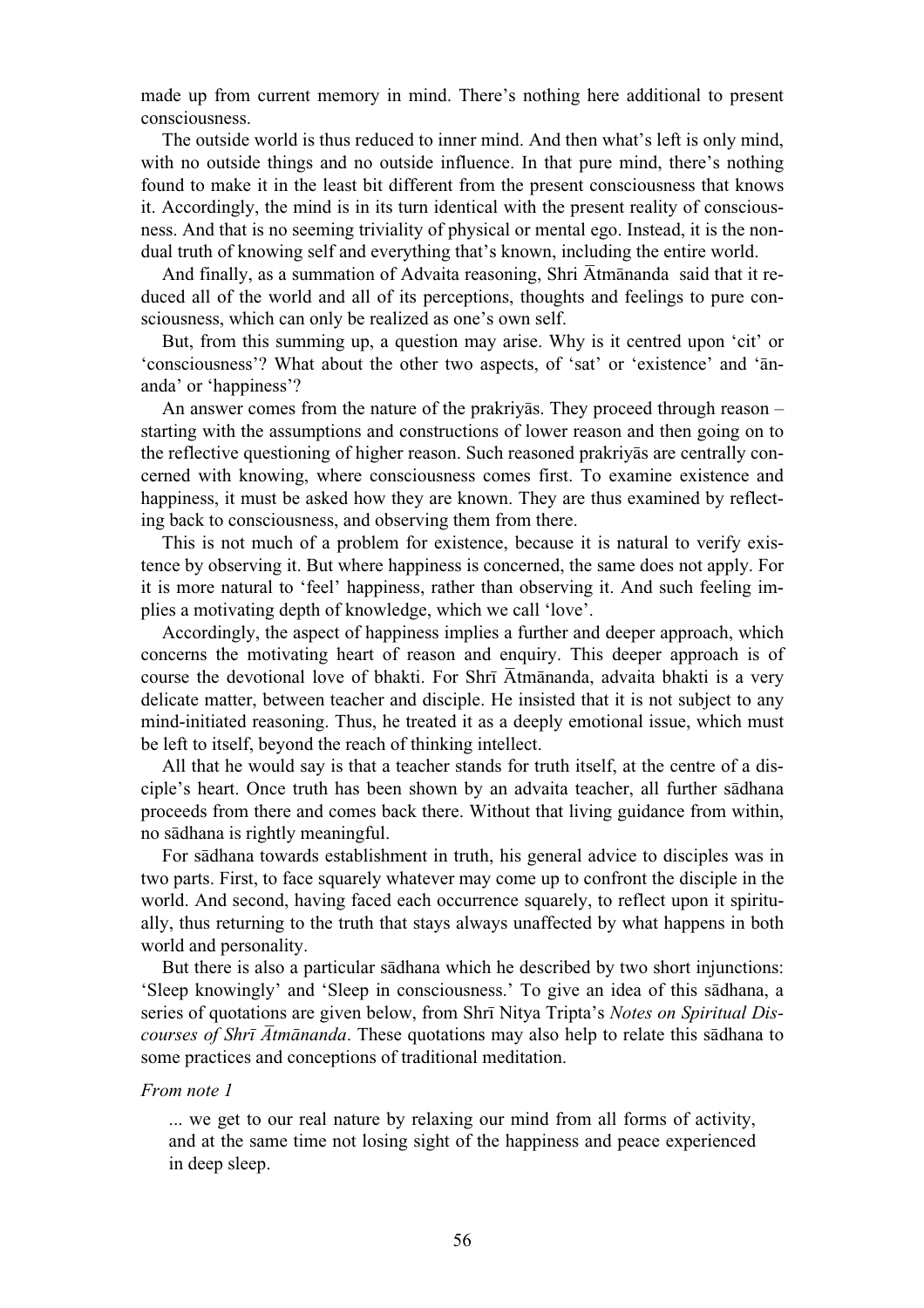This positive aspect saves us from the probable shroud of negation and slumber. We should not allow the mind to be active and at the same time we should see that it does not become inactive. In other words: '*Sleep knowingly.*'

Thus, deep sleep can be utilized directly for establishing oneself in the real centre.

# *Note 39*

The poet Tennyson says [in the poem 'Ulysses']: Pursue 'knowledge, like a sinking star, beyond the utmost bound of human thought'. It will take you a long way if you think deeply about what Tennyson meant by this statement.

'Sinking star' may mean this. Sinking implies relaxation. You have only to retreat and retreat into the 'I'-principle, and rest there. Allow yourself therefore to be led on. Sink, sink, sink... Sink from the body, sink from the senses, and sink from the mind...

Ashtavakra says, in a similar context (*Ashtavakra-samhita*, 1.4):

yadi deham prthak-krtya citi vizramya tisthasi .

adhunai 'va sukhī śānto bandha-mukto bhavisyasi ..

This means: 'Separating body from you, if you take rest in Consciousness, you stand liberated here and now.'

## *From note 112*

'... Sleep away the whole world, clinging on to Consciousness,' said the Sage [Ashtavakra].

The use of the word 'sleep' in the transitive form, though peculiar, is specially meaningful. It means give up name and form, and rest in the background.

*From note 597* 

yadi deham prthak-krtya citi vizramya tisthasi . adhunai 'va sukhī śānto bandha-mukto bhavisyasi ..

*Ashtavakra-samhita*, 1.4

This means: 'Sleep in Consciousness.' This is the royal road to the natural state.

# *Note 599*

How to sleep knowingly?

Know that you are going to sleep. Let that thought be as vague as possible. Then empty your mind of all intruding thoughts, taking care not to strain the mind in the least. Having understood from the Guru that your real nature alone shines in its own glory in deep sleep, if you relax into deep sleep as already suggested, the deep sleep shall no longer be a state, but your real nature, even beyond 'nirvikalpa samadhi'.

[This note is linked to the following statement – from the appendix, 'Some Spiritual Statements ...':]

*Sleep involuntarily* and you will be taken to the ignorant man's deep sleep. *Sleep voluntarily* and you will be taken to nirvikalpa samadhi. *Sleep knowingly* and you will be taken right to your real nature (your natural state) beyond all samadhi.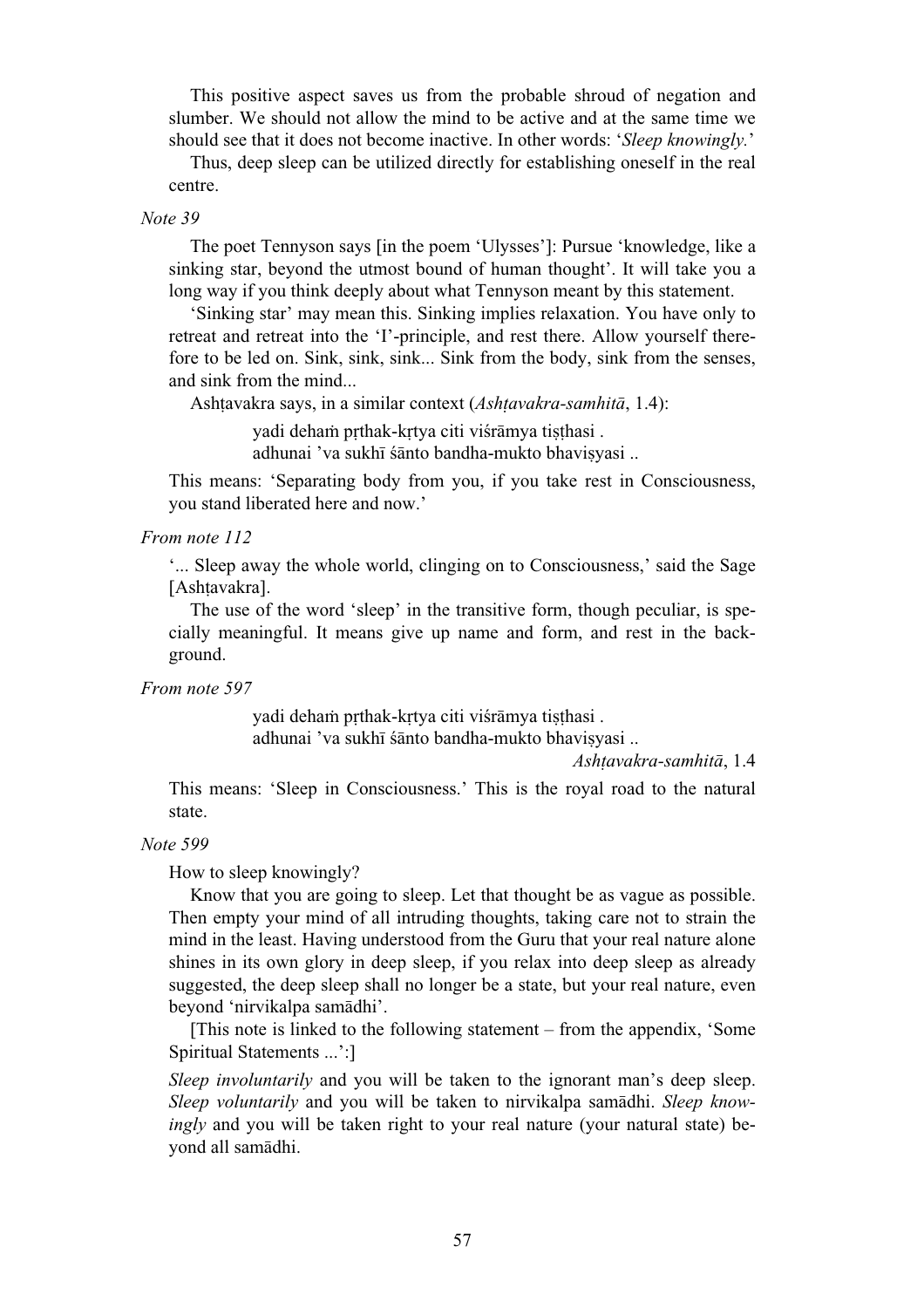#### *From note 669*

In relaxation one should have something to hold on to. If you hold on to the 'I' and relax the senses and mind, you get to real sleep.

Let the mind be asleep to the whole world, and wakeful to the 'I'.

#### *From note 806*

See that either end of your sleep is saturated with the thought of your real nature, your native home.

## *Note 1241*

Experience is of two kinds: vastu-tantra [governed by reality] and kartri-tantra [governed by a doer].

- 1. *Vastu-tantra* is begotten of Atma.
- 2. *Kartri-tantra* is begotten of doership.

All experiences of duality, including even the yogin's nirvikalpa samadhi, are kartri-tantra. The experience which takes me straight to my real nature, of Peace and Consciousness, is alone vastu-tantra....

Vastu-tantra, being atmic, is beyond feeling. Kartri-tantra, being mental, is capable of being felt, but is fleeting. Mental satisfaction can be derived both from Truth as well as from untruth. Vastu-tantra is not the result of any activity or inactivity. But kartri-tantra is always the result of activity, which takes the form of desire and effort for its fulfilment.

When the disciple – who is a waking subject – is told by the Guru that even his phenomenal satisfaction is not derived from objects, but that it is his own real nature shining in its own glory, his doership (which is the centre of kartritantra) crumbles for ever. Desires torment him no more, and satisfaction is transformed into permanent Peace.

When this sublime Peace, vastu-tantra, is sought to be brought down to respond to kartri-tantra, guided by varying tastes and tendencies, a host of new concepts in the form of religions, heavens, objects of pleasure and so on begin to appear. Therefore, give up your tastes, tendencies and desires – not violently, but by knowing, and by knowing more and more deeply, that all satisfaction is the expression of your own real nature of Peace – and you shall be for ever free.

The state of Peace in deep sleep is the most familiar experience of vastutantra in daily life. The annihilation of all kartri-tantra is the ultimate goal of Vedanta. This establishes vastu-tantra without any positive effort whatever. Look at deep sleep. You have only to give up your attachment to body, senses and mind, in the waking and dream states. Immediately, Peace – vastu-tantra – dawns, permanent and self-luminous.

Deep sleep comes involuntarily, and without the help of discrimination. Therefore it disappears, after a while. Establish the same state voluntarily and with discrimination. When once you visualize it this way, it will never disappear.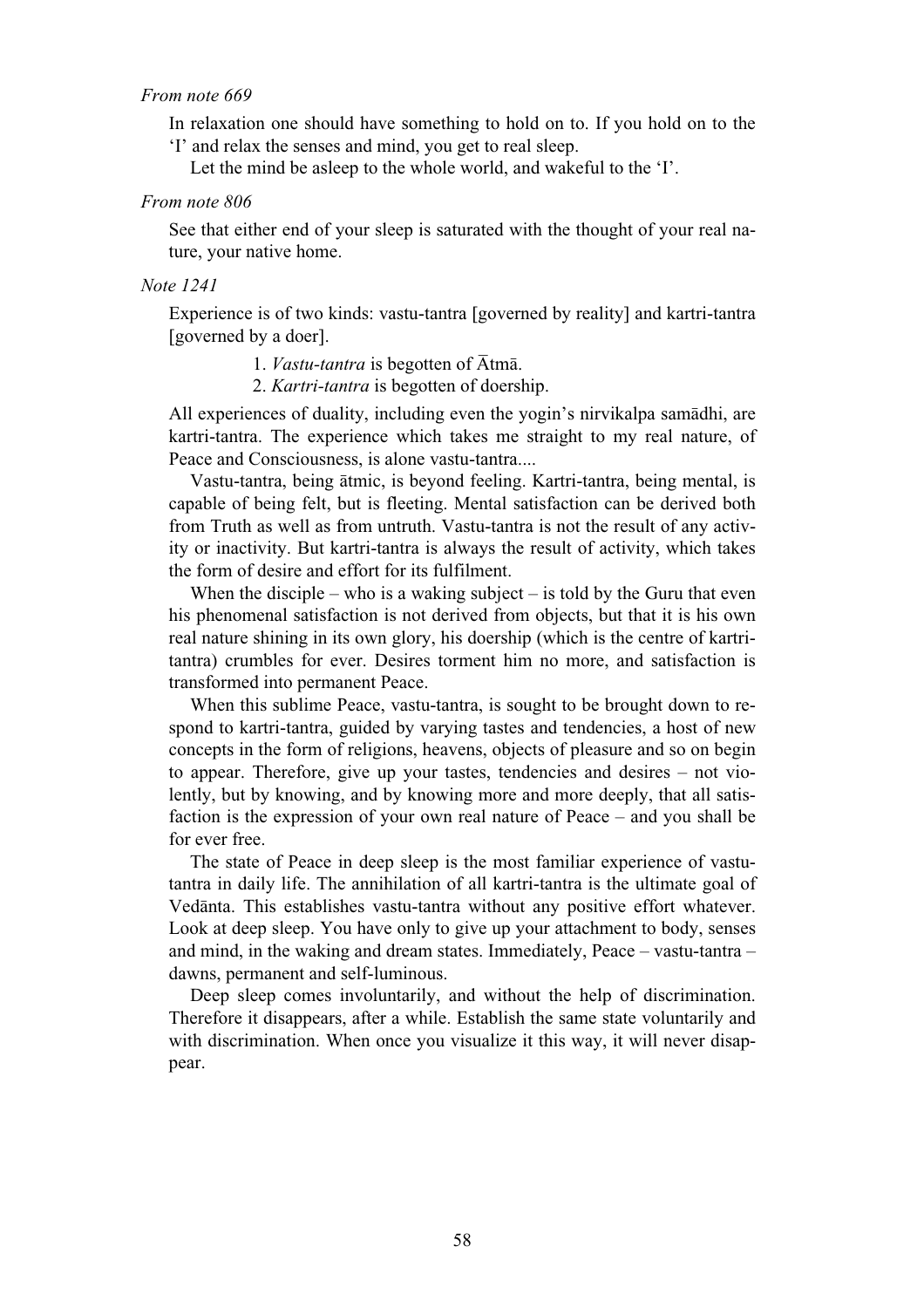## <span id="page-58-0"></span>**8a. Visualization and establishment**

*Question*: May I take what you said [about establishment in truth] as the sthitaprajnyatvam of the *Bhagavad-gita* that results when the seeker virtually *becomes* the prajnyana of 'Aham brahmasmi'?

*Answer*: Yes, I would say that the 'sthita-prajnya' described in the *Bhagavad-gita* 2.54-57 could be interpreted as one who is 'established in truth', in Shrī  $\overline{A}$ tmānanda's use of this phrase. But, for that, the stanzas would need to be interpreted from a jnyana approach. Here is how I would go about it:

*Arjuna asked:* 

| What may be said of one who is<br>established in true knowledge and<br>stands there absorbed? How does that person<br>speak, sit down and move about?                                                  | 2.54 |
|--------------------------------------------------------------------------------------------------------------------------------------------------------------------------------------------------------|------|
| Krishna replied:                                                                                                                                                                                       |      |
| When all desires, going deep<br>into the mind, have finally<br>been given up, a person comes<br>to lasting peace and happiness<br>in self alone, all by itself.                                        |      |
| When someone gets to live there quite<br>spontaneously, remaining always<br>undisturbed, no matter what<br>takes place; that someone is then said to be<br>'established in true knowledge'.            | 2.55 |
| Such a one, of steady<br>understanding, stays unshaken<br>inwardly: no longer driven by<br>possessive want, nor by desire,<br>fear and rage, through all the<br>miseries and joys that mind gets into. |      |
| Such a one, who stands upon<br>unchanging ground, is called a sage.                                                                                                                                    | 2.56 |
| Whatever happens, good or bad,<br>someone whose knowledge is established<br>stays impartial everywhere:<br>quite unaffected by complacency                                                             |      |
| when things go well, or by<br>frustration at receiving ill.                                                                                                                                            | 2.57 |

You may well ask what might be so special about a jnyana interpretation, to make it different from more usual interpretations. Well, I would say that the usual interpretation is the one you imply in your question, when you speak of realization as resulting 'when the seeker virtually *becomes* the prajnyana of "Aham brahmasmi"'.

The word '*becomes*' here indicates a transformation of personality, which implies a yogic approach of mind expansion and character improvement through meditative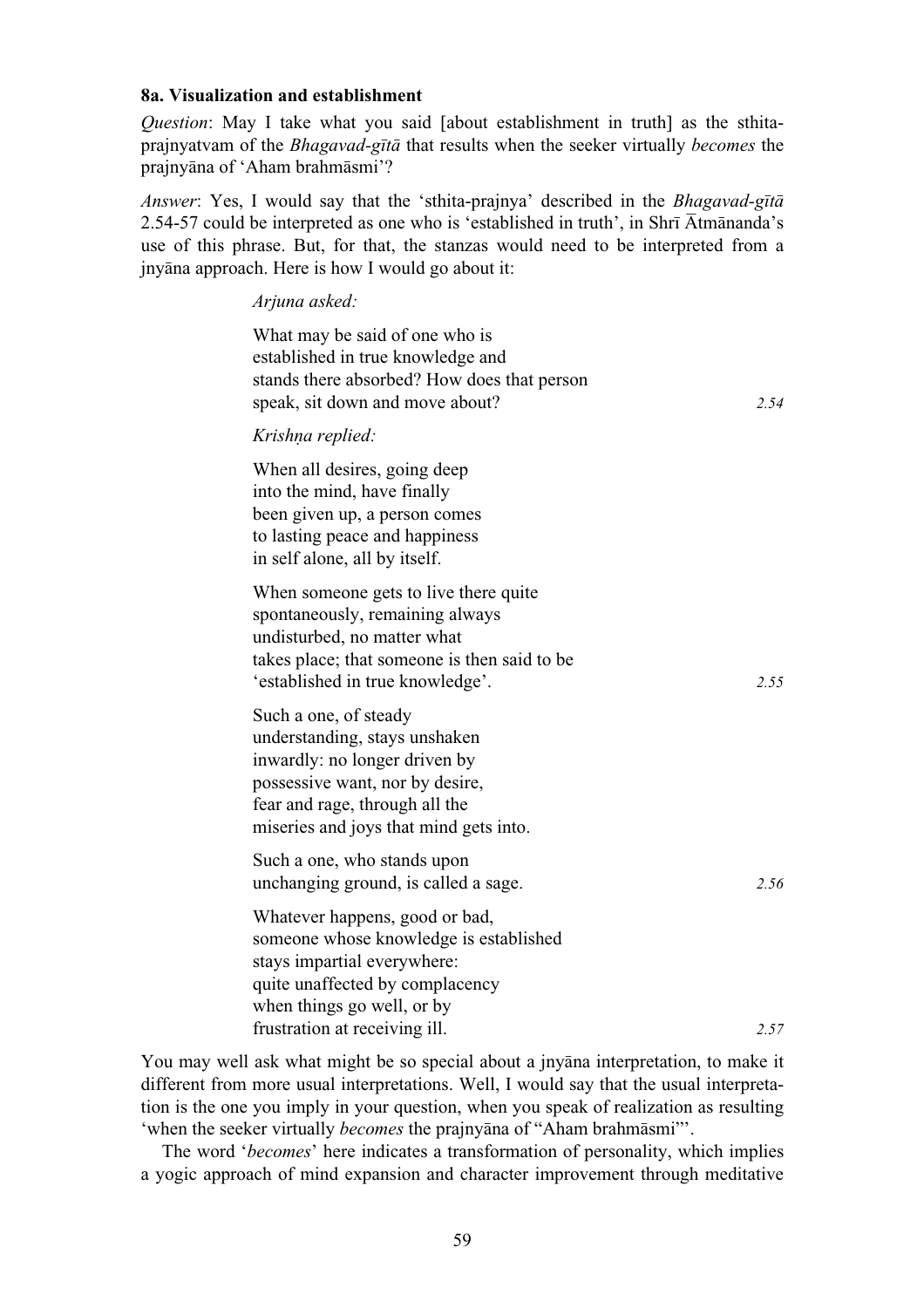exercise. And, quite rightly, you qualify the '*becomes*' with the adverb 'virtually', in order to indicate a shift towards an advaitic jnyana approach.

In such a jnyana approach, it is acknowledged that the seeker already is the truth which is sought, so that there is no need to attempt any 'becoming' through yogic meditation. The only need is for the sadhaka to realize that she or he was never bound, and to keep returning to that realization until it becomes steady and spontaneous.

As Shri Atmananda put it, even after a disciple has been taken fully to the truth, she or he may lapse into a remaining phase of identification, as one who still thinks that she or he has realized. A mistaken identification thus persists for a while. But the mistake of ego has been cut at its very root, so that the mistake does not go on being replenished as before. Instead, it is irrevocably on the way to working itself out.

The working out is then best assisted by returning back to realization, over and over again, through a direct enquiry whose sole target of concern is only truth and nothing else. All character improvement is thus left behind, to function as a mere side effect, in the seeming paradoxes and confusions of partial personality and world.

*Question*: With regard to memories of the past, does Shrī  $\overline{A}$ tmānanda acknowledge the traditional vāsanas and samskāras of past lives? This is asked because I find myself confronting an outside world of situations that are not warranted by the memories of this life alone.

*Answer*: Yes, Shri Atmananda did sometimes use ideas of transmigration and he did have insights into the past life samskaras of particular persons. But he did not generally require or even encourage his disciples to get involved with this conception of past lives. In fact, he specifically told his disciples that they would be better off seeing this conception as a metaphor for the more immediate death and rebirth that each person keeps experiencing in the present – as each thought dies into pure consciousness, from which alone all thoughts continue to be born.

*Question*: There is a visualization of my body with only the sense of tactility supporting it.... The object slowly vanishes, taken in by the light that lights it up. Then, there remains only the light.... I am pure light. No thoughts that worry about its physical properties of size and magnitude of brilliance. Only light. Let us call it the light of awareness....

Then, something unfortunate happens. The oblivion of sleep greedily gulps the light down, making the whole scenario a blankness about which I can be aware only when I awake. That is no different from an ignorant man's sleep! How then to sink down and down a la Tennyson? Any personal tips that you have would be really helpful to all of us.... is there a need to *sleep knowingly* whatever that implies?

*Answer*: I use the word 'visualization' in a way that is quite different from your description above. What you seem to be describing is a process of meditation which progresses from bodily tactility to clear light and pure awareness, before getting engulfed in the blankness of sleep.

For me, the word 'visualization' refers to a timeless understanding that is reached at the background of experience, where all sense of time and process has completely disappeared. That timeless understanding is not built up through any meditative process. Rather, it's more like a sudden throwback into timelessness, which somehow follows doubting reason or some other stimulus to inner reflection.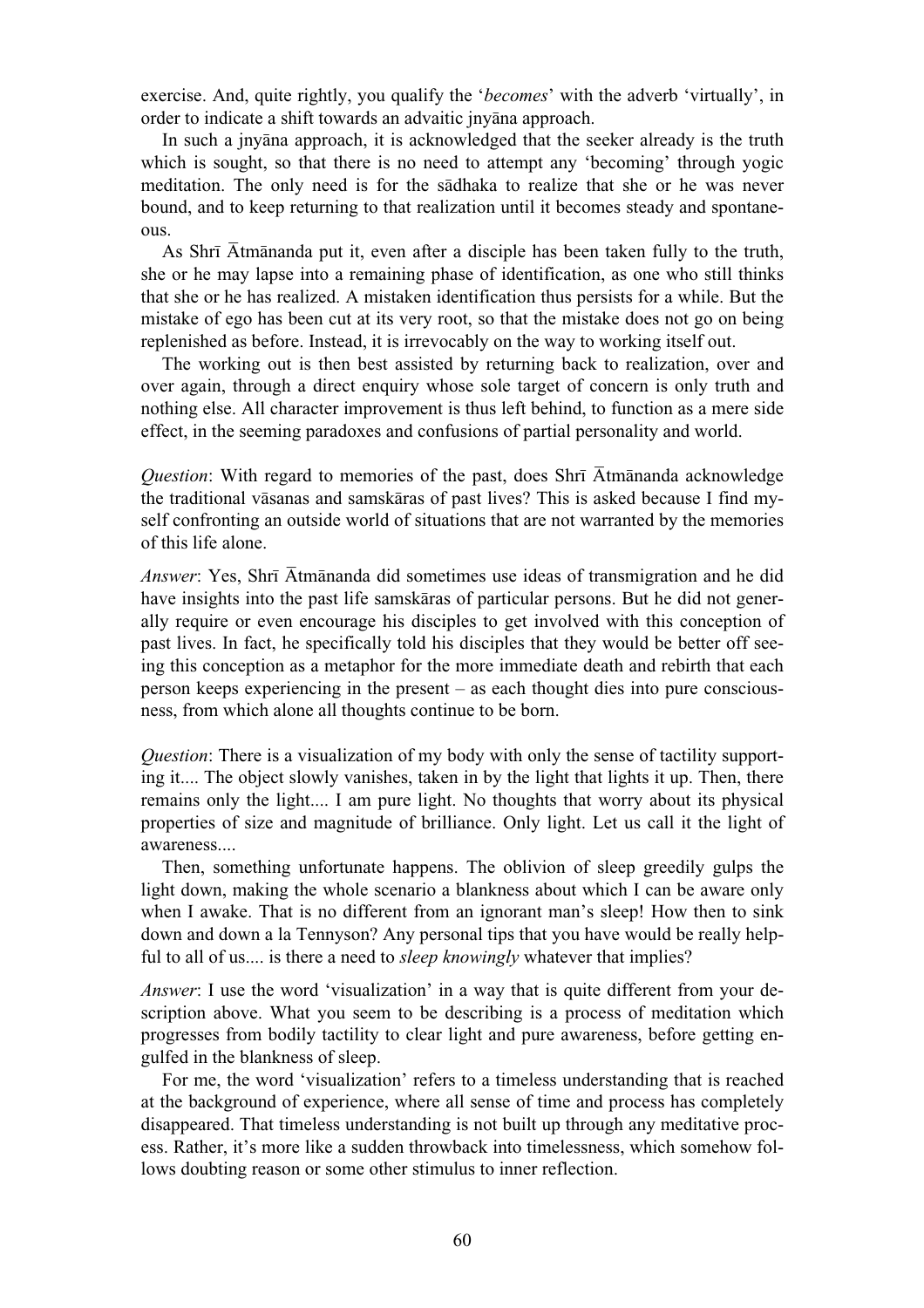And this 'throwback' happens in a quirky and paradoxical way that undermines any talk of its location or duration in time. It must after all be a paradox to talk of when or for how long one has been thrown out of time. Or, indeed, to talk of what one is in that timelessness – where no change occurs so as to make comparison possible.

The throwback is indeed into utter dissolution of appearances, and in that sense it is into an oblivion of the world. But it is not into a blank and meaningless nothingness. Instead, it is into peace and light, which somehow means just that for which all things are done. And it means that without saying it, or thinking it, or feeling it.

But, of course, it is completely absurd and utterly inadequate to describe such a visualization in this way. The whole thing happens in a flash, so that it's over as soon as it started. And there can be no memory of it afterwards in mind. So it always must get lost and quite misrepresented, whenever it is drawn out into some long-winded description in words, or when some big thing is made of it in grand ideas or sentimental feelings.

Such a visualization does its work best when it is done quietly, by relaxing into it. That is the aim of trying to 'sleep knowingly'. This sadhana is intended to promote an increasingly relaxed visualization of the truth. When the visualization gets to be completely relaxed, the visualization occurs with utter spontaneity, of its own accord. Then it is permanent, with no effort required to induce it. The sadhaka has then dissolved, established in the truth.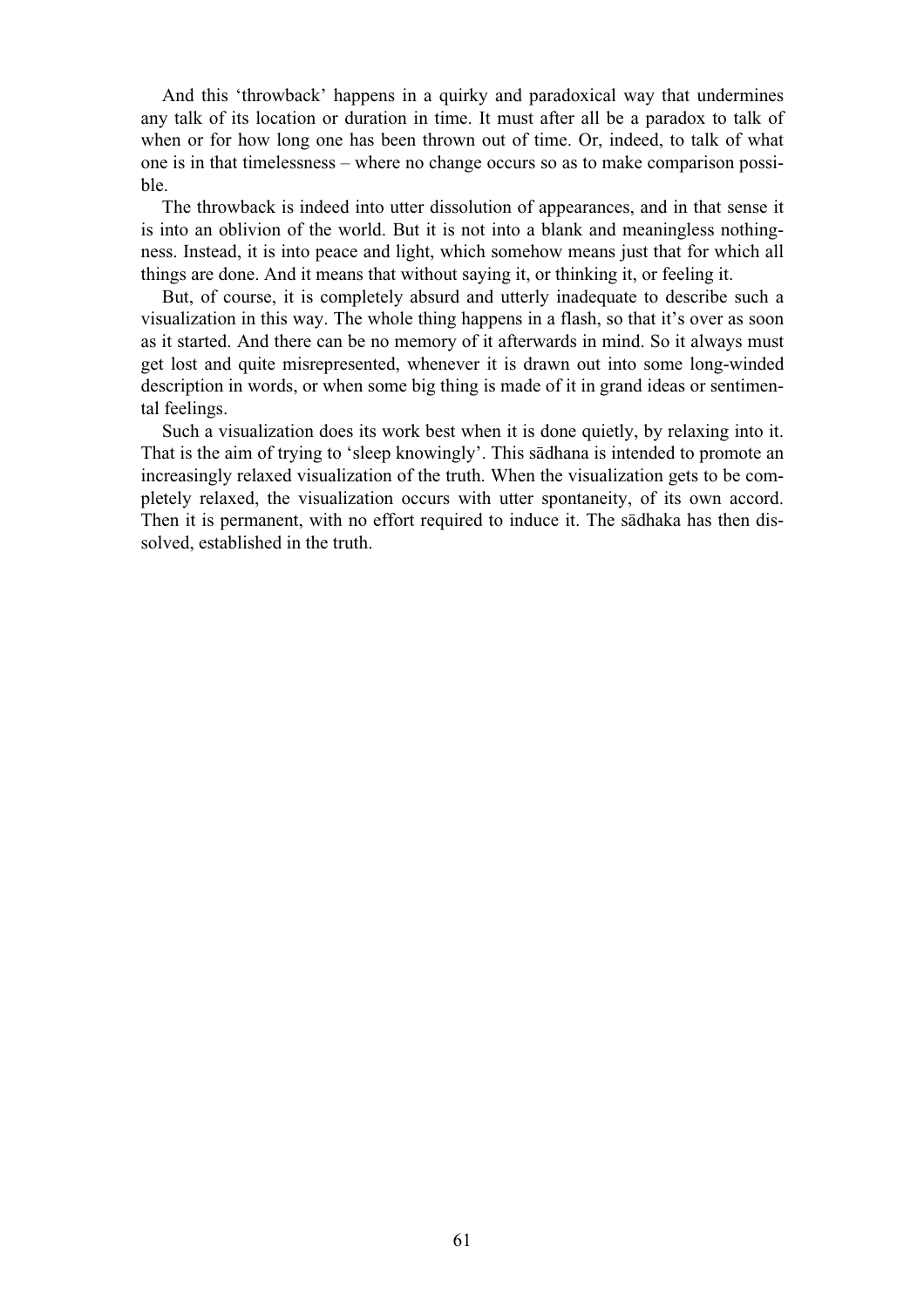# *Glossary*

- <span id="page-61-0"></span>*advaita*: non-duality, in particular the nonduality of knowing subject and known object
- *advaitin*: a non-dualist
- *akasha*: 'ether', the pervading continuity of space and time, fifth of the traditional five elements
- *ananda*: happiness, that aspect of truth which is approached through value and feeling, as the underlying motivation of all thoughts and actions (see also glossary entry 'sat-cit-ananda')
- *ananda-maya kosha*: the covering of happiness, the inmost of five coverings (koshas) of personality
- *atma*: true self, the inmost knowing subject found unmixed with any object other than itself
- *atma-vicara*: self-enquiry (see also glossary entry 'vicāra')
- *atmic*: concerned with the true self called 'atma'
- *bhakta*: a devotee
- *bhakti*: devotion
- *brahman*: literally the 'expanded', and hence a term used to convey an expanded concept of reality that includes everything in the entire universe (see page 2)
- *caturtha*: literally the 'fourth', and hence a term used in the *Mandukya Upanishad* to denote an unchanging reality beyond the three changing states of waking, dream and deep sleep (see pages 50-51 and also the glossary entry 'turiya')
- *cit*: consciousness, that aspect of truth which is approached through discerning thought and reflective reason, as the knowing illumination of all perceived and thought and felt appearances (see also glossary entry 'sat-cit-ananda')

*dvaita*: duality

*hridaya*: heart

*Ishvara*: God, as the ultimate and final Lord

*jiva*: a living personality, resulting from false identification of true self with body, sense or mind

*jivan-mukta*: one who has attained to 'moksha' or 'freedom', while seeming to live in a limited personality

*jnyana*: knowledge

*jnyani*: literally a 'knower', and hence a sage who is established in non-dual truth

*karana*: cause

- *karana guru*: a spiritual teacher who shows that final truth which is the cause of all appearances
- *karana sharira*: the 'causal body', made up from hidden seeds of potency which have been sown by previous actions and which will get manifested later on (see the glossary entry 'samskāra')

*kartri-tantra*: see page 58

*kutastha*: see pages 39-41

*mahavakya*: literally 'great statement', and hence a term used to denote a major aphorism from the Upanishads

*marga*: path, way

- *maya*: illusory appearance
- *moksha*: liberation, in particular that liberation which is attained by realizing truth
- *mukti*: freedom (very similar in meaning to 'moksha', as in the glossary entry above)
- *nirvikalpa*: unmixed with conception in the mind
- *nirvikalpa samadhi*: a state of absorption where all conception is found absent
- *'Om'*: chanted syllable, uniting the sound elements 'a', 'u' and 'mmm...' and thus representing the background reality that carries on through the three states of waking, dream and deep sleep (see the glossary entries 'caturtha' and 'turiya')
- *prajnyana*: consciousness, as that principle of knowing which is common to all experience

*prakrit*: vernacular language

- *prakriti*: nature, as the underlying principle that manifests itself in all activity (kriti)
- *prakriya*: literally a 'procedure', and hence a term used in Advaita philosophy to denote a way of enquiry that proceeds to-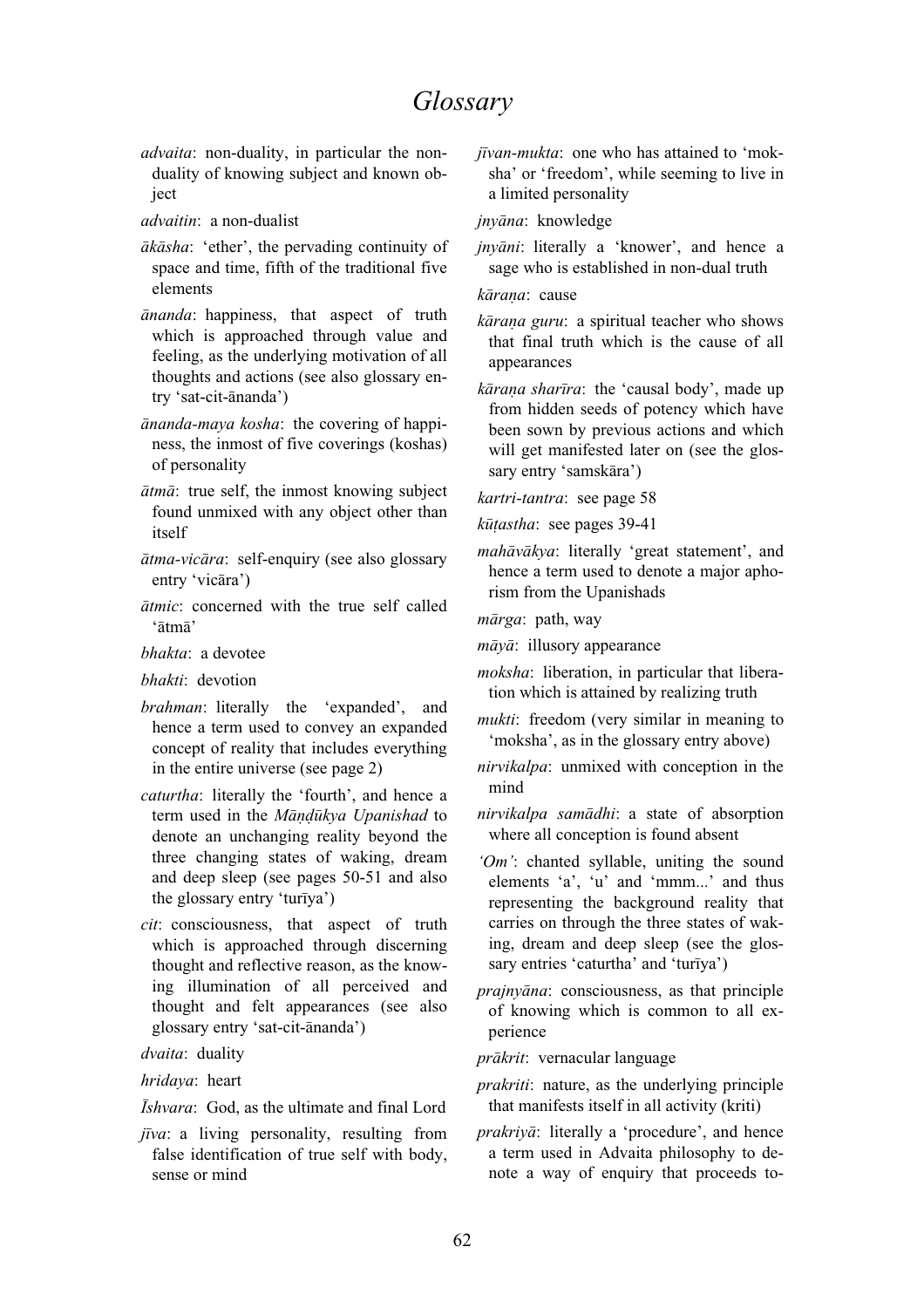wards truth – there being many such ways, each with its own special method and usage of terms

- *prema*: love
- *purusha*: the knowing principle of consciousness, from which all nature's activities are illuminated, in every personality and thus in everyone's experience of the physical and mental universe
- *sadhaka*: one who is engaged in sadhana or spiritual work (see the glossary entry 'sadhana' below)
- *sadhana*: spiritual work towards realization of uncompromised truth
- *sage*: one whose personality is firmly and irrevocably established in non-dual truth
- *sahaja*: literally 'with birth', and hence 'natural' in the sense of spontaneously inherent in one's own true nature
- *sahaja state*: the 'natural state', the state of a sage who is established in truth and whose actions thus express that truth, with a complete and utter spontaneity
- *sakshi*: a witness, who knows quietly and impartially, quite uninvolved with the noisy distractions and partialities of perception, thought and feeling in our bodies and our minds
- *samadhi*: literally 'absorption', a term used to denote a state of mental absorption that is achieved through meditative practice
- *Samkhya*: literally 'reckonning', and hence a term used for a school of thought that provides an analytic account of how the manifested universe evolves, from a division of two basic principles called 'purusha' or 'illuminating consciousness' and 'prakriti' or 'self-manifesting nature' (see the glossary entries 'purusha' and 'prakriti')
- *samskara*: literally 'with action', and hence a term used for a tendency of character that an action leaves behind, as a seed of latent potency that gets manifested in what happens later on (see also the glossary entries 'kārana sharīra' and 'vāsana')
- *sat*: existence, that aspect of truth which is approached through ongoing life and effective action, as the unchanged reality shown by all changing happenings in

world and personality (see also the glossary entry 'sat-cit-ananda' below)

- *sat-cit-ananda*: truth seen approached as 'existence-consciousness-happiness', these being three aspects corresponding to the yoga marga or the way of union, the jnyana marga or the way of knowledge and the bhakti marga or the way of devotion (see also the glossary entries 'sat', 'cit' and 'ananda')
- *sattva*: the essential quality (-tva) of true existence (sat) which shines by itself, as its own source of knowing light, from where its life is expressed and its appearances are lit

*sharira*: body

*sthana*: state

- *sthita-prajnya*: literally 'standing in knowledge', and hence a term used to describe a sage who is established in truth (see page 59 and also the glossary entries 'sage' and 'sahaja state')
- *Svami*: honorific title for a 'sannyasi' or a 'renouncer'
- *svarupa*: literally 'own form', and hence used philosophically as a term for the true nature of a reality that is known beneath all outward forms, by realizing what it is in itself (i.e. as a 'thing in itself')
- *turiya*: literally the 'fourth', and hence a term used to denote nirvikalpa samadhi, as a fourth state beyond the three states of waking, dream and deep sleep (see pages 50-51 and also the glossary entries 'nirvikalpa samadhi' and 'caturtha')
- *turiyatita*: beyond (-atita) the turiya state (see glossary entry 'turiya' above)
- *Upanishads*: philosophical texts at the end of the Vedas
- *vasana*: similar in meaning to what is described in the glossary entry for 'samskara', but indicating a more deeply residual aptitude that's left behind in the conditioning of character by action and happening (see also the glossary entry 'kārana sharīra')

*vastu-tantra*: see page 58

*Vedanta*: philosophy of the Upanishads, conceived as a culmination (-anta) of the Vedas (see glossary entry 'Upanishads')